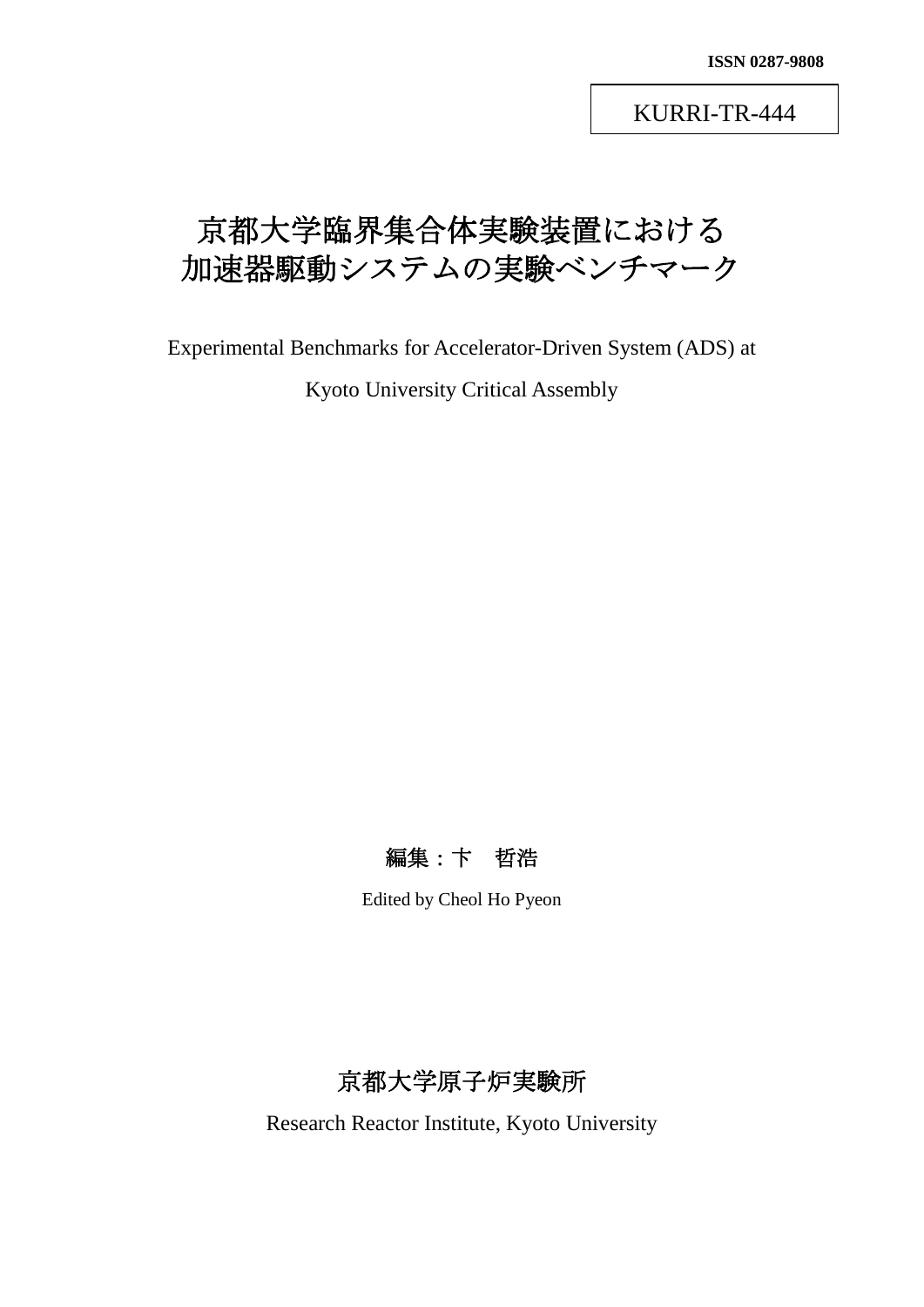# **Preface**

 These benchmark problems were contributed to the Coordinated Research Project (CRP) on "Analytical and Experimental Benchmark Analyses of Accelerator Driven Systems" in the International Atomic Energy Agency (IAEA), as entitled "**Experimental Benchmarks for Accelerator-Driven System (ADS) at the Kyoto University Critical Assembly (KUCA)**," from 2005 to 2009.

 The major objective of these benchmarks is to contribute to research and development of ADS through the ADS experimental data with the use of 14 MeV neutrons carried out in the KUCA A-core.

These benchmarks are composed of these following items:

 Phase I: Static experiments on ADS Phase II: Kinetic Experiments on ADS

 Special thanks are due KUCA staff and students for support and patience throughout a series of ADS experiments carried out at KUCA.

Cheol Ho Pyeon

December 2012

*Keywords*: ADS, KUCA, A-core, Experiments, 14 MeV Neutrons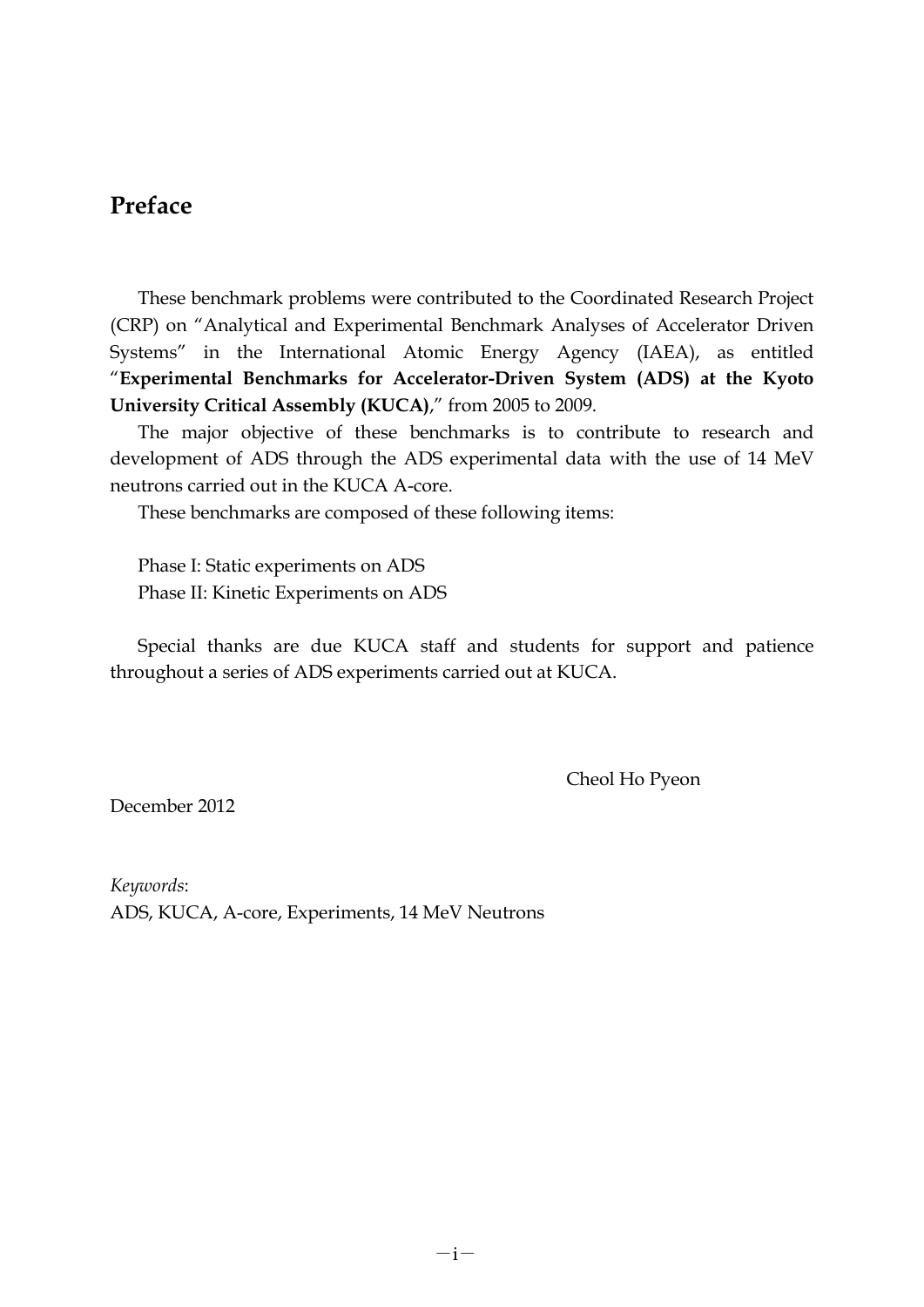要 旨

この実験ベンチマーク問題は、国際原子力機関 (IAEA) において 2005 年から 2009 年にかけて行われた共同研究プロジェクト「加速器駆動システムの実験解析」の一部 として採択された「京都大学臨界集合体における加速器駆動システムの実験ベンチマ ーク」である。

この実験ベンチマーク問題は、KUCAのA架台において行われた14 MeV中性子(パ ルス中性子発生装置)を用いた実験を通して ADS の研究開発に貢献することを目的 としている。

この実験ベンチマーク問題は以下の項目から構成されている。

Phase I:静特性実験

Phase II:動特性実験

最後に、KUCA において ADS 実験を準備および運転にご協力をいただいた KUCA のスタッフ、実験における測定および数値解析に献身的に取り組んだ KUCA 棟に在籍 していた学生諸君に心から感謝の意を表します。

卞 哲浩

2012 年 12 月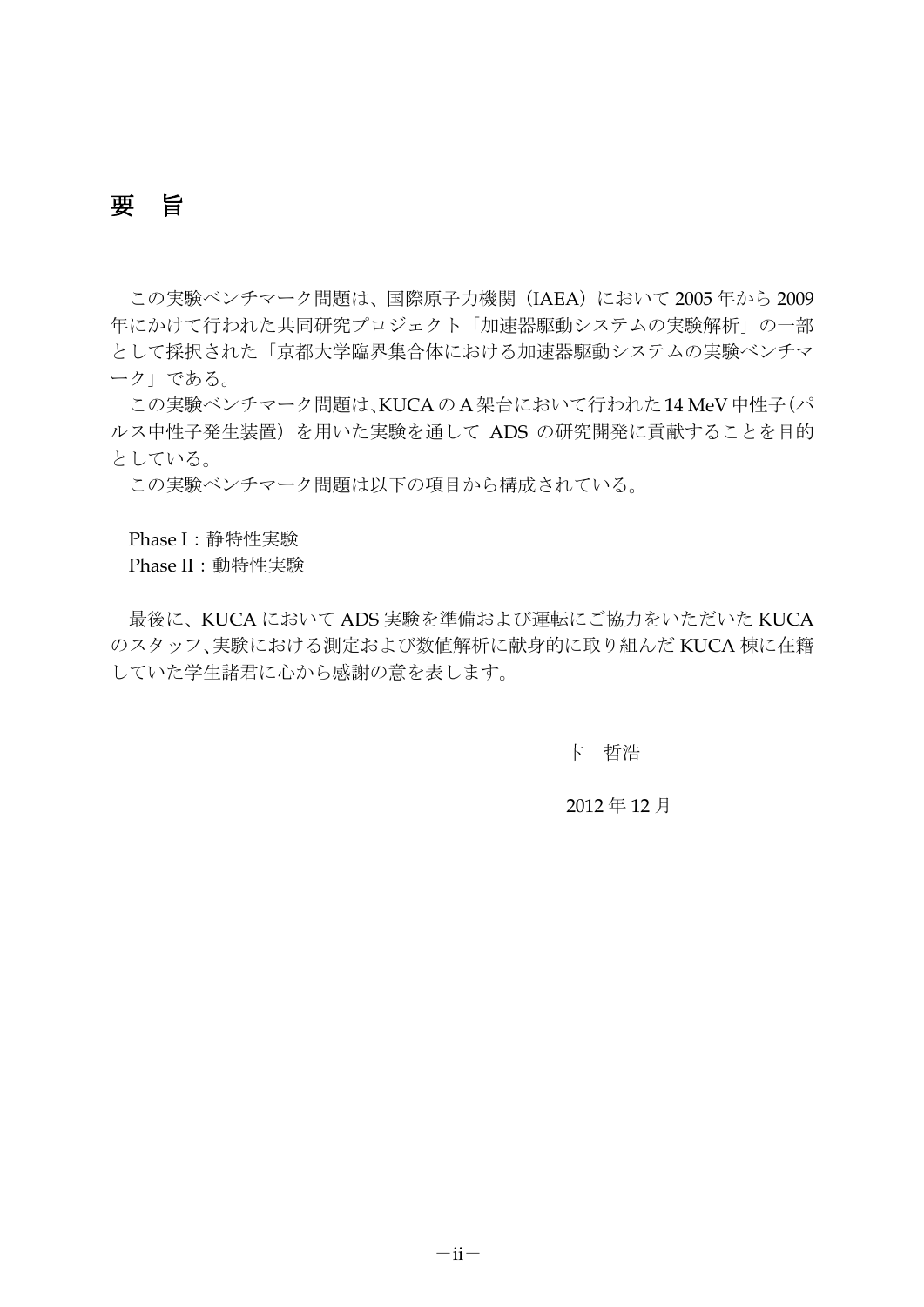# **Contents**

#### **Experimental Benchmarks for Accelerator-Driven System (ADS) at Kyoto University Critical Assembly (KUCA) Phase I**

| $1 - 1$ |                                                                                                                                                                                                       |
|---------|-------------------------------------------------------------------------------------------------------------------------------------------------------------------------------------------------------|
| $1-2$   |                                                                                                                                                                                                       |
| $1 - 3$ |                                                                                                                                                                                                       |
| $1 - 4$ | References $\cdots$ $\cdots$ $\cdots$ $\cdots$ $\cdots$ $\cdots$ $\cdots$ $\cdots$ $\cdots$ $\cdots$ $\cdots$ $\cdots$ $\cdots$ $\cdots$ $\cdots$ $\cdots$                                            |
|         | Appendix $\cdots$ $\cdots$ $\cdots$ $\cdots$ $\cdots$ $\cdots$ $\cdots$ $\cdots$ $\cdots$ $\cdots$ $\cdots$ $\cdots$ $\cdots$ $\cdots$ $\cdots$ $\cdots$ $\cdots$ $\cdots$ $\cdots$ $\cdots$ $\cdots$ |
|         |                                                                                                                                                                                                       |
|         |                                                                                                                                                                                                       |
| 3-1     |                                                                                                                                                                                                       |
| $3-2$   |                                                                                                                                                                                                       |
| $3-3$   |                                                                                                                                                                                                       |
|         |                                                                                                                                                                                                       |

## **Experimental Benchmarks for Accelerator-Driven System (ADS) at Kyoto University Critical Assembly (KUCA) Phase II**

|  | 5. Neutron noise method (Feynmann-α and Rossi-α methods) $\dots\dots\dots\dots\dots\dots\dots$ 32 |  |  |
|--|---------------------------------------------------------------------------------------------------|--|--|
|  |                                                                                                   |  |  |
|  |                                                                                                   |  |  |
|  |                                                                                                   |  |  |
|  |                                                                                                   |  |  |
|  |                                                                                                   |  |  |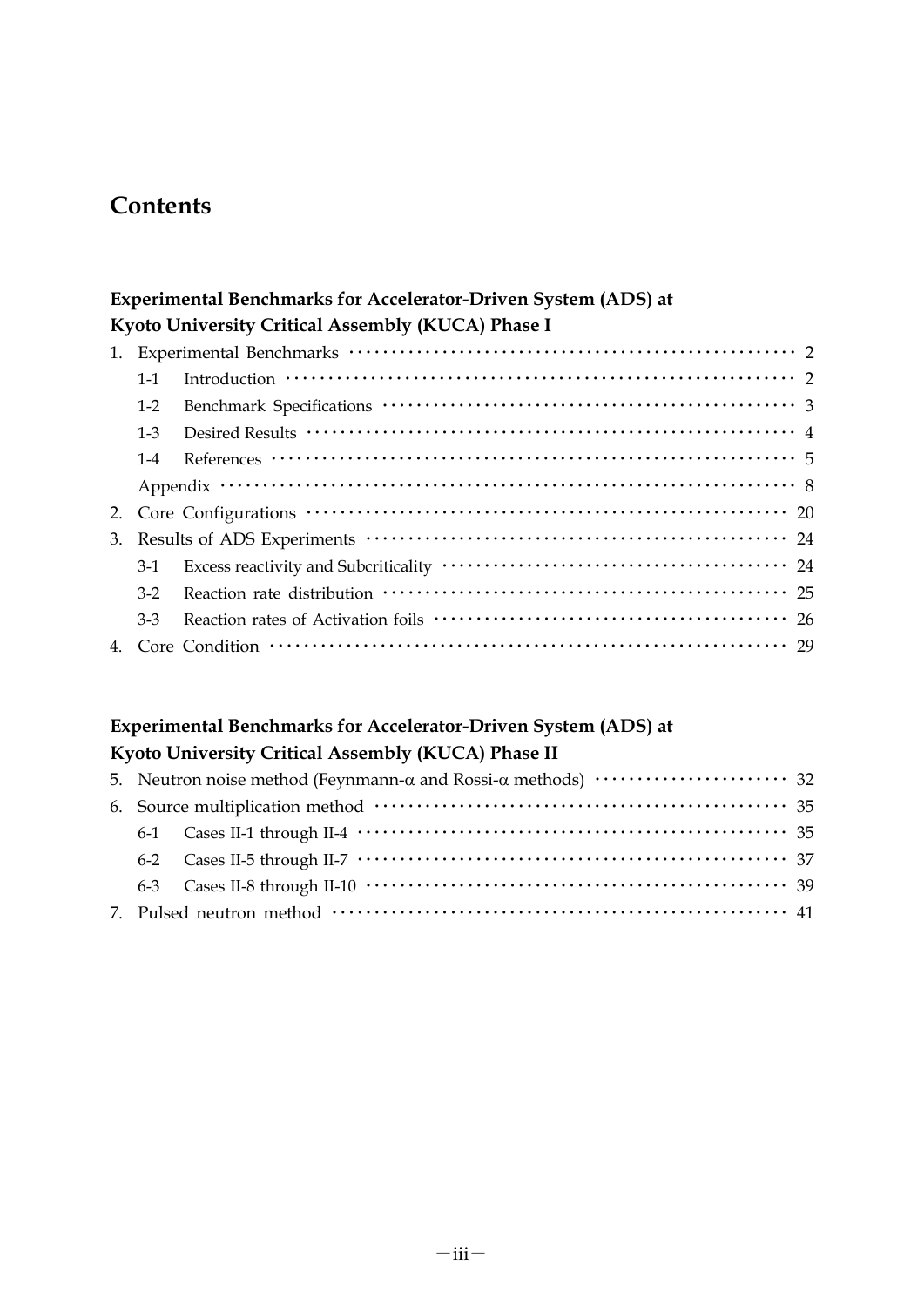# 目 次

#### 京都大学臨界集合体における加速器駆動システムの実験ベンチマーク Phase I

| $1 - 1$ |                                     |
|---------|-------------------------------------|
|         |                                     |
| $1 - 3$ | 要求結果 ………………………………………………………………………… 4 |
| $1 - 4$ | 参考文献……………………………………………………………………… 5   |
|         | 付録 …………………………………………………………………………… 8  |
|         |                                     |
|         |                                     |
|         |                                     |
|         |                                     |
|         |                                     |
|         |                                     |
|         |                                     |

## 京都大学臨界集合体における加速器駆動システムの実験ベンチマーク Phase II

|  | 5. 中性子ノイズ法 (ファインマン-α法およびロッシ-α法) ・・・・・・・・・・・・・・・・・・・・・・・・・・・・32 |  |
|--|----------------------------------------------------------------|--|
|  | 6. 中性子源増倍法 …………………………………………………………… 35                          |  |
|  |                                                                |  |
|  |                                                                |  |
|  |                                                                |  |
|  | 7. パルス中性子法…………………………………………………………………… 41                        |  |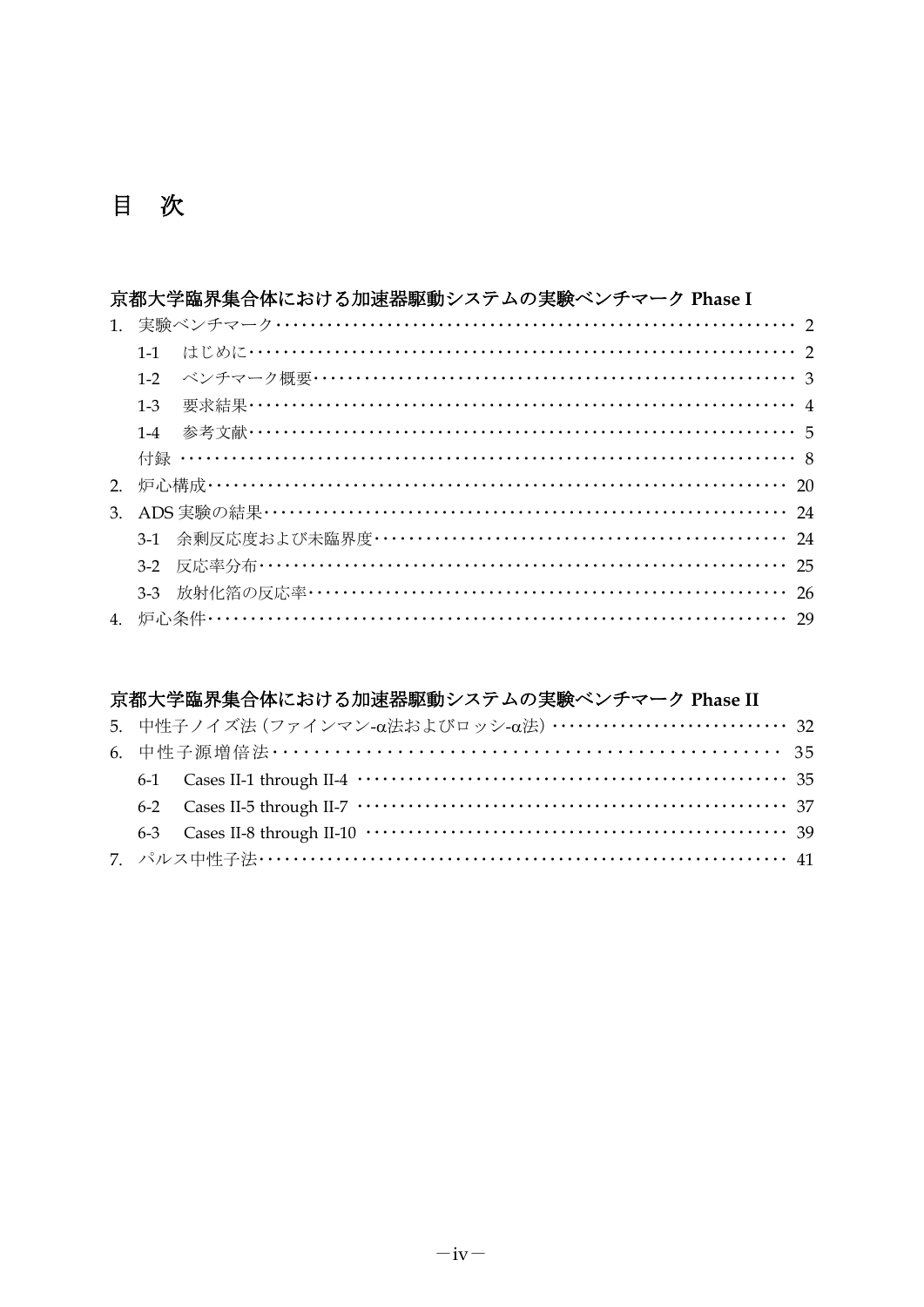# **Experimental Benchmarks for Accelerator-Driven System (ADS) at Kyoto University Critical Assembly (KUCA)**

**Phase 1**

# **Kyoto University Research Reactor Institute, Japan**

**Cheolho Pyeon**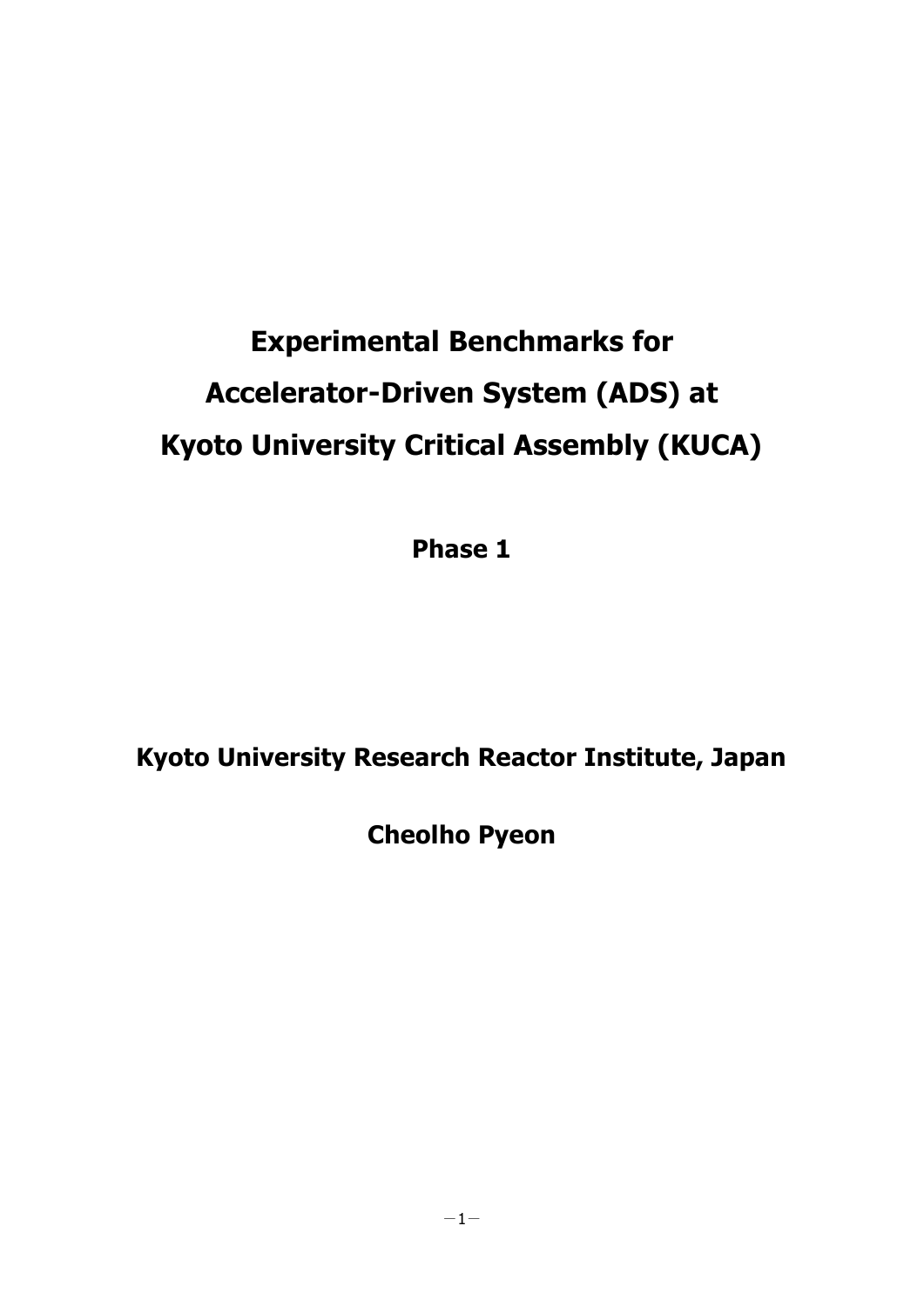### **1. Experimental Benchmarks**

#### **1-1. Introduction**

 The accelerator-driven system (ADS) was developed for producing energy and for transmuting minor actinides and long-lived fission products. The ADSR has attracted worldwide attention in recent years because of its superior safety characteristics and potential for burning plutonium and nuclear waste. An outstanding advantage of its use is the anticipated absence of reactivity accidents, provided sufficient subcriticality is ensured. At the Kyoto University Research Reactor Institute (KURRI), a series of experiments for the ADSR was officially launched in fiscal 2000 at Kyoto University Critical Assembly (KUCA), with sights on a future plan (**K**umatori **A**ccelerator Driven **R**eactor **T**est Facility **&** Innovation Research **Labo**ratory: Kart & Lab. Project). A new accelerator will be attached to the KUCA facility in March 2008, and high-energy neutrons, generated by the interaction of high-energy proton beam 150MeV with heavy metal (Tungsten target), will be injected into KUCA in March 2008. The new accelerator is called the Fixed Field Alternating Gradient (FFAG) accelerator of the synchrotron type developed by High Energy Accelerator Research Organization (KEK) in Japan.

 At KUCA, by combining a critical assembly of a solid-moderated and -reflected type core with a Cockcroft-Walton type accelerator, 14MeV pulsed neutrons generated by D-T (Deuteron – Tritium) reactions were injected through a polyethylene reflector into the subcritical system, where highly enriched uranium fuel was loaded together with the moderated polyethylene reflector. In these experiments, subcriticality is varied systematically by inserting control or safety rods, or both, into critical system. Presently, the neutron shield and the beam duct are installed in the reflector region for directing the high-energy neutrons generated in a tritium target to the fuel region, since the tritium target used by D-T reactions is located outside the core.

 The main objectives of the present experiments are to examine experimentally the neutronic characteristics of the reaction rate distribution and the neutron spectrum of the ADSR at KUCA, to establish measurement techniques of neutronic parameters in the subcritical system and to investigate the accuracy of the neutronic design of the ADSR in its present state.

 Analysts who execute calculations for some or all of these benchmarks are invited to contribute their results for eventual inclusion in this or a companion document. The specific information requested is identified in the appendix, along with an address to which that information may be sent.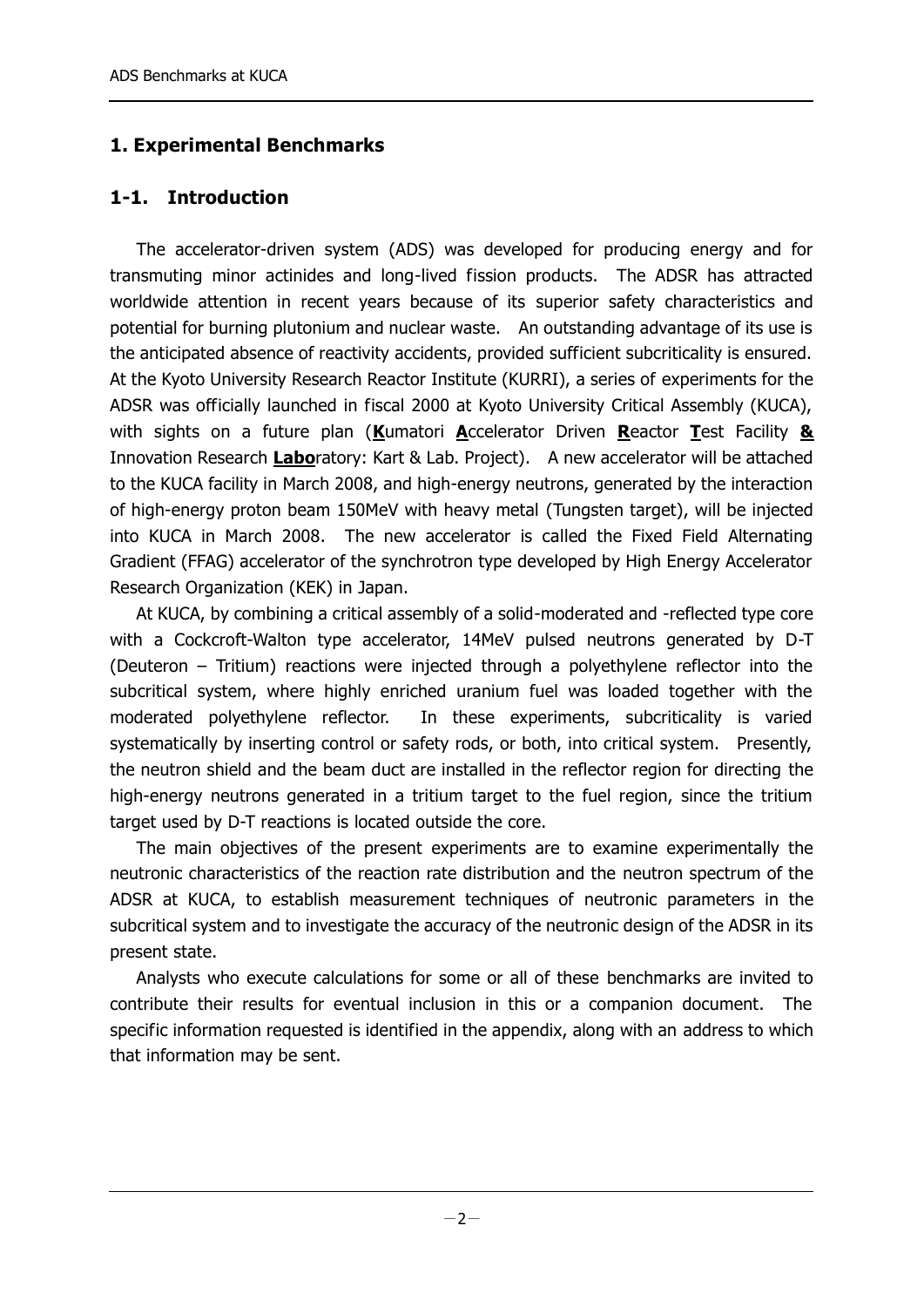### **1-2. Benchmark Specifications**

#### 1-2-1. Description of KUCA core

 KUCA comprises solid-moderated and -reflected type-A and -B cores, and a water-moderated and -reflected type-C core. In the present series of experiments, the solid-moderated and -reflected type-A core was combined with a Cockcroft-Walton type pulsed neutron generator installed at KUCA.

 The A-core (A3/8"P36EU(3)) configuration used for measuring the reaction rate distribution and the neutron spectrum is shown in Fig. 1-1. The fuel rods were constructed of a combination of 23 elements that were loaded on the grid plate. The materials used in the critical assemblies were always in the form of rectangular parallelepipe, normally 2" sq. with thickness ranging between 1/16" and 2". The upper and lower parts of the fuel region were polyethylene reflector layers of more than 50cm long, as shown in Fig. 1-2. The fuel rod, a 93% enriched Uranium-Aluminum (U-Al) alloy, consisted of 36 cells of 2 polyethylene plates 1/8" and 1/4" thick, and a U-Al plate 1/16" thick and 2" sq. The functional height of the core was approximately 40cm.

#### 1-2-2. Description of 14MeV Pulsed neutron generator

 The pulsed neutron generator was combined with the A-core, where 14MeV pulsed neutrons were injected into the subcritical system through the polyethylene reflector. In the experiments, the deuteron beam (accelerated up to 160keV in beam energy, 4.5mA in beam current,  $10\mu s$  in pulse width and 500Hz in pulse repetition rate) was led to the tritium target located outside the polyethylene reflector. At the pulsed neutron generator, the beam peak intensity is about  $0.5$ mA for a pulse width of up to  $100<sub>µ</sub>s$ , and the repetition rate varies from a few Hz to 30kHz, providing up to  $1 \times 10^8$  n/s.

#### 1-2-3. Installation of Neutron shield and Beam duct

 The tritium target is not placed at the center of the core. In the experiments, therefore, the neutron shield and the beam duct were installed in the polyethylene reflector region shown in Fig. 1-1. The main purpose of installing the neutron shield and the beam duct was to direct the highest number possible of the high-energy neutrons generated in the target region to the center of the core.

 For shielding the high-energy and thermal neutrons, the neutron shield comprises several materials inserted into the core, as shown in Figs. 1-12, 1-13 and 1-14: the iron (Fe) for shielding the high-energy neutrons generated in the target region by inelastic scattering reactions; the polyethylene containing 10wt% boron for shielding the thermal neutrons, moderated by absorption reactions, in the reflector region; the beam duct (void) for directing collimated high-energy neutrons, by streaming effect, to the core region.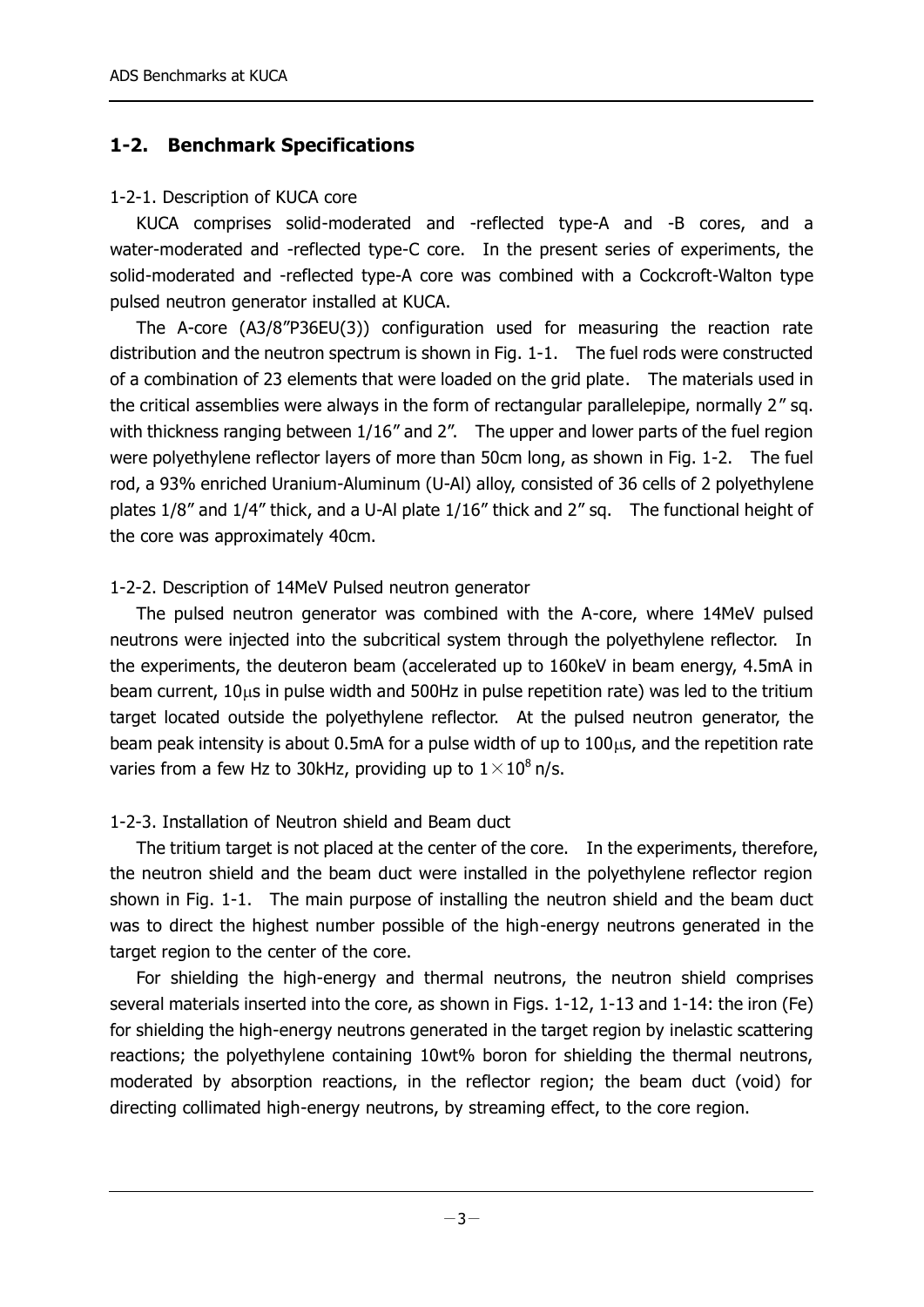#### **1-3. Desired Results**

#### 1-3-1. Excess reactivity and Subcriticality

 The critical state was adjusted by maintaining the control rods in certain positions, and the subcritical state was acquired by inserting the control or safety rods, or both, up to the lower limit in the critical state. The subcriticality was obtained from the combination of both the reactivity worth of each control rod evaluated by the rod drop method and the excess reactivity on the basis of its integral calibration curve obtained by the positive period method. For eigenvalue and source calculations, it is necessary to consider the activation foils themselves set in the position of (15, K) shown in Fig. 1-1. Note that the atomic density, the variation and the size of each foil are shown in Tables III-6, IV-2 and IV-3, respectively.

#### 1-3-2. Indium (In) reaction rate distribution

Indium (In) wire 1.5mm $\phi$  in diameter and 60cm long was set in the axial center position along (16,17–J,W) the vertical shown in Fig. 1-1, for measuring the reaction rate distribution. Refer to Fig. 1-10 in detail. The experimental results of the In wire were obtained by measuring total counts of the peak energy of  $\gamma$ -ray emittance and normalized by the counts of another irradiated In foil (20 $\times$ 20 $\times$ 1 mm<sup>3</sup>) emitted from  $^{115}$ In(n, n') $^{115}$ mIn reactions set in the location of the tritium target.

#### 1-3-3. Reaction rates of activation foils

 Activation foils were set in an objective positions, including (15, K) and tritium target shown in Fig. 1-1, for measuring the neutron spectrum. The size of the activation foils was  $45$ mm  $\times$  45mm with thickness varying between 3 and 5mm. They were selected for covering as wide a range as possible of threshold energy values within 14MeV neutrons. The experimental results of the reaction rates of all the irradiated activation foils were obtained by measuring total counts of the peak energy of  $\gamma$ -ray emittance and normalized by the counts of another irradiated Nb foil (50 $\times$ 50 $\times$ 1 mm<sup>3</sup>) emitted from <sup>93</sup>Nb(n, 2n)<sup>92m</sup>Nb reactions set in the location of the tritium target. In measuring the neutron spectrum, the activation foils were set as an aggregate of several samples, and two sets (Foils No. 2 and 3 shown in Table IV-2) of the activation foils were irradiated simultaneously at the positions of interest (15, K) and the target, for obtaining neutron spectral information.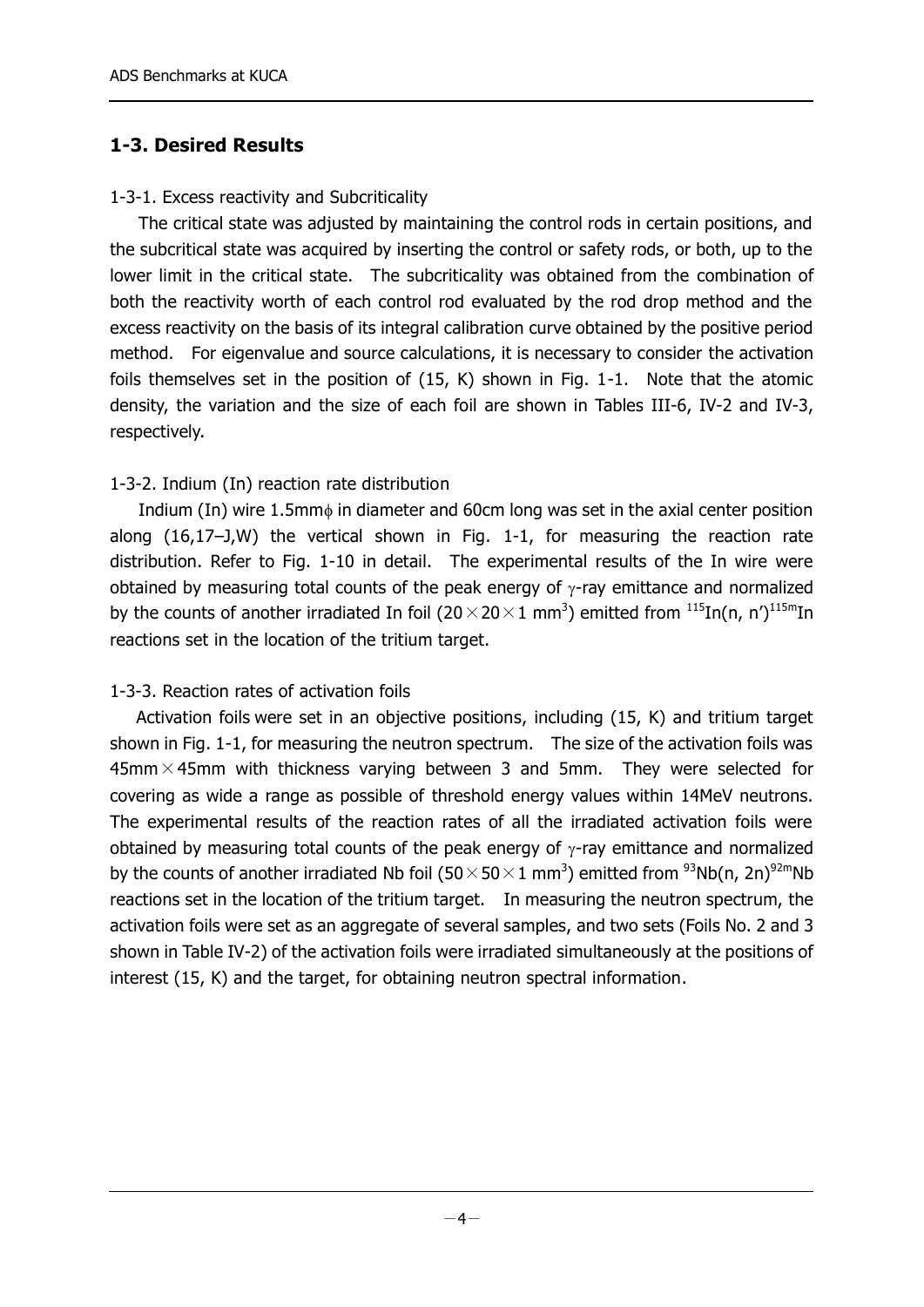#### **1-4. References**

- [1] S. Shiroya, H. Unesaki, Y. Kawase, H. Moriyama and M. Inoue, "Accelerator Driven Subcritical System as A Future Neutron Source in Kyoto University Research Reactor Institute (KURRI) – Basic Study on Neutron Multiplication in the Accelerator Driven Subcritical Reactor," Prog. Nucl. Energy, **37**, 357 (2000).
- [2] S. Shiroya, H. Unesaki and T. Misawa, "Accelerator-Driven Subcritical Reactors in Japanese Universities: Experimental Study Using the Kyoto University Critical Assembly," Trans. Am. Nucl. Soc., Annu. Mtg., Milwaukee, Wisconsin, Jun. 17-21, p78-79, (2000). American Nuclear Society.
- [3] S. Shiroya, et al., "Experimental Study on Accelerator Driven Subcritical Reactor using the Kyoto University Critical Assembly (KUCA)," Proc. Int. Conf. on New Frontiers of Nucl. Technol.: Reactor Physics, Safety and High-Performance Computing (PHYSOR2002), Seoul, Korea, Oct. 7-10, 7C-01, (2002). American Nuclear Society.
- [4] S. Shiroya, A. Yamamoto, K. Shin, T. Ikeda, S. Nakano and H. Unesaki, "Basic Study on Accelerator Driven Subcritical Reactor in Kyoto University Research Reactor Institute (KURRI)," Prog. Nucl. Energy, **40**, 489 (2002).
- [5] C. H. Pyeon, Y. Hirano, T. Misawa, H. Unesaki and S. Shiroya, "Preliminary Study on ADSR by using FFAG Accelerator in KUCA," Proc. Embedded Topl. Mtg. Global2003, New Orleans, Louisiana, Nov. 16-20, on CD-ROM, p 2193-2200, (2003). American Nuclear Society.
- [6] H. Tagei, T. Iwasaki, T. Misawa and C. H. Pyeon, "Activation Experiment at KUCA for Establishing an Experimental Facility of Accelerator Driven Subcritical Reactor," Proc. Int. Conf. on Nucl. Data for Sci. & Technol. - ND2004, Santa Fe, New Mexico, Sep. 26-Oct. 1, on CD-ROM, (2004). American Nuclear Society.
- [7] C. H. Pyeon, T. Misawa, H. Unesaki, S. Shiroya, H. Tagei, K. Wada and T. Iwasaki, "Experimental Analyses for Accelerator Driven Subcritical Reactor in Kyoto University Critical Assembly by using Foil Activation Method," Proc. Int. Topl. Mtg. on Mathematics and Computation, Supercomputing, Reactor Physics and Nucl. Biological Applications (M&C2005), Avignon, France, Sep. 12-15, on CD-ROM, (2005). American Nuclear Society.
- [8] M. Hervault, C. H. Pyeon, T. Misawa, H. Unesaki and S. Shiroya, "Monte Carlo Analysis of Subcriticality for Accelerator Driven Subcritical Reactor Mock Up in Kyoto University Critical Assembly," Proc. Int. Topl. Mtg. on Mathematics and Computation, Supercomputing, Reactor Physics and Nucl. Biological Applications (M&C2005), Avignon, France, Sep. 12-15, on CD-ROM, (2005). American Nuclear Society.
- [9] C. H. Pyeon, T. Misawa, H. Unesaki and S. Shiroya, "Present Status of Accelerator Driven Subcritical Reactor in Kyoto University Critical Assembly," Proc. Int. Topl. Mtg. on Advanced in Nucl. Analysis and Simulation (PHYSOR2006), Vancouver, Canada, Sep. 10-14, on CD-ROM, (2006). American Nuclear Society.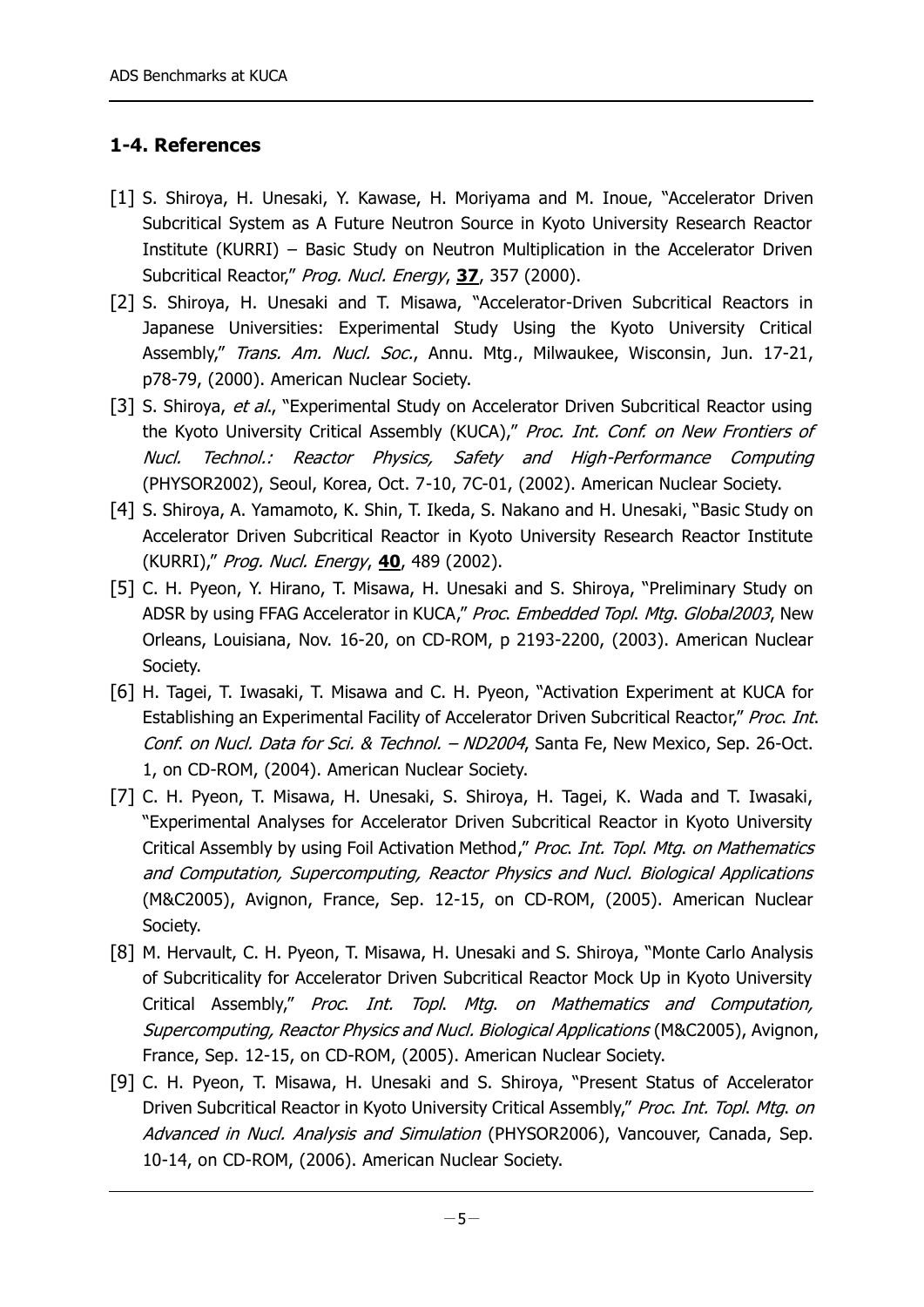- [10] H. Shiga, M. Hervault, C. H. Pyeon, T. Misawa and S. Shiroya, "Neutron Spectrum Analyses by using Foil Activation Method at Accelerator Driven Subcritical Reactor in Kyoto University Critical Assembly," Proc. 2nd COE-INES Int. Sympo. (INES-2), Yokohama, Japan, Nov. 28-30, on CD-ROM, (2006).
- [11] M. Hervault, T. Kitada, H. Unesaki, C. H. Pyeon, T. Misawa and S. Shiroya, "Experiments for Accelerator Driven Subcritical Reactor with Optical Fiber Detectors and Pulsed Neutron Generator in Kyoto University Critical Assembly," Proc. 1st Int. Conf. Physics & Technol. of Reactors & Applications (PHYTRA-1), Caracas, Morocco, Mar. 14-16, on CD-ROM, (2007).
- [12] C. H. Pyeon, T. Misawa, H. Unesaki and S. Shiroya, "Benchmark Experiments of Accelerator Driven Systems (ADS) in Kyoto University Critical Assembly (KUCA)," Proc. Fifth Int. Workshop on the Utilisation and Reliability of High Power Proton Accelerators (HPPA5), May, 6-9, Mol, Belgium, on CD-ROM, (2007). OECD/NEA.
- [13] C. H. Pyeon, T. Misawa, H. Unesaki, C. Ichihara and K. Mishima, "Research on Accelerator Driven Subcritical Reactor at Kyoto University Critical Assembly (KUCA)," Proc. Eighth Int. Topl. Mtg. on Nucl. Applications and Utilization of Accelerators (AccApp'07), Jul. 30 - Aug. 2, Pocatello, on CD-ROM, (2007). American Nuclear Society.
- [14] C. H. Pyeon, Y. Hirano, T. Misawa, H. Unesaki, C. Ichihara, T. Iwasaki and S. Shiroya, "Preliminary Experiments on Accelerator Driven Subcritical Reactor with Pulsed Neutron Generator in Kyoto University Critical Assembly," J. Nucl. Sci. Technol., **44**, 1368 (2007).
- [15] C. H. Pyeon, M. Hervault, T. Misawa, H. Unesaki, T. Iwasaki and S. Shiroya, "Static and Kinetic Experiments on Accelerator Driven Subcritical Reactor with 14 MeV Neutrons in Kyoto University Critical Assembly," J. Nucl. Sci. Technol., **45**, 1171 (2008).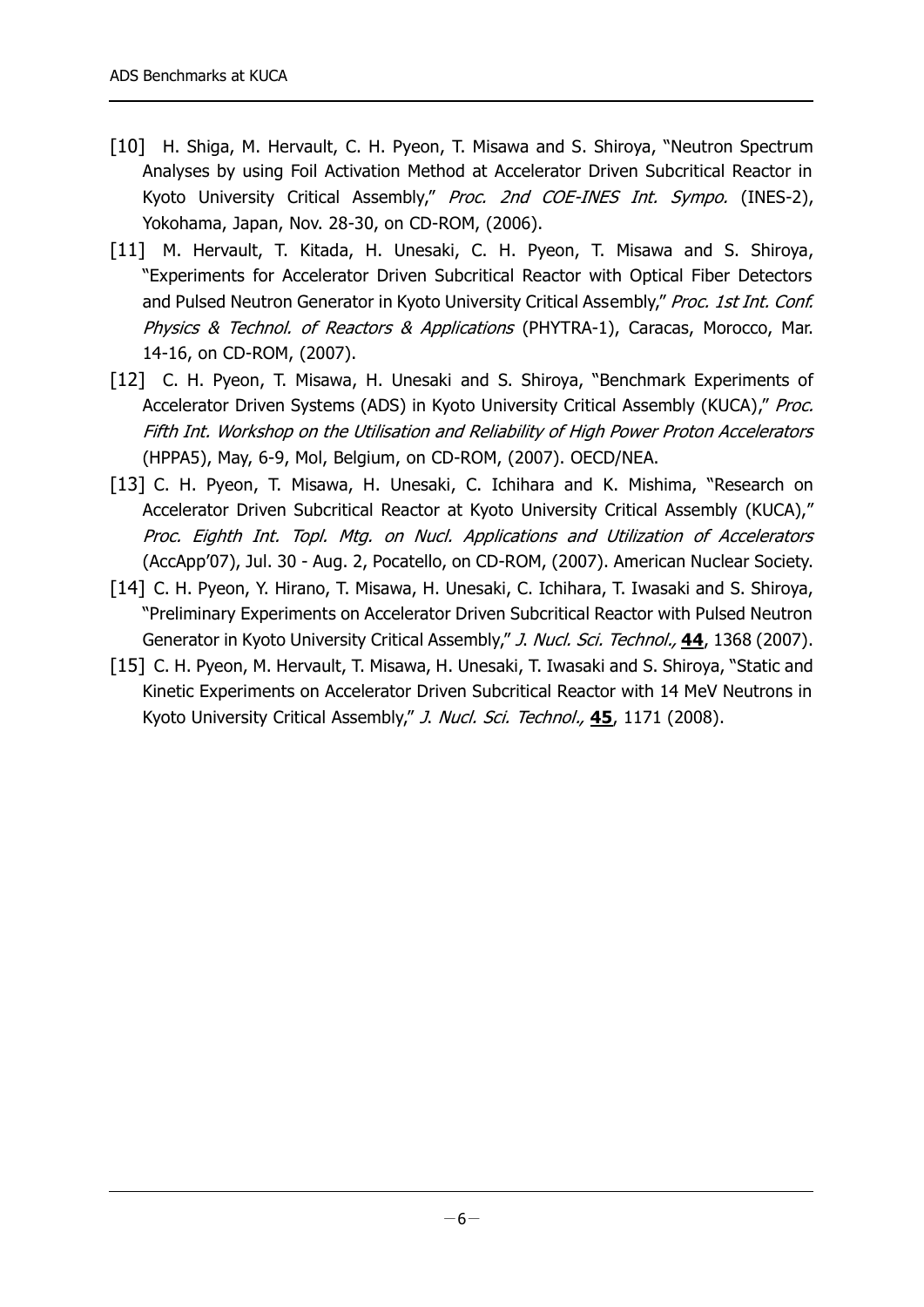Experimental Benchmarks for Accelerator-Driven System (ADS) at Kyoto University Critical Assembly (KUCA) Phase I

Please submit results to:

Cheolho Pyeon Research Reactor Institute, Kyoto University 2-1010, Asashiro-nishi, Kumatori-cho, Sennan-gun, Osaka 590-0494, Japan Phone: +81-72-451-2356 Fax: +81-72-451-2603 E-mail: pyeon@rri.kyoto-u.ac.jp

| Fax:<br><u> 1980 - Johann Barn, fransk politik (d. 1980)</u> |  |  |  |  |
|--------------------------------------------------------------|--|--|--|--|
|                                                              |  |  |  |  |

Please submit the results on the following forms or in a similar format. Include additional pages if necessary. Submission of partial results is acceptable, as is the submission of revised results.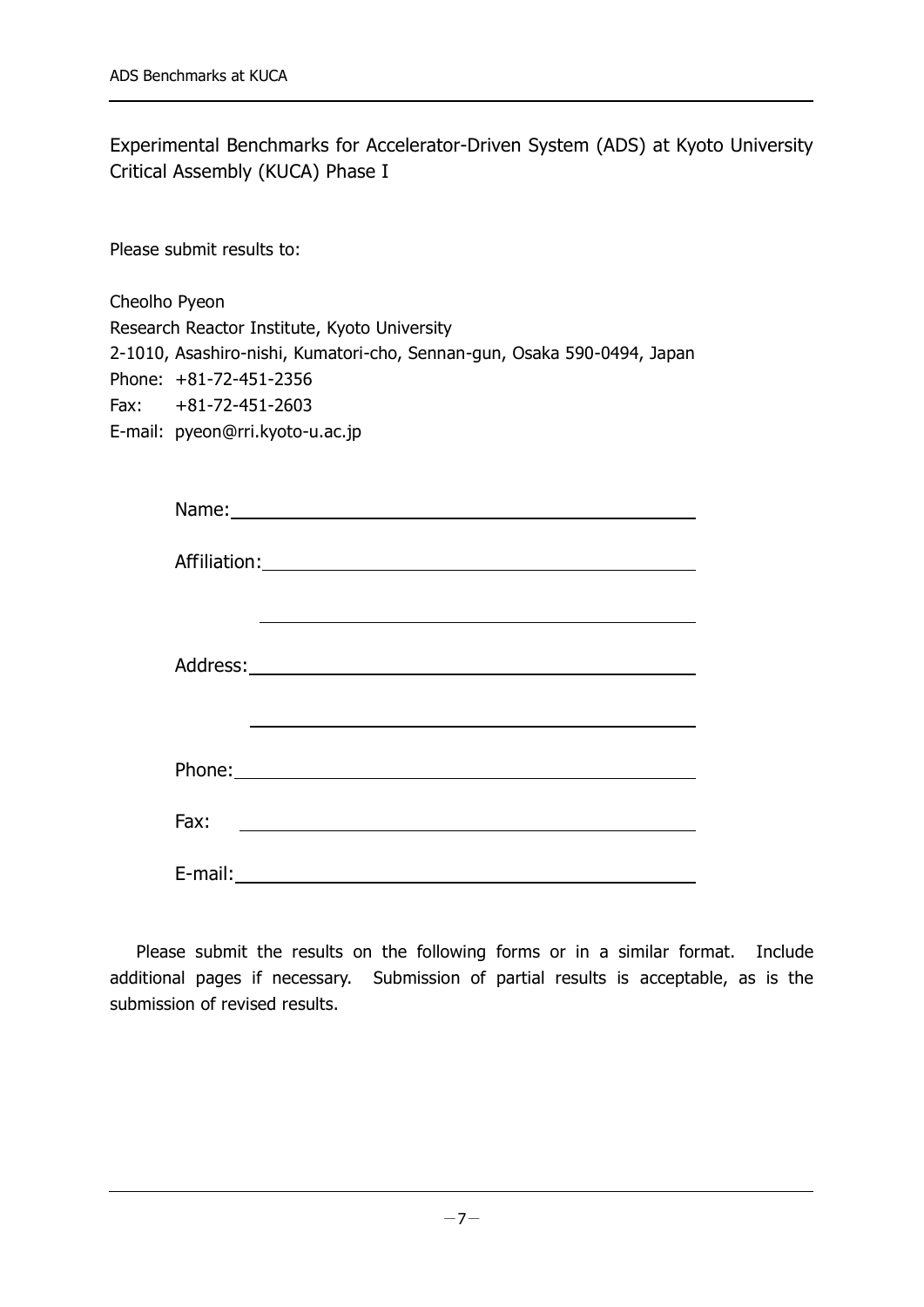# **Appendix**



Fig. 1-1 The general view of KUCA core configuration.



Fig. 1-2 Description of fuel assembly at KUCA.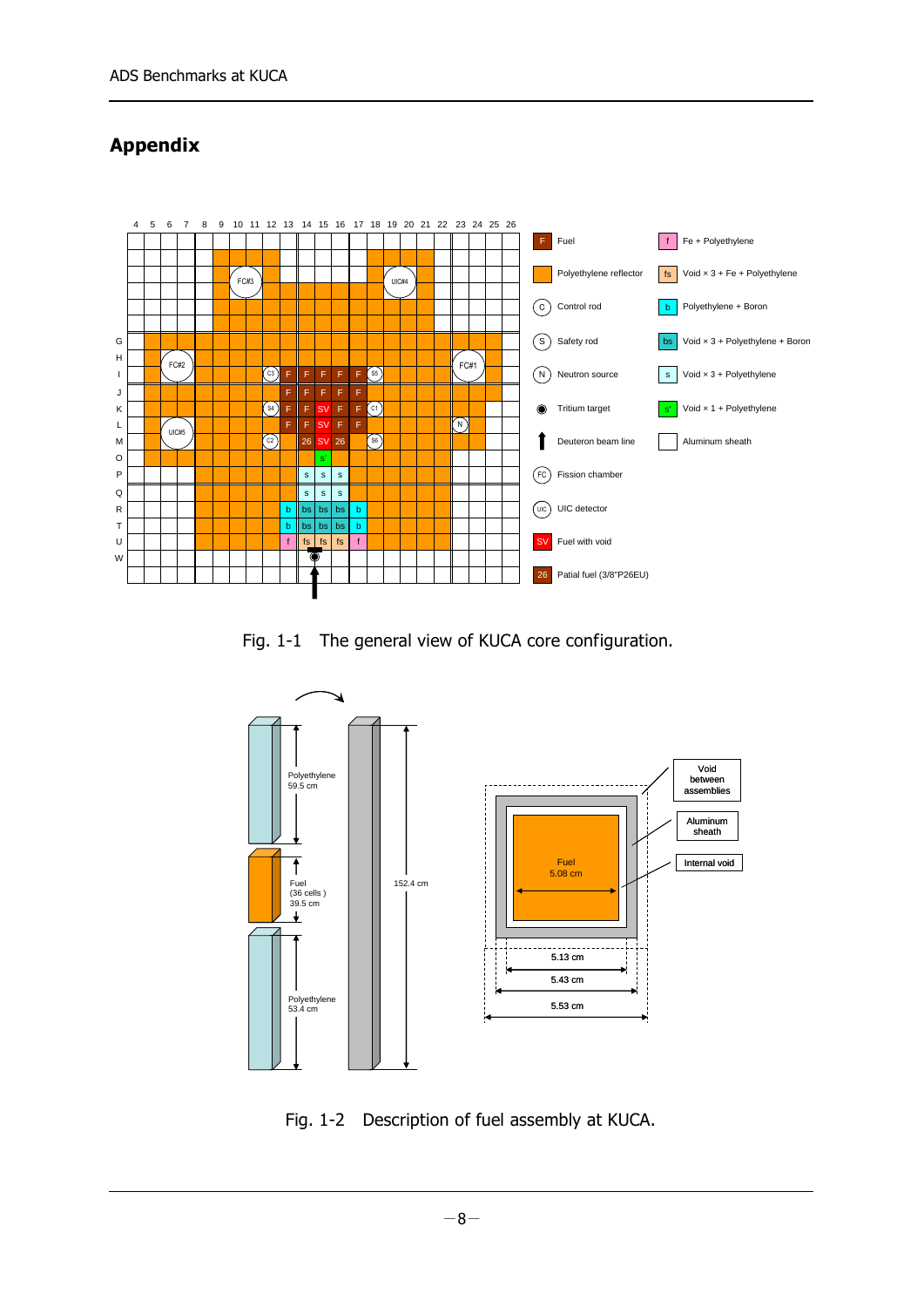

Fig. 1-3 Description of fuel and polyethylene plates.



Fig. 1-4 Fall sideways view of fuel assembly "F" shown in Fig. 1-1.



Fig. 1-5 Fall sideways view of fuel assembly "SV" with void shown in Fig. 1-1.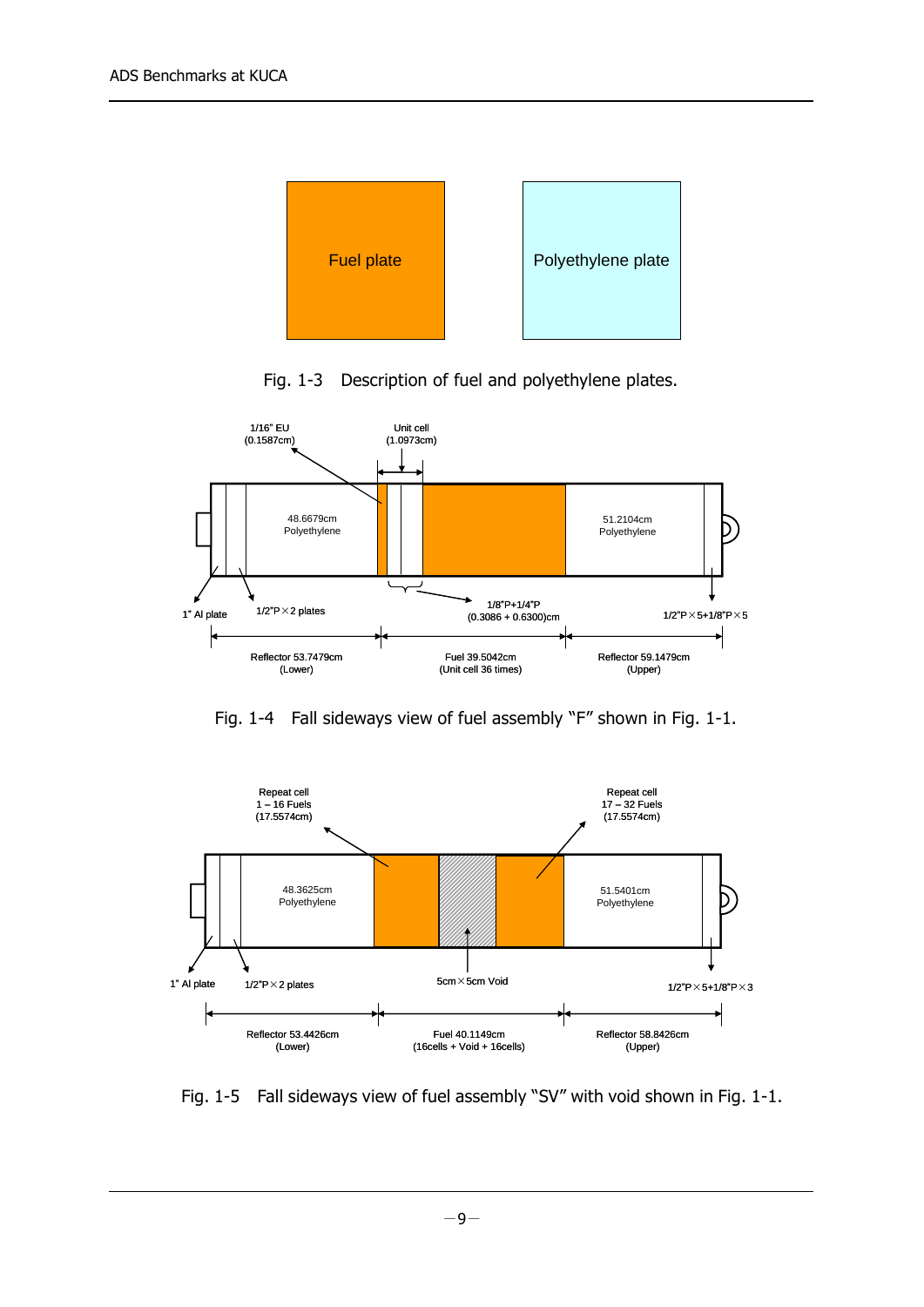

Fig. 1-6 Fall sideways view of partial fuel assembly "26" shown in Fig. 1-1



Fig. 1-7 Description of polyethylene (Aluminum) reflector at KUCA.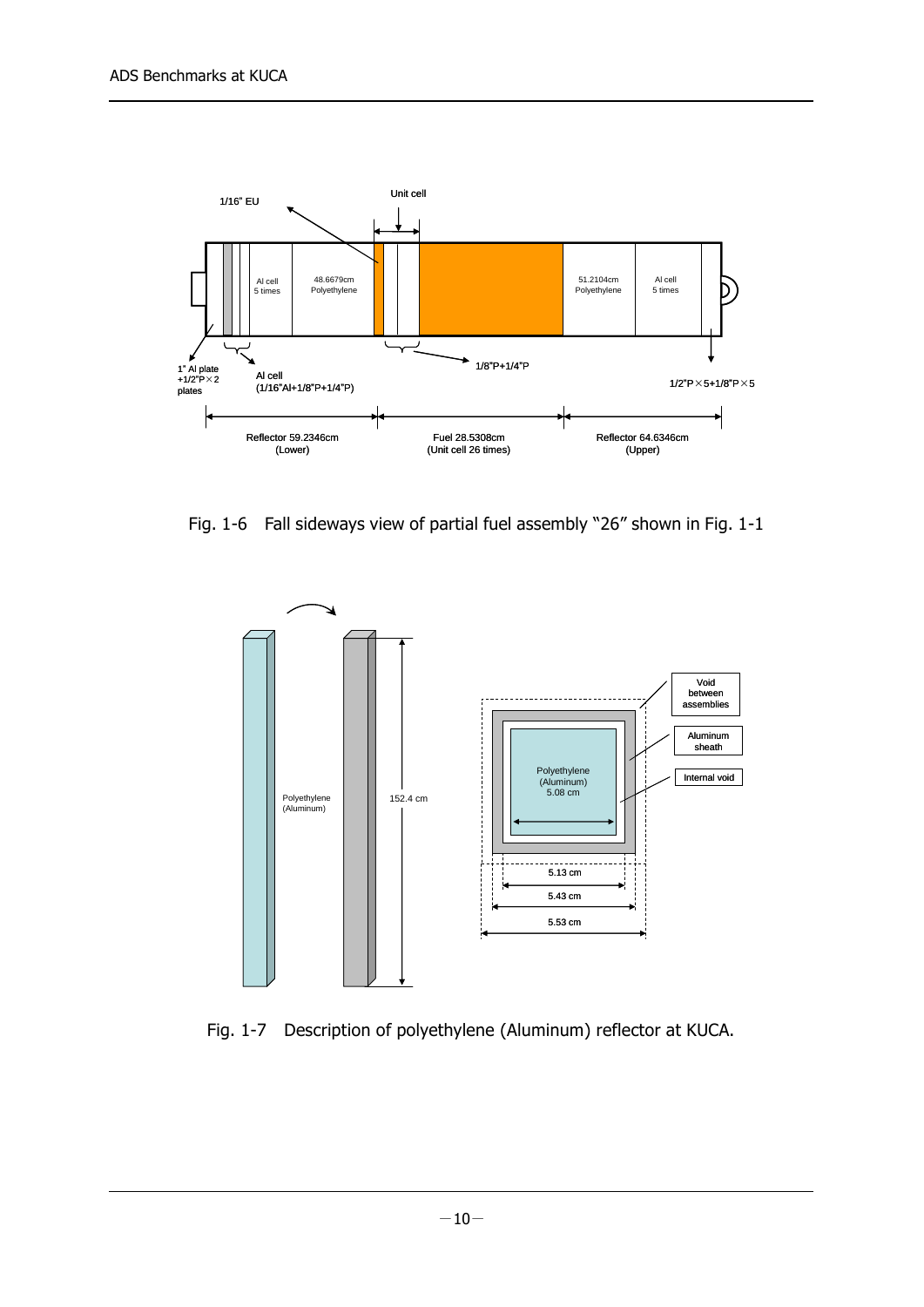

Fig. 1-8 Description of control (safety) rod at KUCA.



Fig. 1-9 Description of fuel assembly, polyethylene reflector and control rod at KUCA.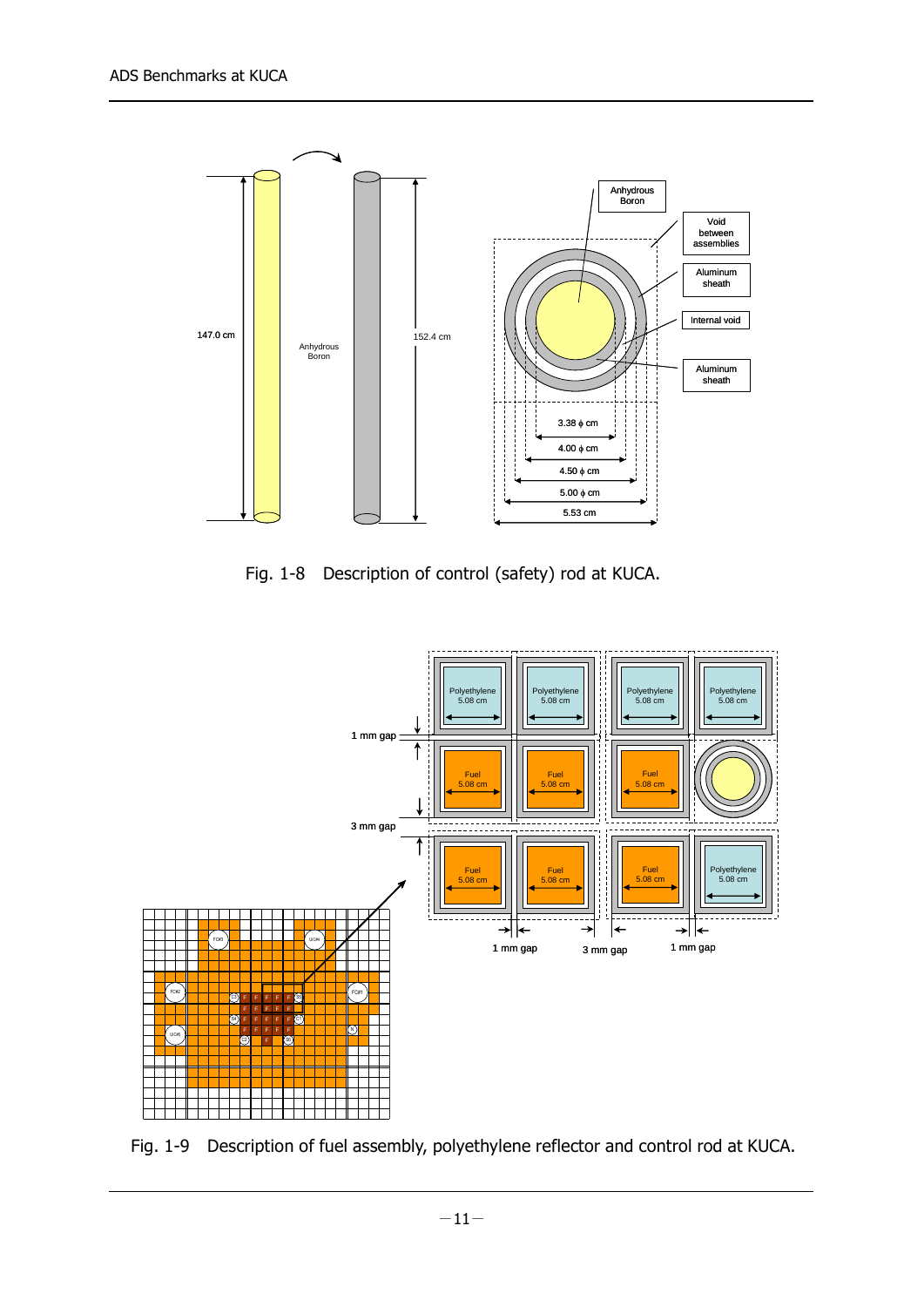

Fig. 1-10 Setting of Indium (In) wire.



Fig. 1-11 Actual position of control (safety) rod. (Actual position = Measured position  $-11.4$  cm)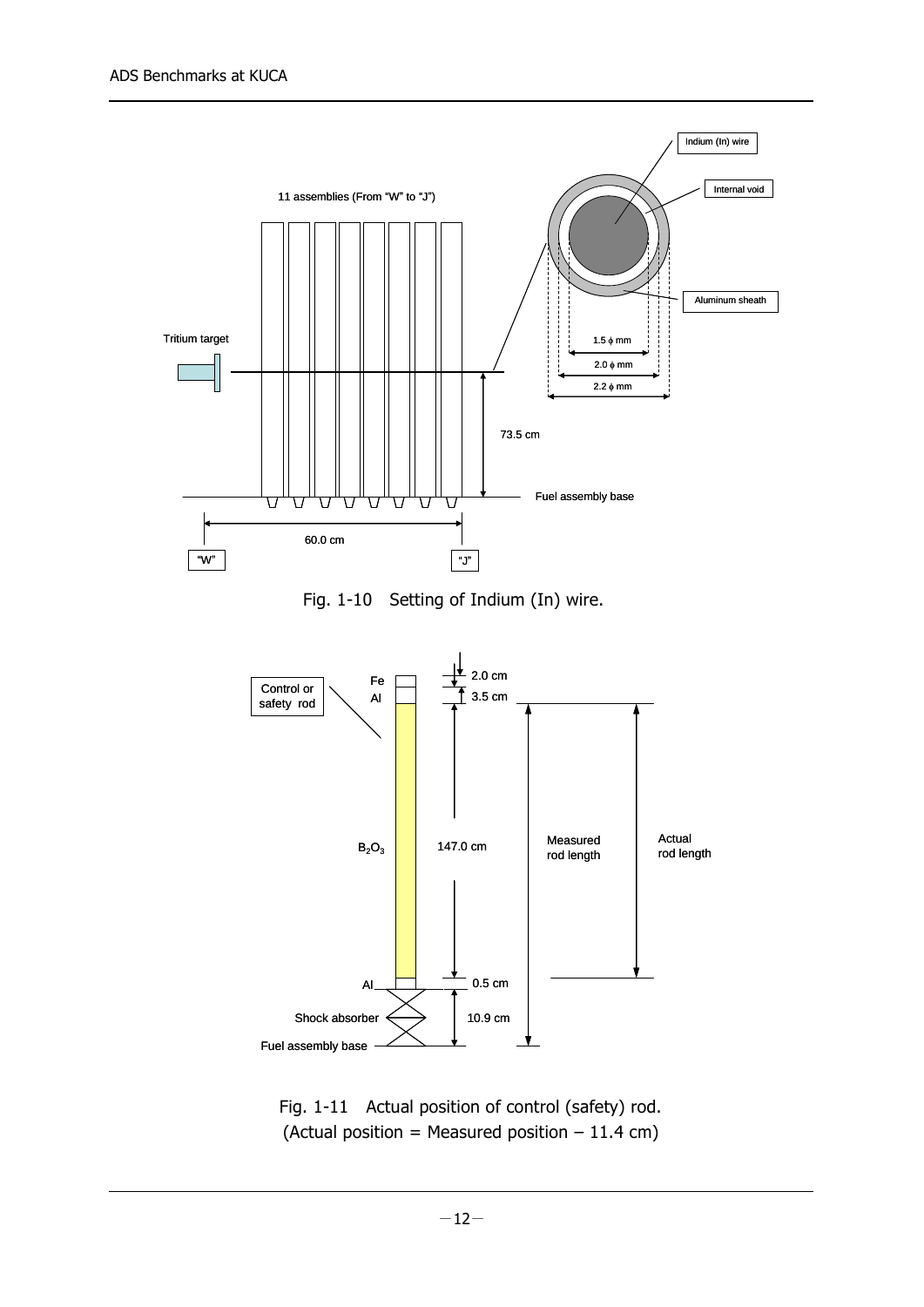

Fig. 1-12 Description of fuel "F," partial fuel "26" and fuel "SV" assemblies shown in Fig. 1-1.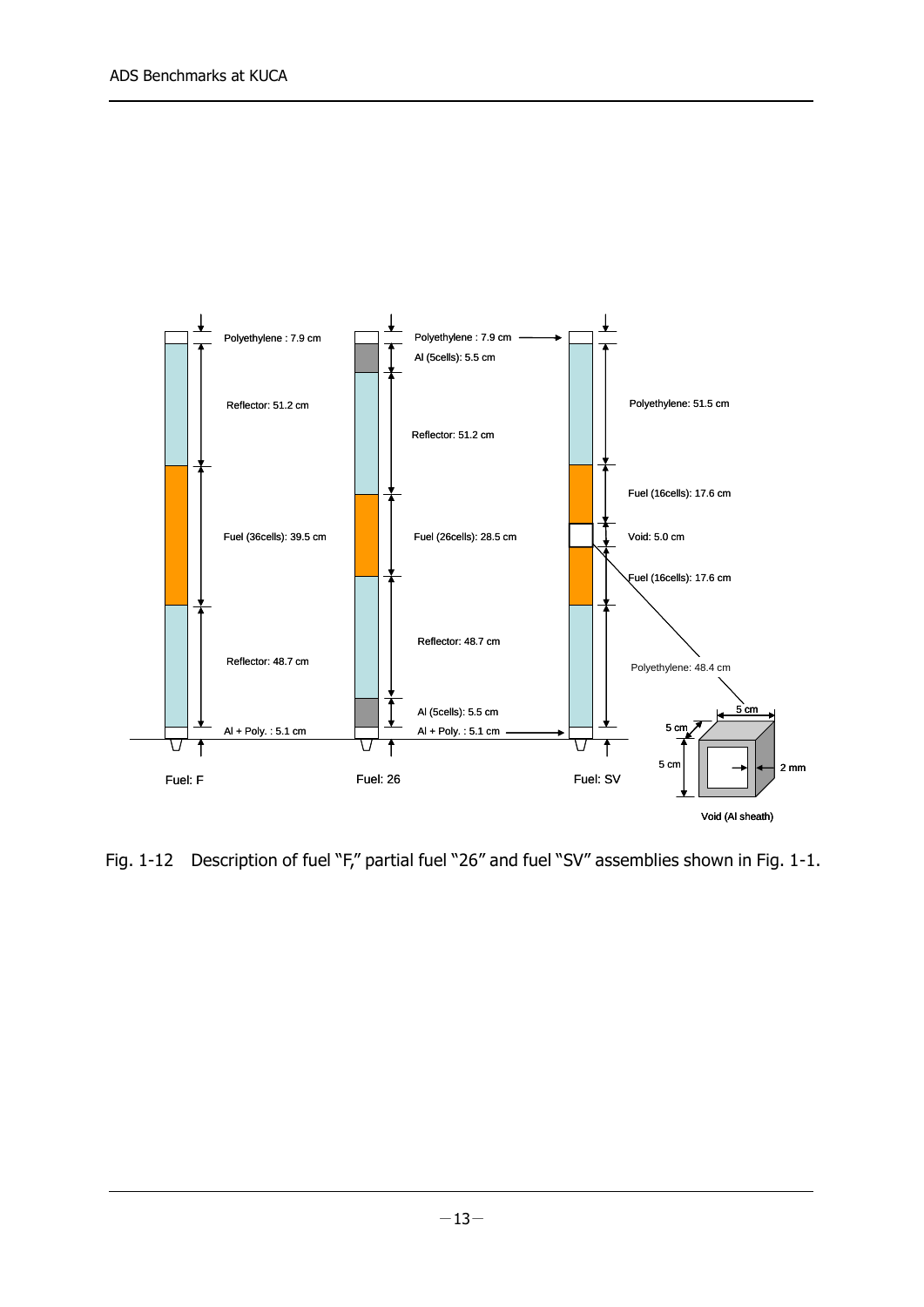

Fig. 1-13 Description of neutron shield and beam duct "b," "bs" and "bs" shown in Fig. 1-1.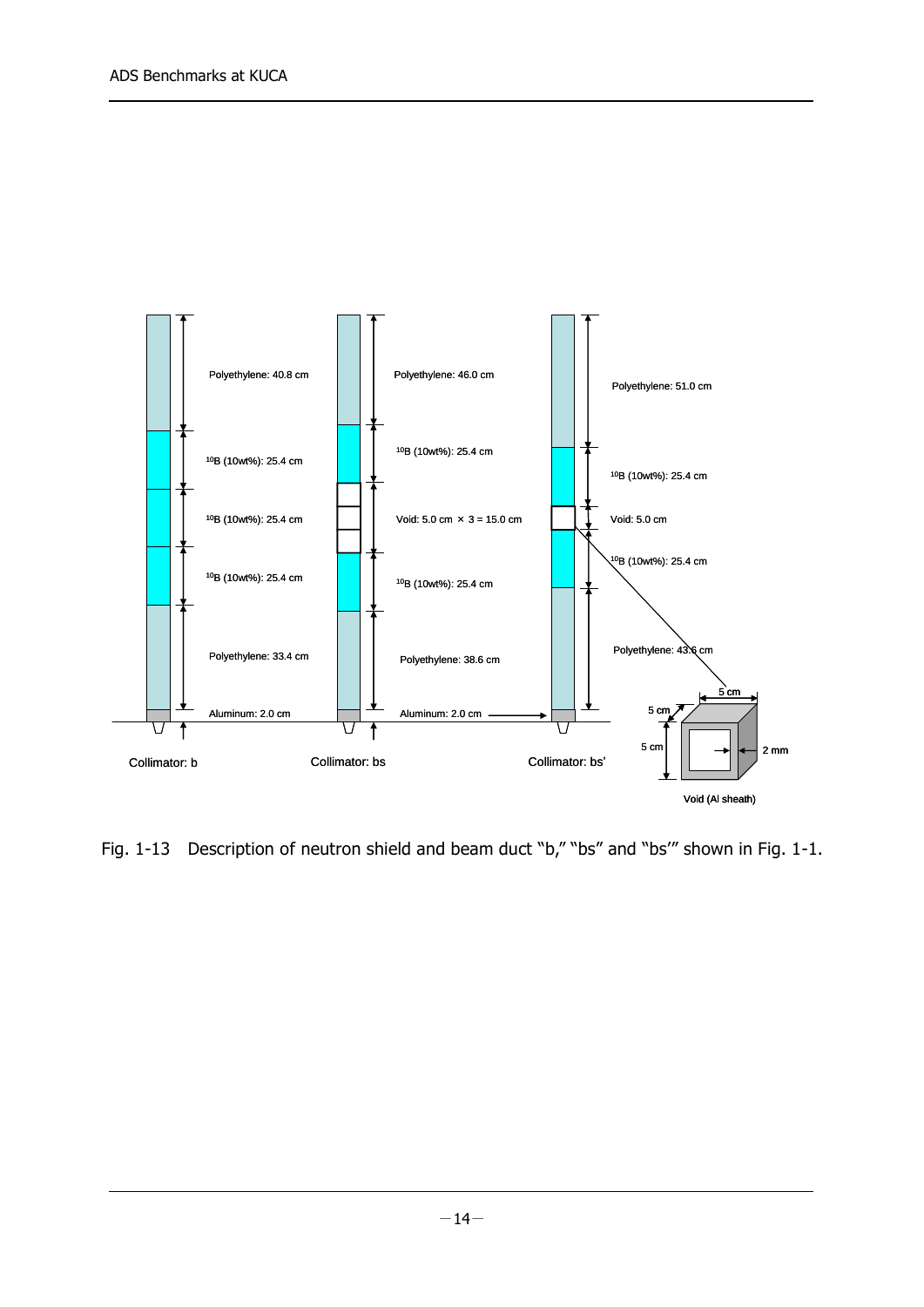

Fig. 1-14 Description of neutron shield and beam duct "f," "fs" and "fs'" shown in Fig. 1-1.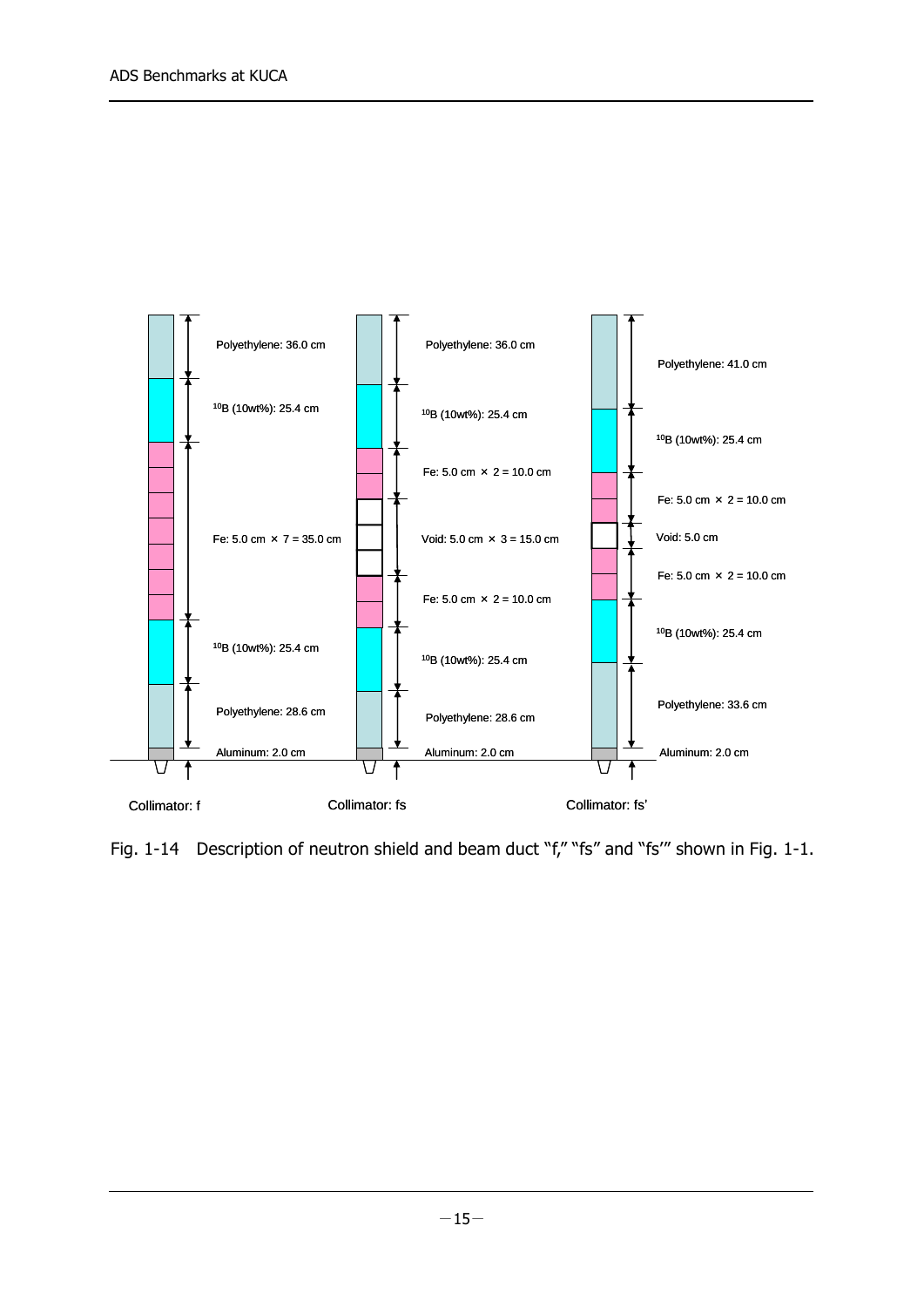

Fig. 1-15 Description of neutron shield "fp" and "bp."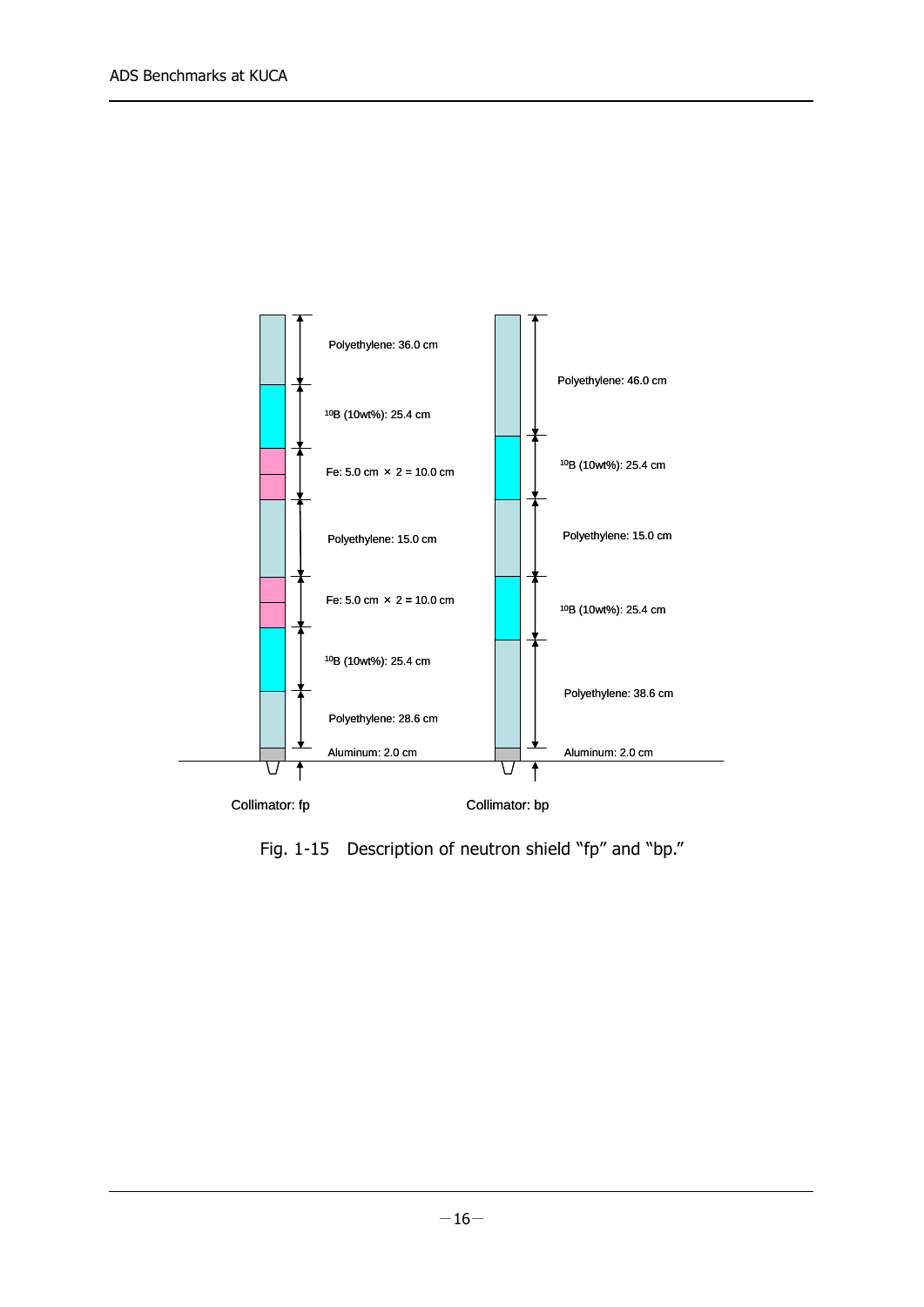

Fig. 1-16 Description of beam duct "s" and "s'" shown in Fig. 1-1.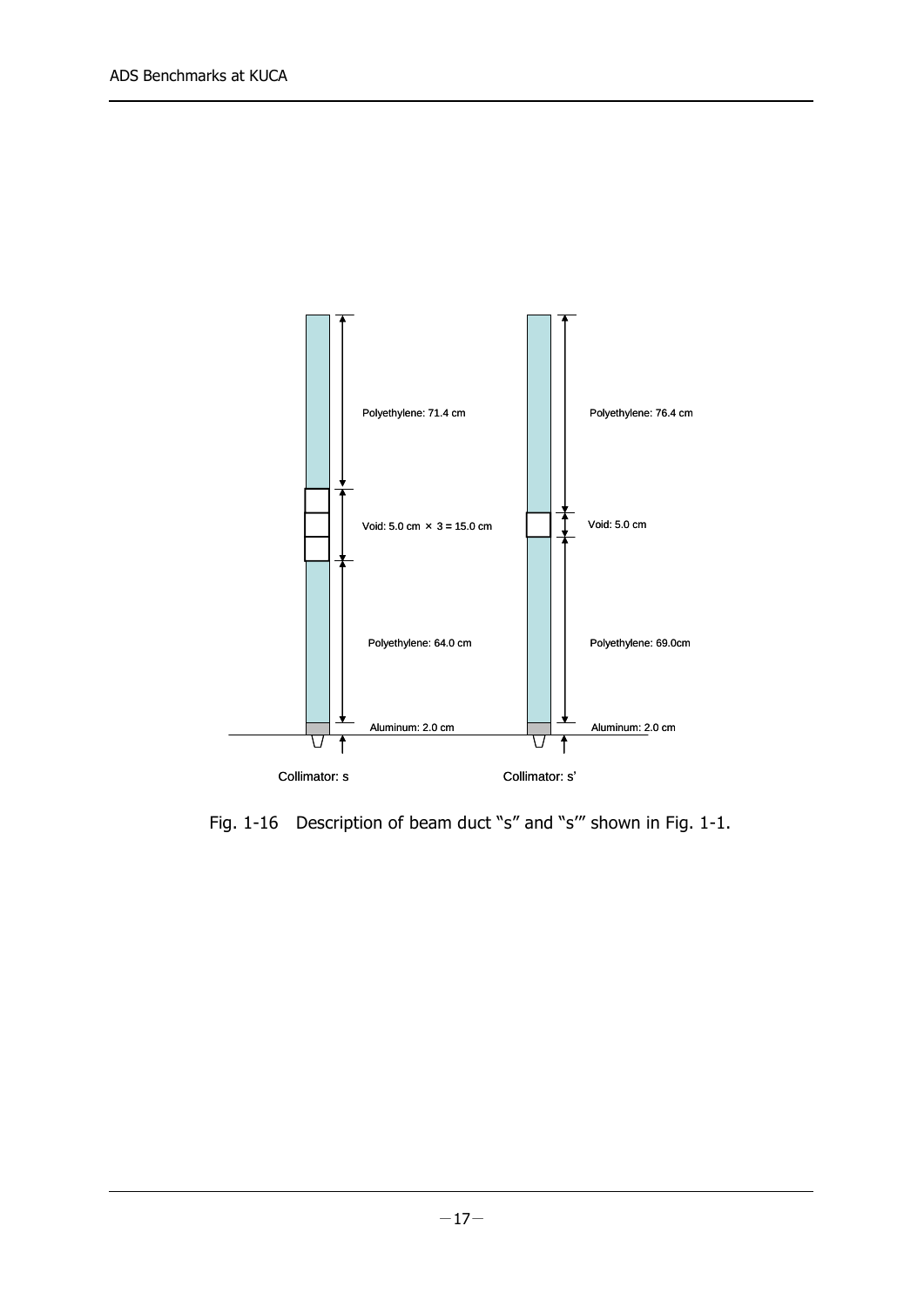|  | Table I-1 Atomic densities of 1/16" t highly enriched Uranium fuel plate made of U-Al alloy. |  |  |  |
|--|----------------------------------------------------------------------------------------------|--|--|--|
|--|----------------------------------------------------------------------------------------------|--|--|--|

| Isotope             | Atomic density<br>$(\times 10^{24}/cm^3)$ |
|---------------------|-------------------------------------------|
| $235$ <sub>1</sub>  | $1.50694\times10^{-3}$                    |
| $238$ $\mid$ $\mid$ | $1.08560\times10^{-4}$                    |
| $27$ $\Lambda$ I    | 5.56436 $\times$ 10 <sup>-2</sup>         |

#### Table I-2 Atomic densities of polyethylene reflector.

| Isotope | Atomic density<br>$(\times 10^{24}/cm^3)$ |                        |                        |                            |
|---------|-------------------------------------------|------------------------|------------------------|----------------------------|
|         | $1/2$ " t plate                           | $1/4$ " t plate        | $1/8$ " t plate        | Polyethylene<br>square rod |
| ŀΗ      | $8.06560\times10^{-2}$                    | $8.08711\times10^{-2}$ | $8.02167\times10^{-2}$ | $8.00083\times10^{-2}$     |
| $^6C$   | $4.03280\times10^{-2}$                    | $4.04356\times10^{-2}$ | $4.01084\times10^{2}$  | $4.00042\times10^{-2}$     |

Table I-3 Atomic densities of control and safety rods.

| Isotope         | Atomic density<br>$(\times 10^{24}$ /cm <sup>3</sup> ) |
|-----------------|--------------------------------------------------------|
| 10 <sub>R</sub> | $3.87448 \times 10^{-3}$                               |
| $^{11}R$        | $1.68447\times10^{-2}$                                 |
| $^{16}$ $\cap$  | $3.10787\times10^{-2}$                                 |

Table I-4 Atomic density of Aluminum sheath for the core element and 1/16" t Al plate.

| Isotope          | Atomic density                       |  |
|------------------|--------------------------------------|--|
|                  | $(\times 10^{24}$ /cm <sup>3</sup> ) |  |
| $27$ $\Lambda$ I | $6.00385 \times 10^{-2}$             |  |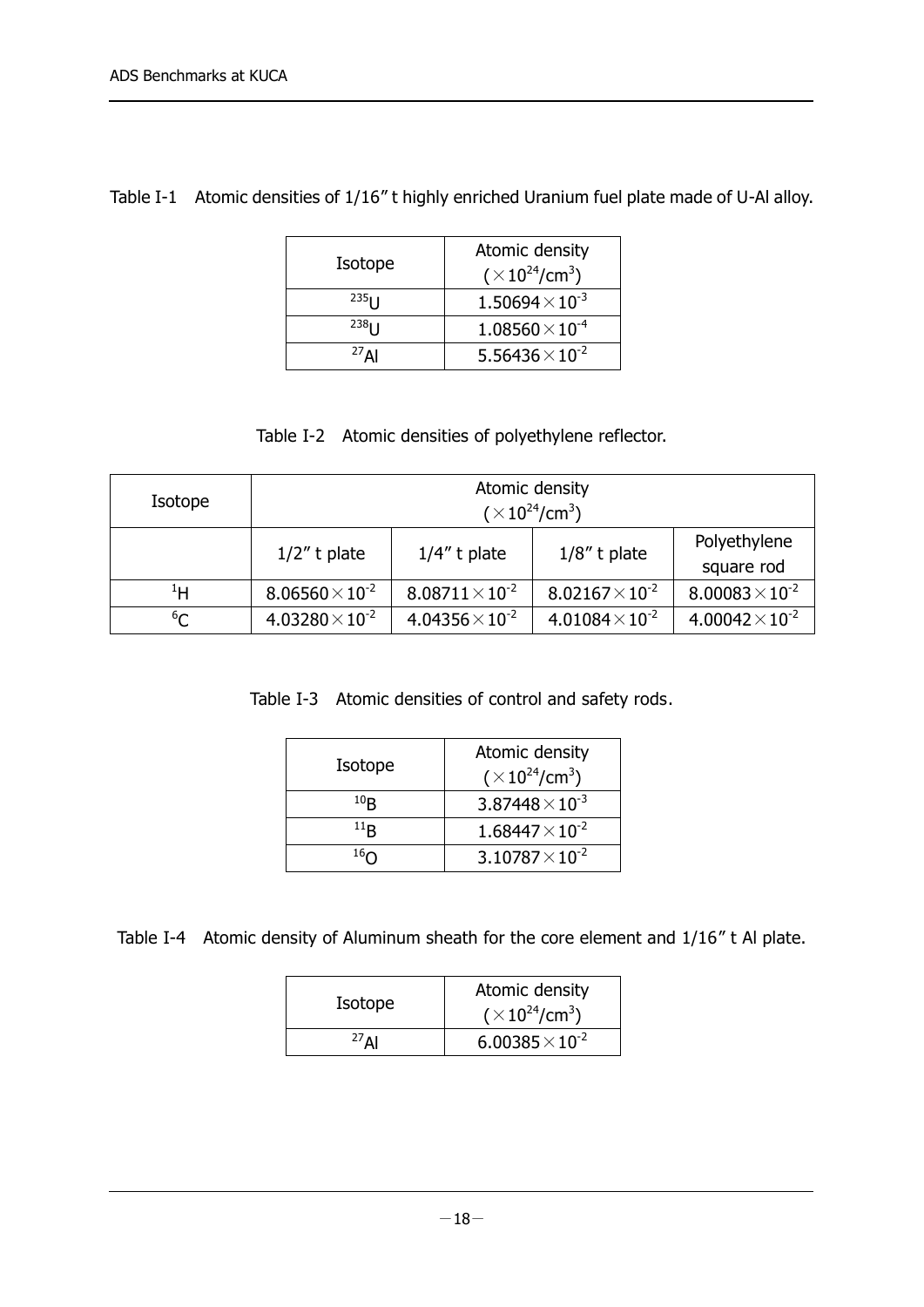|  | Table I-5 Atomic densities of $^{10}B$ (10wt%) <sup>56</sup> Fe and $^{115}$ In shown in Fig. 13, 14 and 15. |  |  |  |
|--|--------------------------------------------------------------------------------------------------------------|--|--|--|
|--|--------------------------------------------------------------------------------------------------------------|--|--|--|

| Isotope        | Atomic density<br>$(\times 10^{24}/cm^3)$ |
|----------------|-------------------------------------------|
| $^{1}$ H       | $7.02275\times10^{-2}$                    |
| $^{12}$ C      | $3.60038\times10^{-2}$                    |
| $^{10}$ B      | $8.97693\times10^{-4}$                    |
| $^{11}$ B      | $3.90281\times10^{-3}$                    |
| $^{16}$ $\cap$ | 7.20074 $\times$ 10 <sup>-3</sup>         |

| Foil        | Isotope           | Abundance<br>(%) | Purity<br>(%) | Atomic density<br>$(\times 10^{24}/cm^3)$ |
|-------------|-------------------|------------------|---------------|-------------------------------------------|
| $^{115}$ In | $^{113}$ In       | 4.29             | 99.99         | $1.64406 \times 10^{-3}$                  |
|             | $^{115}$ In       | 95.71            | 99.99         | $3.66790\times10^{-2}$                    |
| $56$ Fe     | $54$ Fe           | 5.845            | 99.5          | $4.93395 \times 10^{-3}$                  |
|             | $56$ Fe<br>91.754 |                  | 99.5          | 7.74524 $\times$ 10 <sup>-2</sup>         |
|             | $57$ Fe           | 2.119            |               | $1.78871\times10^{-3}$                    |
|             | $58$ Fe           | 0.282            | 99.5          | $2.38045 \times 10^{-4}$                  |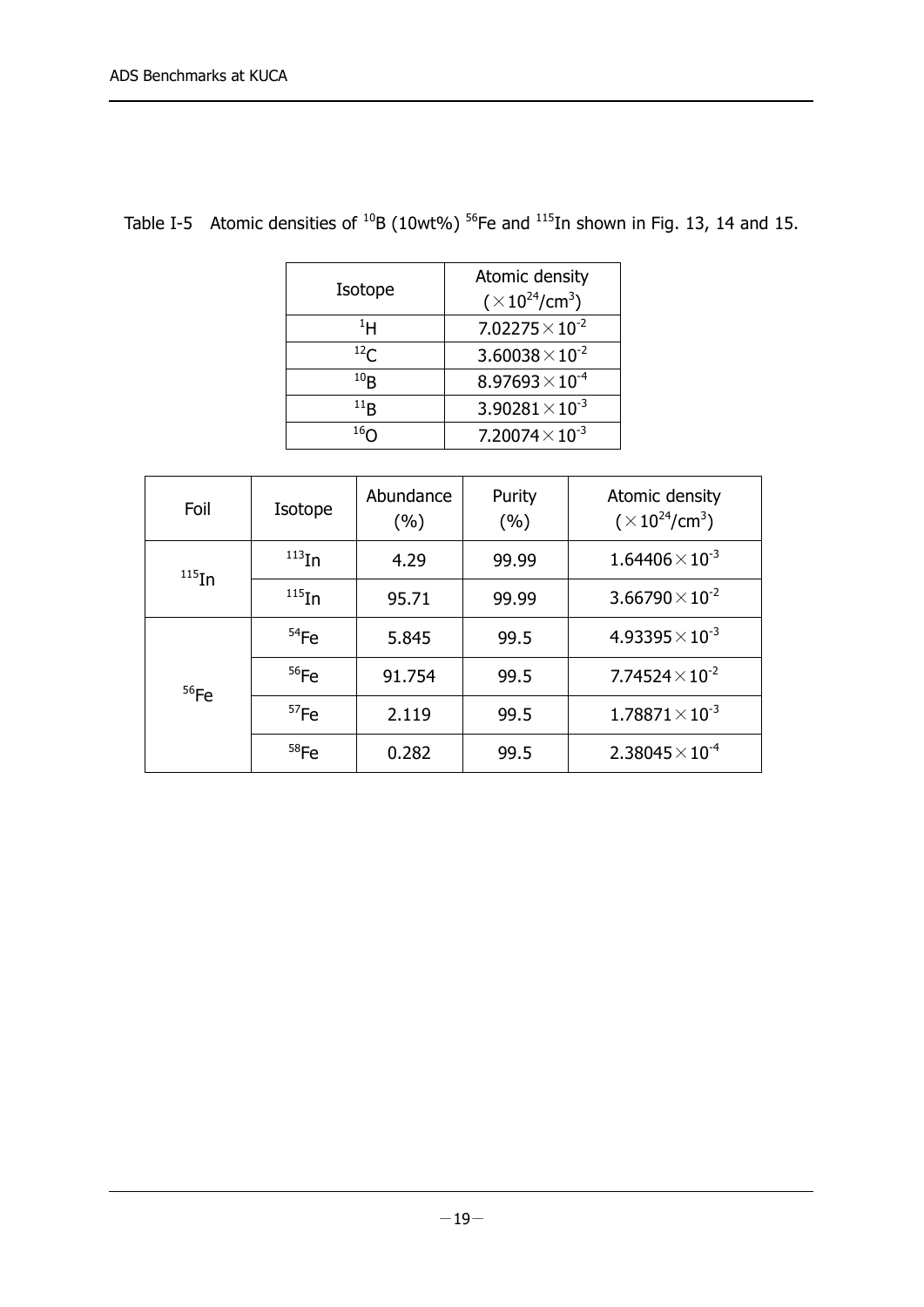# **2. Core Configuration**



Fig. 2-1 No neutron shield and no beam duct core (Series-I: Case I-1).



Fig. 2-2 Neutron shield and small beam duct (s') core (Series-I: Case I-2).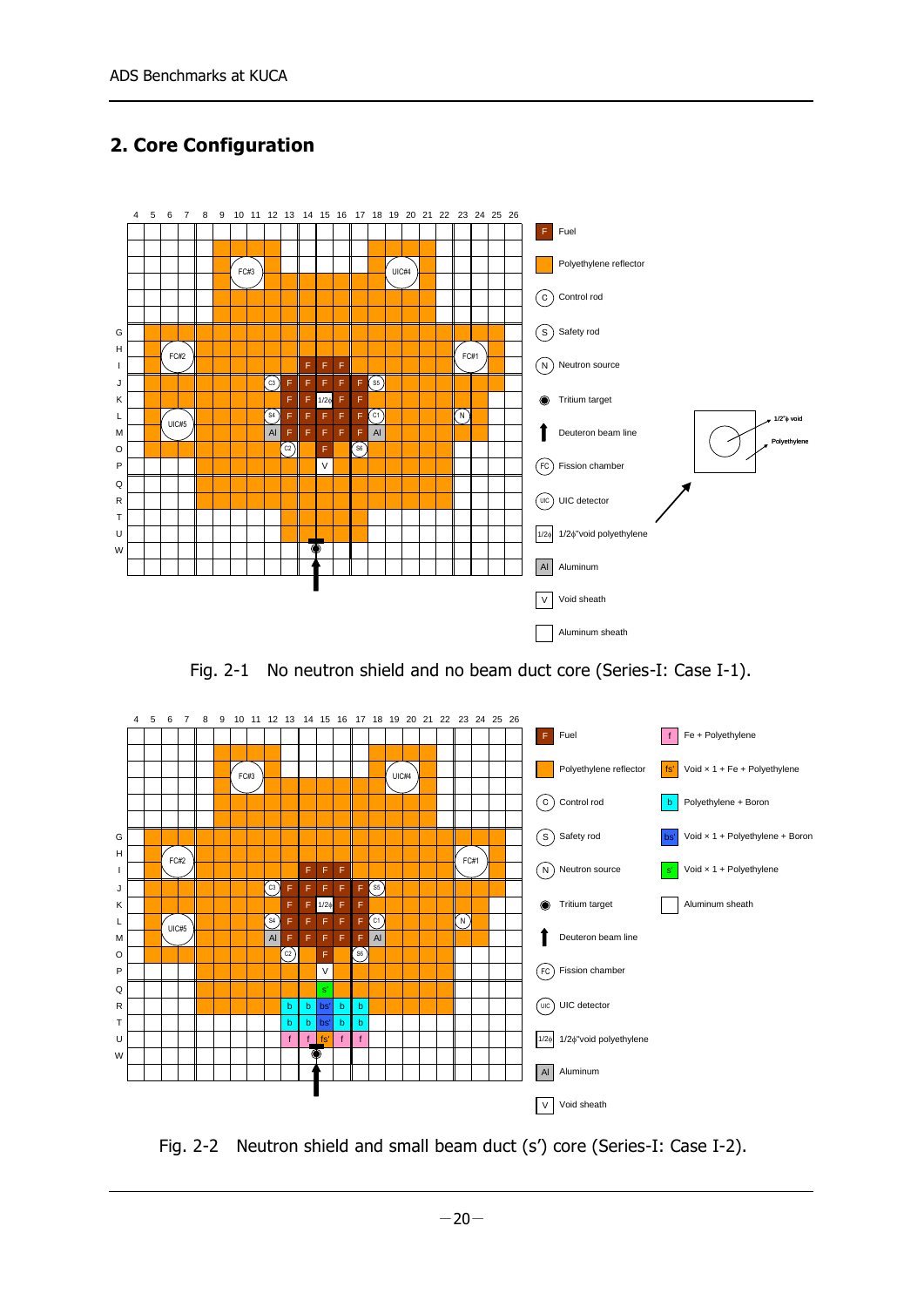

Fig. 2-3 Neutron shield and large beam duct (s) core (Series-I: Case I-3).



Fig. 2-4 Neutron shield and no beam duct core (Series-I: Case I-4).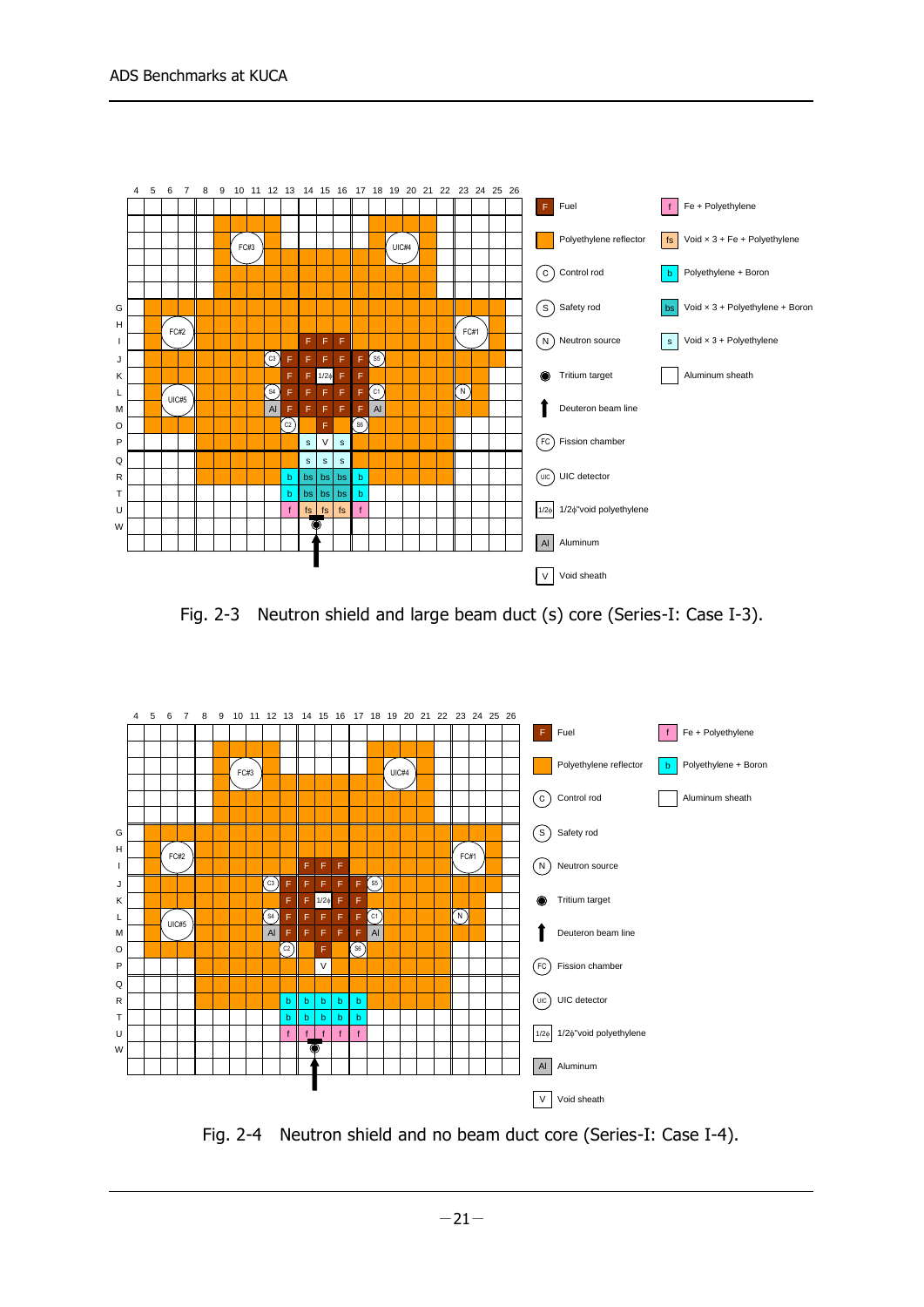

Fig. 2-5 No neutron shield, no beam duct and no SV core (Series-II: Case II-1).



Fig. 2-6 No neutron shield, no beam duct and SV core (Series-II: Case II-2).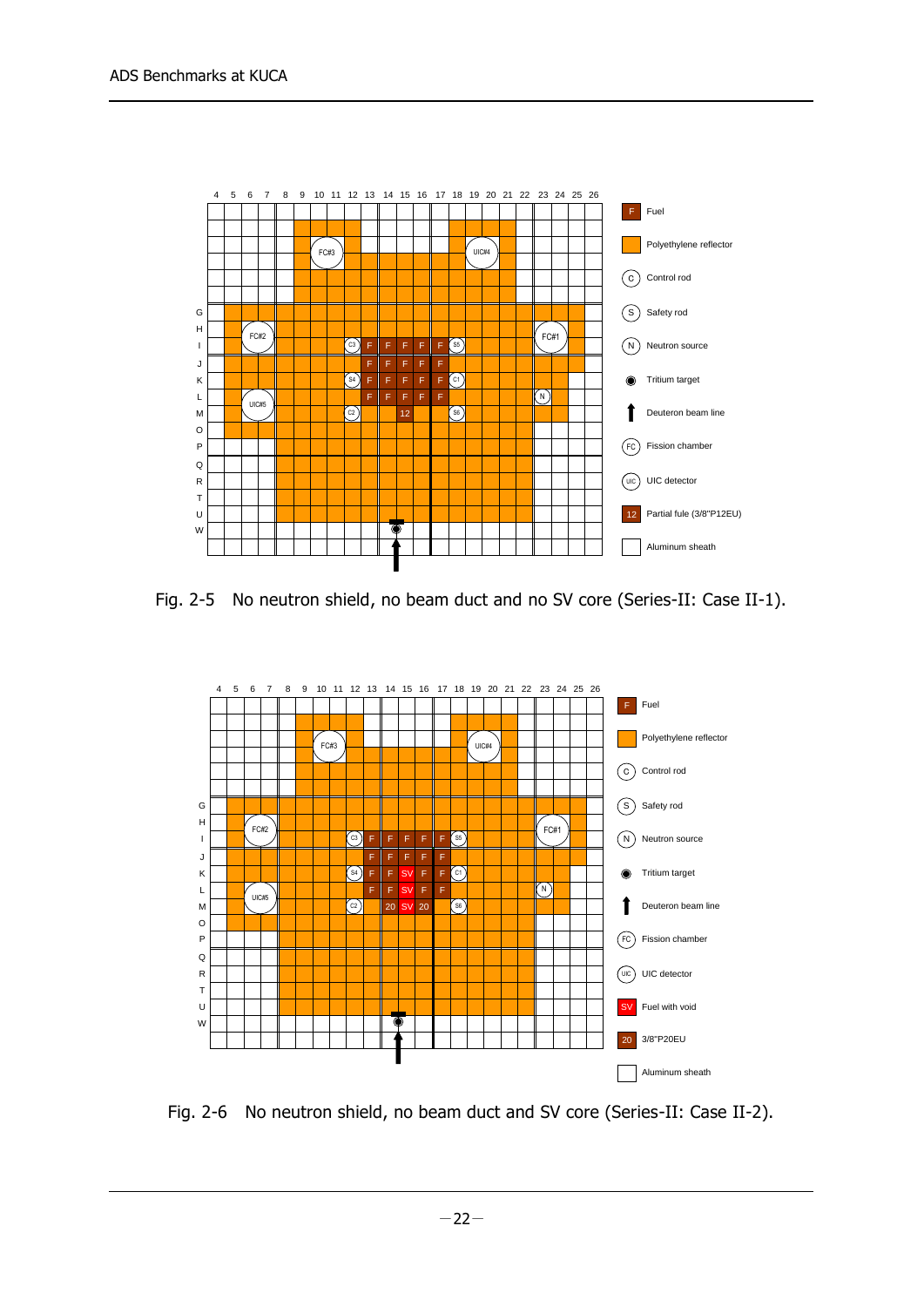

Fig. 2-7 Neutron shield, large beam duct (s) and SV core (Series-II: Case II-3).



Fig. 2-8 Neutron shield, small beam duct (s') and SV core (Series-II: Case II-4).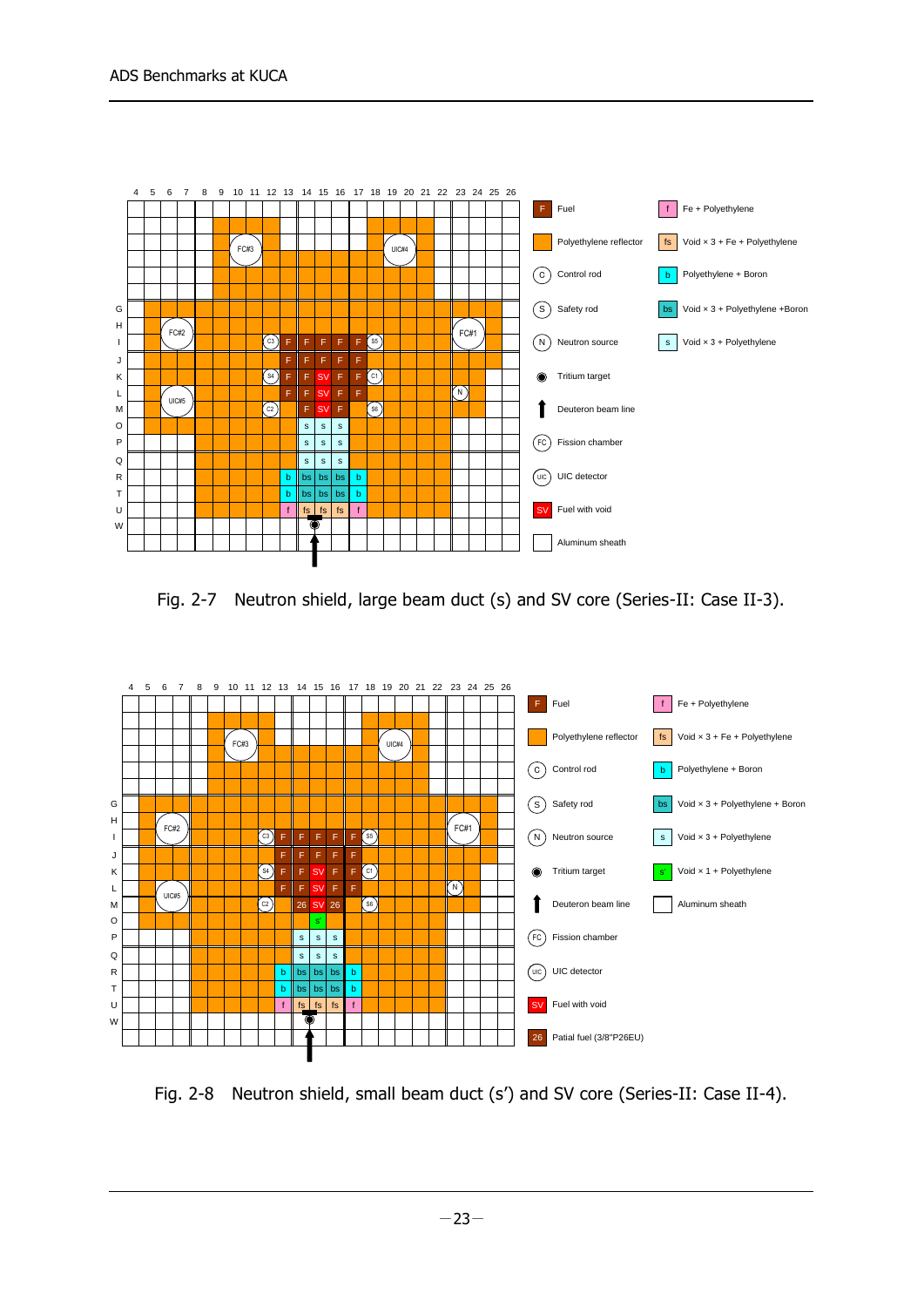# **3. Results of ADS Experiments**

#### **3-1. Excess reactivity and Subcriticality**

Table III-1 Measured excess reactivity and subcriticality obtained by control rod calibration curve, and control rod worth and its calibration curve, respectively.

| Case name | Insertion rods pattern                                                                              | <b>Excess</b><br>$(% \Delta k/k)$ | Subcriticality<br>$(% \Delta k/k)$ |
|-----------|-----------------------------------------------------------------------------------------------------|-----------------------------------|------------------------------------|
| $I-1$     | C1, C2, C3                                                                                          | $0.295 \pm 0.021$                 | $0.904 \pm 0.063$                  |
| $I-2$     | C1, C2, C3                                                                                          | $0.293 \pm 0.021$                 | $0.925 \pm 0.065$                  |
| $I-3$     | C1, C2, C3                                                                                          | $0.020 \pm 0.001$                 | $1.171 \pm 0.082$                  |
| $I-4$     | C <sub>1</sub> , C <sub>2</sub> , C <sub>3</sub>                                                    | $0.296 \pm 0.021$                 | $0.907 \pm 0.063$                  |
| $II-1$    | C1, C2, C3                                                                                          | $0.143 \pm 0.010$                 | $0.793 \pm 0.056$                  |
| $II-2$    | C1, C2, C3                                                                                          | $0.246 \pm 0.017$                 | $0.677 \pm 0.047$                  |
| $II-3$    | C1, C2, C3                                                                                          | $0.037 \pm 0.003$                 | $0.893 \pm 0.063$                  |
| $II-4$    | C1, C2, C3                                                                                          | $0.232 \pm 0.016$                 | $0.702 \pm 0.049$                  |
| $III-1$   | C1, C2, C3                                                                                          | $0.050 \pm 0.004$                 | $0.850 \pm 0.060$                  |
| $III-2$   | C <sub>1</sub> , C <sub>2</sub> , C <sub>3</sub> , S <sub>4</sub> , S <sub>5</sub> , S <sub>6</sub> | $0.049 \pm 0.003$                 | $1.751 \pm 0.123$                  |
| $III-3$   | C <sub>1</sub> , C <sub>2</sub> , C <sub>3</sub> , S <sub>5</sub> , S <sub>6</sub>                  | $0.077 \pm 0.005$                 | $1.223 \pm 0.086$                  |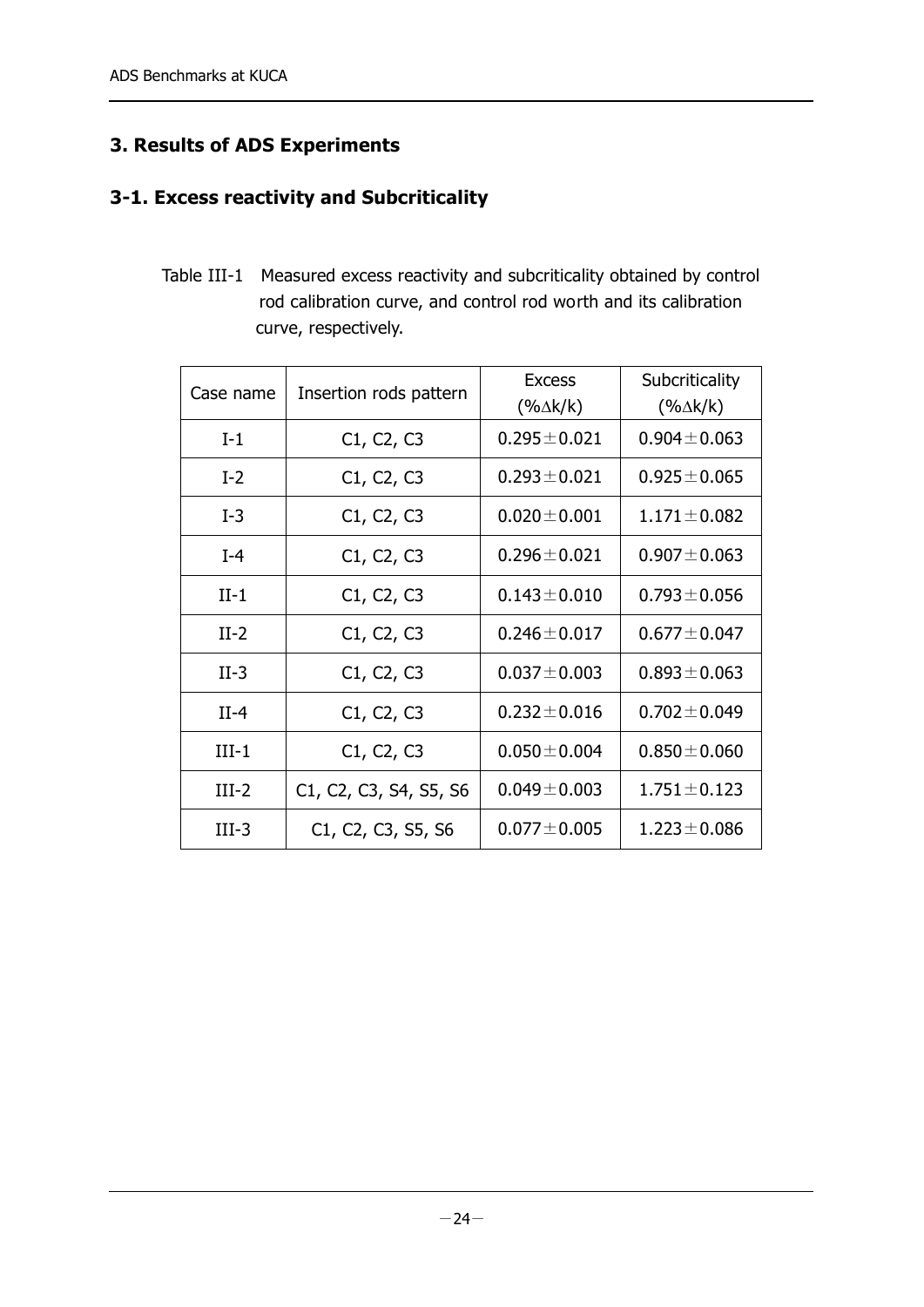



Fig. 3-1 Measured reaction rate distributions by Indium wire along vertical direction shown in Figs. 2-1 to 2-4 (Case I-1 to Case I-4).



Fig. 3-2 Measured reaction rate distributions by Indium wire along vertical direction shown in Figs. 2-5 to 2-8 (Case II-1 to Case II-4).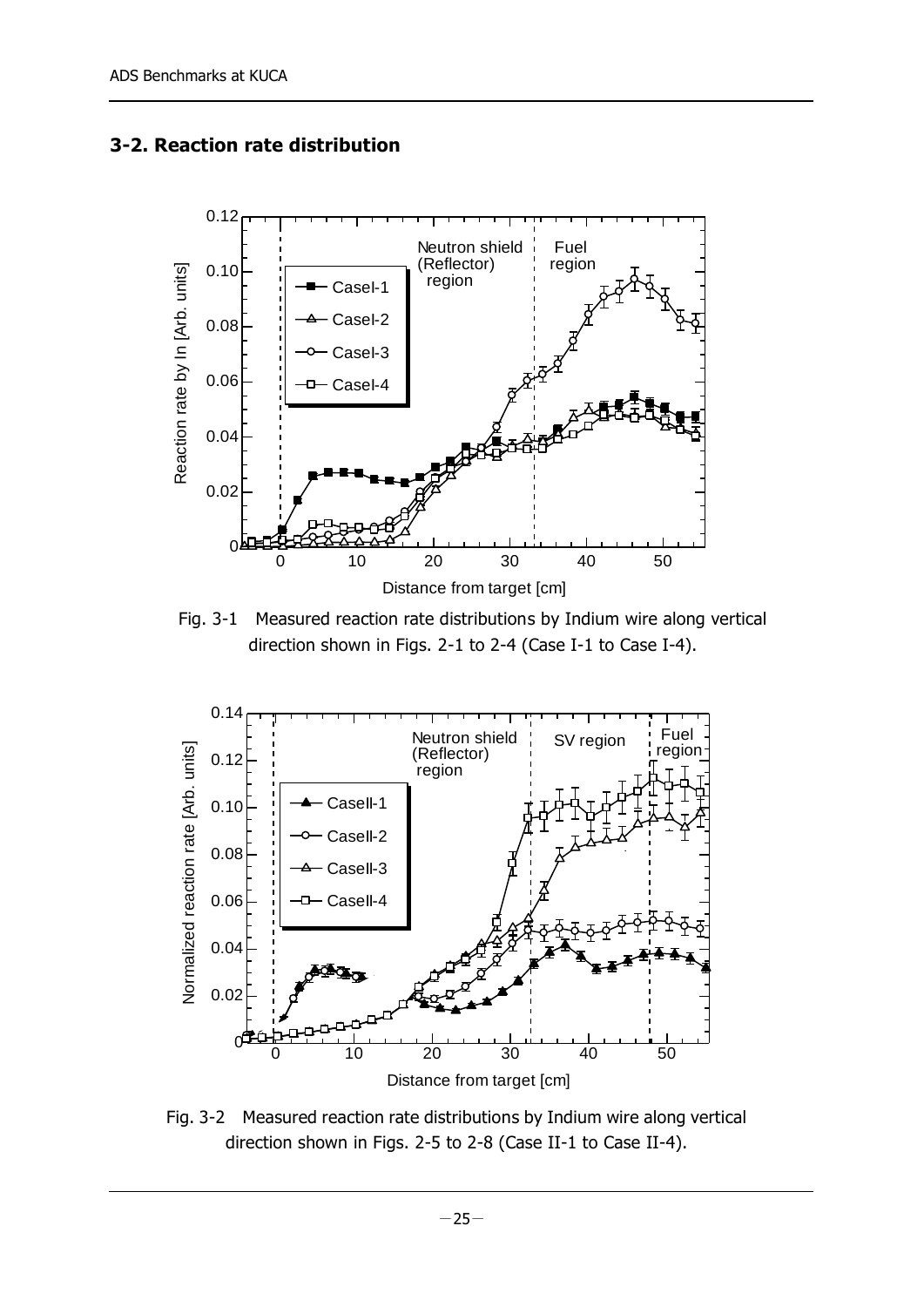#### **3-3. Reaction rates of Activation foils**

Table III-2 Measured reaction rates of activation foils on subcriticality  $0.85\%$  $\triangle k/k$ (Case III-1) at position of (15, K) shown in Fig. 2-8.

| Foil       | Reaction      | Saturation radioactivity<br>(1/sec/cm <sup>3</sup> ) |
|------------|---------------|------------------------------------------------------|
| $115$ In   | (n, n')       | $(3.160 \pm 0.036) \times 10^3$                      |
| $56$ Fe    | (n, p)        | $(3.749 \pm 0.037) \times 10^{2}$                    |
| $^{27}$ Al | $(n, \alpha)$ | $(4.139 \pm 0.072) \times 10^{1}$                    |
| $93$ Nh    | (n, 2n)       |                                                      |
| $197$ Au   | $(n, \gamma)$ | $(3.516 \pm 0.034) \times 10^5$                      |

Table III-3 Measured reaction rates of activation foils on subcriticality  $1.75\%$  $\triangle$ k/k (Case III-2) at position of (15, K) shown in Fig. 2-8.

| Foil        | Reaction      | Saturation radioactivity<br>$(1/\text{sec/cm}^3)$ |  |  |
|-------------|---------------|---------------------------------------------------|--|--|
| $^{115}$ In | (n, n')       | $(1.238 \pm 0.015) \times 10^3$                   |  |  |
| $56$ Fe     | (n, p)        | $(1.750\pm0.018)\times10^{2}$                     |  |  |
| $^{27}$ Al  | $(n, \alpha)$ | $(3.573 \pm 0.042) \times 10^{1}$                 |  |  |
| 93Nb        | (n, 2n)       |                                                   |  |  |
| $197$ AU    | $(n, \gamma)$ | $(1.582 \pm 0.014) \times 10^5$                   |  |  |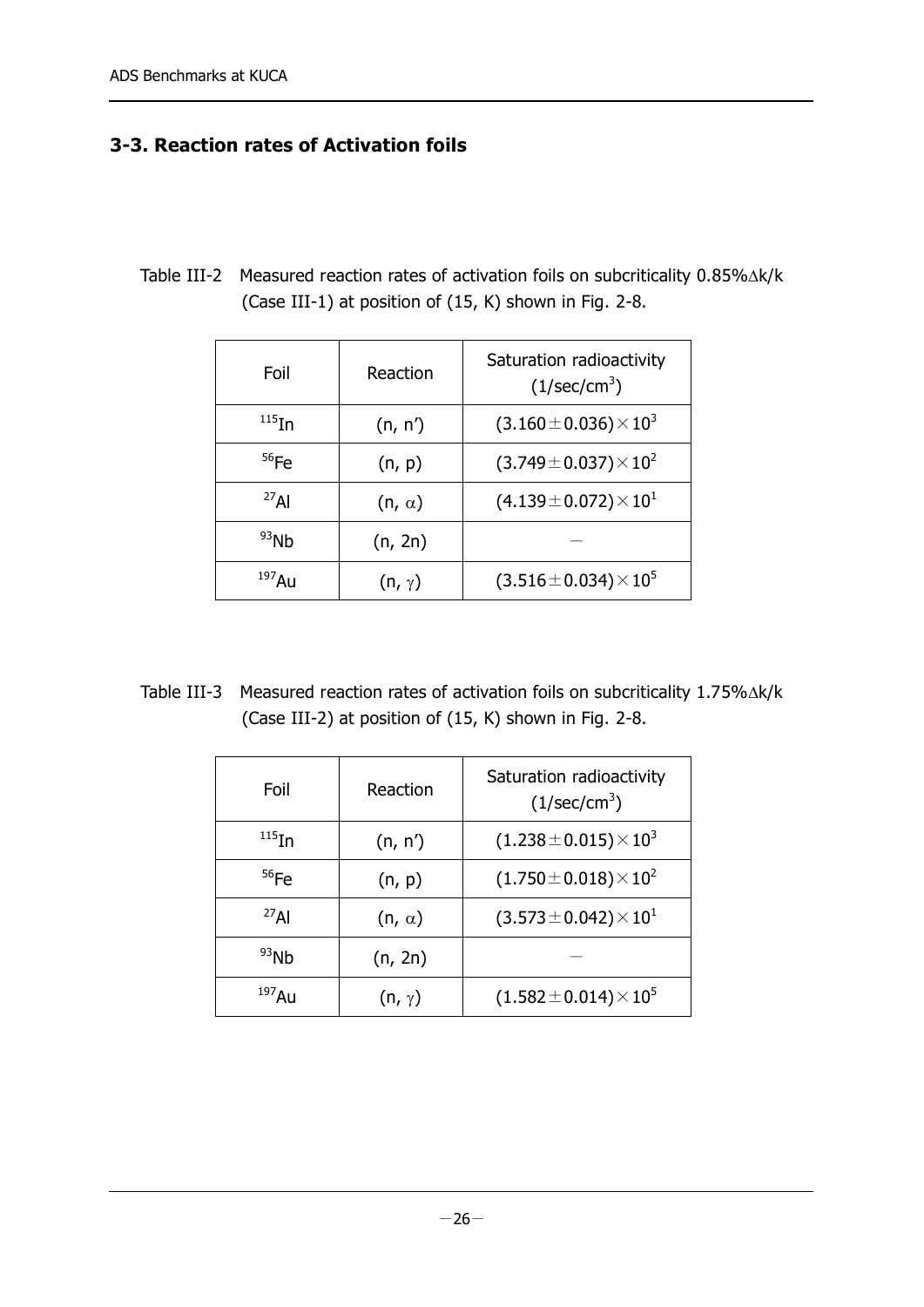| Foil       | Reaction      | Saturation radioactivity<br>(1/sec/cm <sup>3</sup> ) |
|------------|---------------|------------------------------------------------------|
| $115$ In   | (n, n')       | $(2.085 \pm 0.023) \times 10^3$                      |
| $56$ Fe    | (n, p)        | $(3.139 \pm 0.030) \times 10^{2}$                    |
| $^{27}$ Al | $(n, \alpha)$ | $(4.513 \pm 0.092) \times 10^{1}$                    |
| 93Nb       | (n, 2n)       | $(3.389 \pm 0.172) \times 10^{2}$                    |
| $197$ Au   | $(n, \gamma)$ | $(5.532 \pm 0.051) \times 10^5$                      |

Table III-4 Measured reaction rates of activation foils on subcriticality  $1.22\%$  $\triangle$ k/k (Case III-3) at the position of (15, K) shown in Fig. 2-8.

Table III-5 Measured reaction rates of activation foils at the position of target shown in Fig. 2-8.

| Foil              | Reaction      | Saturation radioactivity<br>$(1/\text{sec/cm}^3)$ |
|-------------------|---------------|---------------------------------------------------|
| $^{115}$ In       | (n, n')       | $(5.164 \pm 0.051) \times 10^3$                   |
| $56$ Fe           | (n, p)        | $(3.661 \pm 0.032) \times 10^3$                   |
| $^{27}$ Al        | $(n, \alpha)$ | $(6.125 \pm 0.044) \times 10^3$                   |
| 93Nb              | (n, 2n)       | $(2.487 \pm 0.028) \times 10^4$                   |
| <sup>93</sup> Nh∗ | (n, 2n)       | $(2.081 \pm 0.028) \times 10^4$                   |

\*: Normalization foil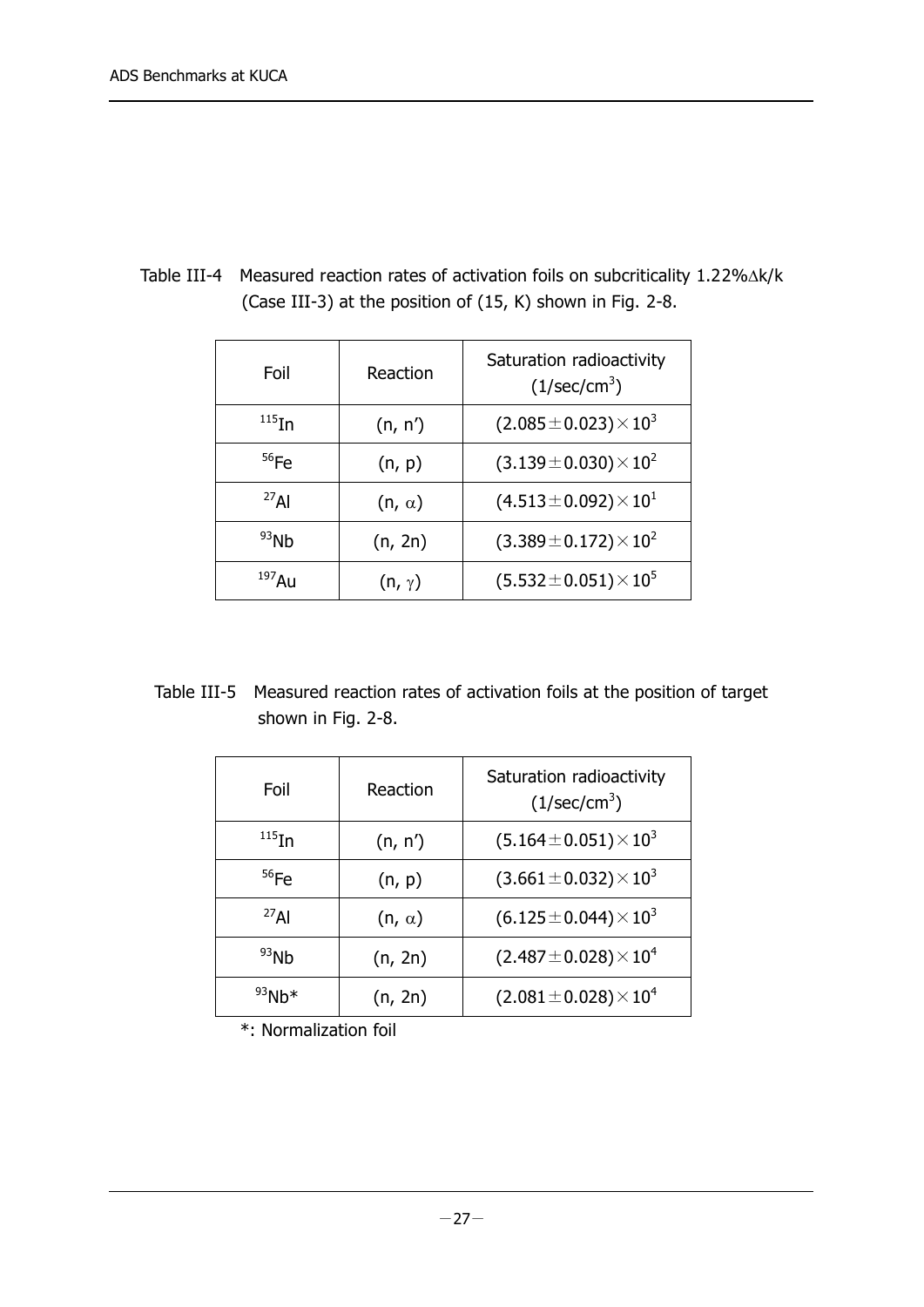| Foil        | Isotope            | Abundance<br>(%) | Purity<br>(%) | Atomic density<br>$(\times 10^{24}$ /cm <sup>3</sup> ) |
|-------------|--------------------|------------------|---------------|--------------------------------------------------------|
| $^{115}$ In | $^{113}$ In        |                  | 99.99         | $1.64406\times10^{-3}$                                 |
|             | $^{115}$ In        | 95.71            | 99.99         | $3.66790\times10^{-2}$                                 |
|             | 54Fe               | 5.845            | 99.5          | $4.93395 \times 10^{-3}$                               |
| $56$ Fe     | $56$ Fe            | 91.754           | 99.5          | 7.74524 $\times$ 10 <sup>-2</sup>                      |
|             | 57Fe               | 2.119            | 99.5          | $1.78871\times10^{-3}$                                 |
|             | $58$ Fe            | 0.282            | 99.5          | $2.38045 \times 10^{-4}$                               |
| $^{27}$ Al  | $^{27}$ Al         | 100              | 99.5          | $5.99156 \times 10^{-2}$                               |
| $93$ Nb     | $93$ <sub>Nb</sub> | 100              | 99.9          | $5.54750\times10^{-2}$                                 |
| $197$ Au    | $197$ Au           | 100              | 99.95         | $5.90193\times10^{-2}$                                 |

Table III-6 Atomic density of activation foils utilized in reaction rates measurement.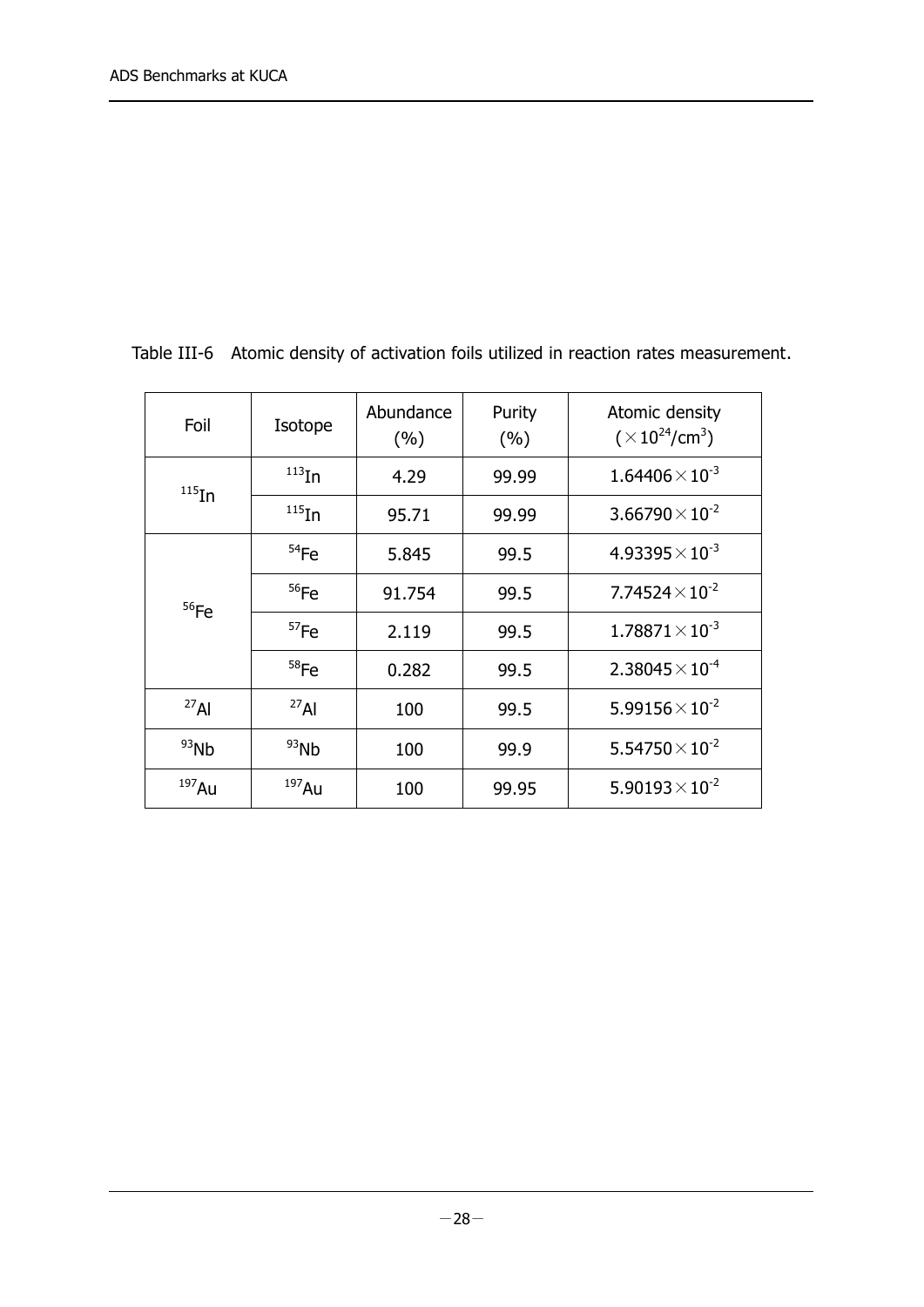# **4. Core Condition**

| Table IV-1 Core condition of all the cases, including foils, neutrons shield, SV, |
|-----------------------------------------------------------------------------------|
| In wire, partial fuel and control rods positions.                                 |

|            | Foils          | Neutron                        | SV         | In         | Partial  | C1     | C <sub>2</sub> | C <sub>3</sub> | S4-S6 |
|------------|----------------|--------------------------------|------------|------------|----------|--------|----------------|----------------|-------|
| Case       | No.            | shield                         | fuel       | wire       | fuel     | (mm)   | (mm)           | (mm)           | (mm)  |
| Case I-1   | $\times$       | $\times$                       | $\times$   | $\bigcirc$ | $\times$ | U.L.   | U.L.           | 524.34         | U.L.  |
| Case I-2   | $\times$       | (s)<br>$\bigcirc$              | $\times$   | $\bigcirc$ | $\times$ | U.L.   | U.L.           | 548.21         | U.L.  |
| Case I-3   | $\times$       | $\circ$ (s')                   | $\times$   | $\bigcirc$ | $\times$ | U.L.   | U.L.           | 745.54         | U.L.  |
| Case I-4   | $\times$       | $(s_N/V)^*$<br>$\left(\right)$ | $\times$   | $\bigcirc$ | $\times$ | U.L.   | U.L.           | 525.52         | U.L.  |
| Case II-1  | $\times$       | $\times$                       | $\times$   | $\bigcirc$ | 12       | U.L.   | U.L.           | 635.94         | U.L.  |
| Case II-2  | $\mathbf{1}$   | $\times$                       | O          | $\bigcirc$ | 20       | 637.48 | U.L.           | U.L.           | U.L.  |
| Case II-3  | $\mathbf{1}$   | $\circ$ (s)                    | $\bigcirc$ | $\bigcirc$ | 36       | U.L.   | U.L.           | 742.48         | U.L.  |
| Case II-4  | $\mathbf{1}$   | (s')<br>$\bigcirc$             | $\bigcap$  | $\bigcirc$ | 26       | U.L.   | U.L.           | 553.24         | U.L.  |
| Case III-1 | $\overline{2}$ | $\circ$ (s')                   | $\bigcirc$ | $\bigcirc$ | 20       | U.L.   | U.L.           | 725.35         | U.L.  |
| Target     | 3              |                                |            |            |          |        |                |                |       |
| Case III-2 | $\overline{2}$ | $\circ$ (s')                   | $\bigcirc$ | $\bigcirc$ | 20       | U.L.   | U.L.           | 727.36         | U.L.  |
| Target     | 3              |                                |            |            |          |        |                |                |       |
| Case III-3 | $\overline{2}$ | (s')<br>$\bigcirc$             | $\bigcirc$ | $\bigcirc$ | 20       | U.L.   | U.L.           | 694.11         | U.L.  |
| Target     | 3              |                                |            |            |          |        |                |                |       |

\*: No void (NV)

Foils No.: Refer to Table IV-2

U.L.: Upper Limit (1,200 mm)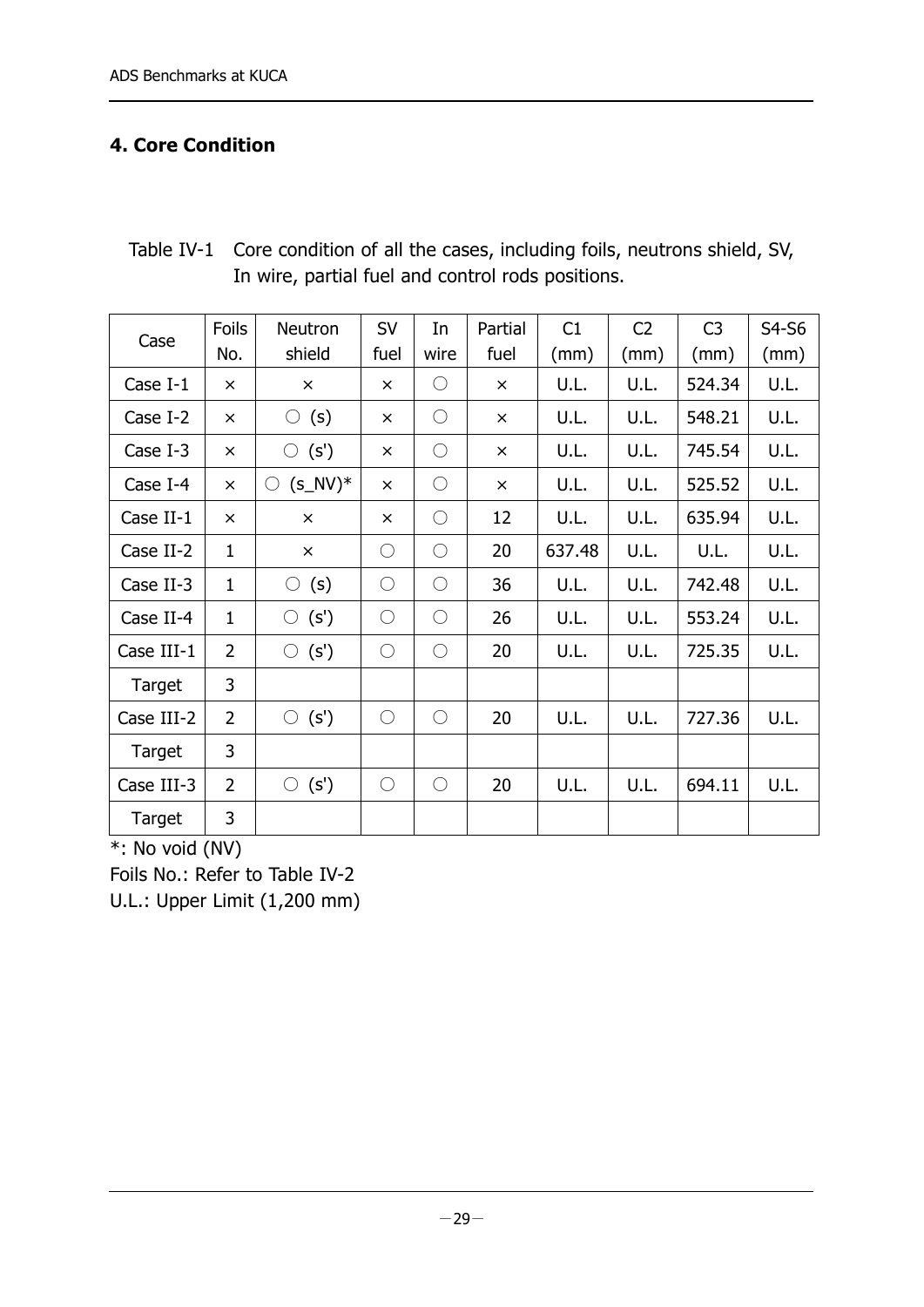| Case     | Foils No.                         |    |    |    |    |       |           |       |    |
|----------|-----------------------------------|----|----|----|----|-------|-----------|-------|----|
|          | 1                                 | Ni | Al | Fe | In |       |           |       |    |
| Case II  | Normalization<br>foil (at target) |    |    |    |    | $In*$ |           |       |    |
|          | 2                                 |    | Al | Fe | In |       | <b>Nb</b> |       | Au |
| Case III | Normalization<br>foil (at target) |    |    |    |    |       |           | $Nb*$ |    |
| Target   | 3                                 |    | Al | Fe | In |       | <b>Nb</b> | $Nb*$ |    |

Table IV-2 Foil Selection utilized in neutron spectrum experiments.

Table IV-3 Size of activation foil.

| Foil      | Size                     |  |  |
|-----------|--------------------------|--|--|
| Ni        | $45$ mm $*45$ mm $*5$ mm |  |  |
| Al        | $45$ mm $*45$ mm $*5$ mm |  |  |
| Fe        | $45$ mm $*45$ mm $*5$ mm |  |  |
| In        | $45$ mm $*45$ mm $*3$ mm |  |  |
| In*       | $20mm*20mm*1mm$          |  |  |
| <b>Nb</b> | 45mm*45mm*2mm            |  |  |
| Nb*       | $50$ mm $*50$ mm $*1$ mm |  |  |
| Au        | $20$ mm $*20$ mm $*1$ mm |  |  |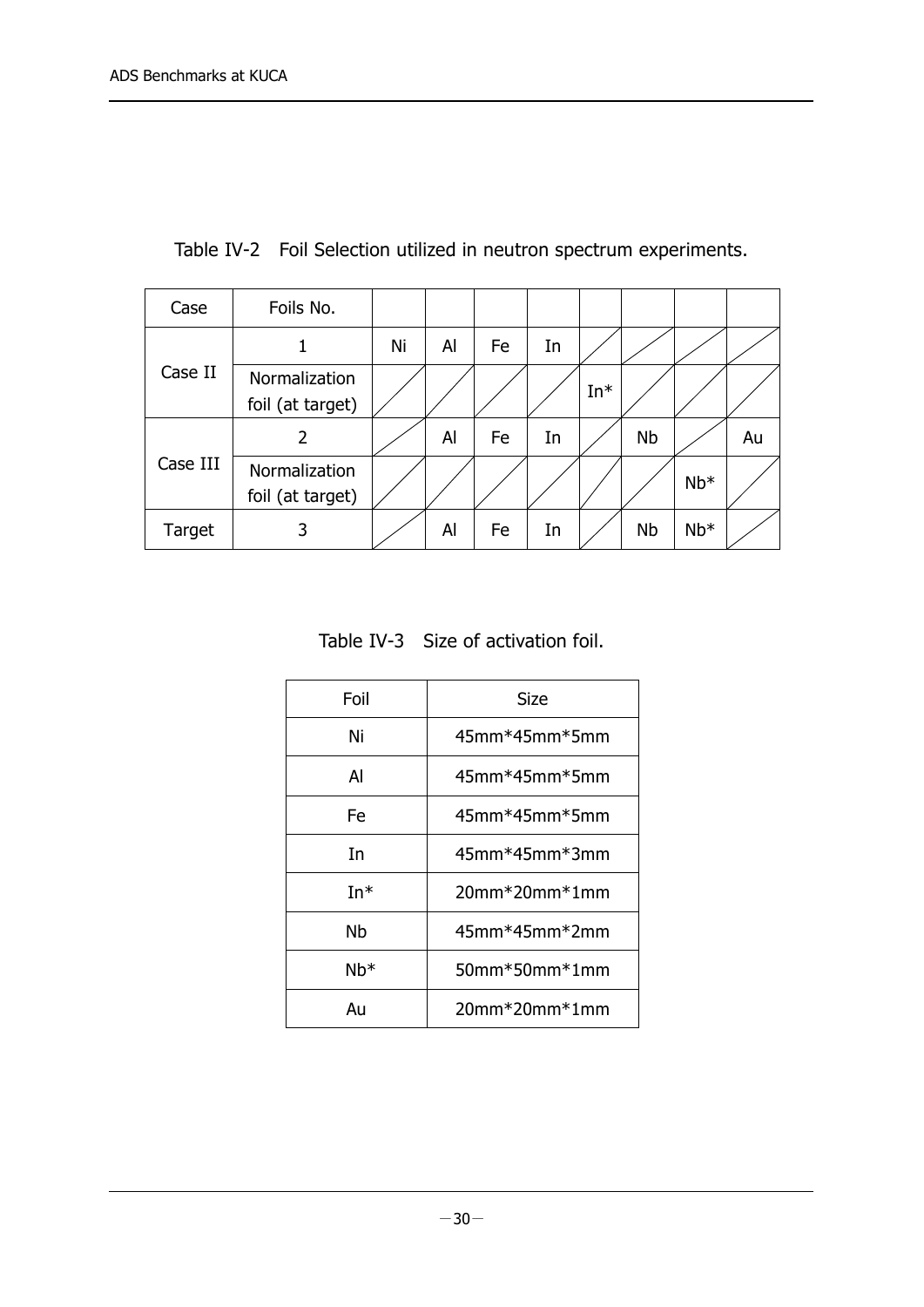# **Experimental Benchmarks for Accelerator-Driven System (ADS) at Kyoto University Critical Assembly (KUCA)**

**Phase 2 (Results)**

**Kyoto University Research Reactor Institute, Japan**

**Cheolho Pyeon**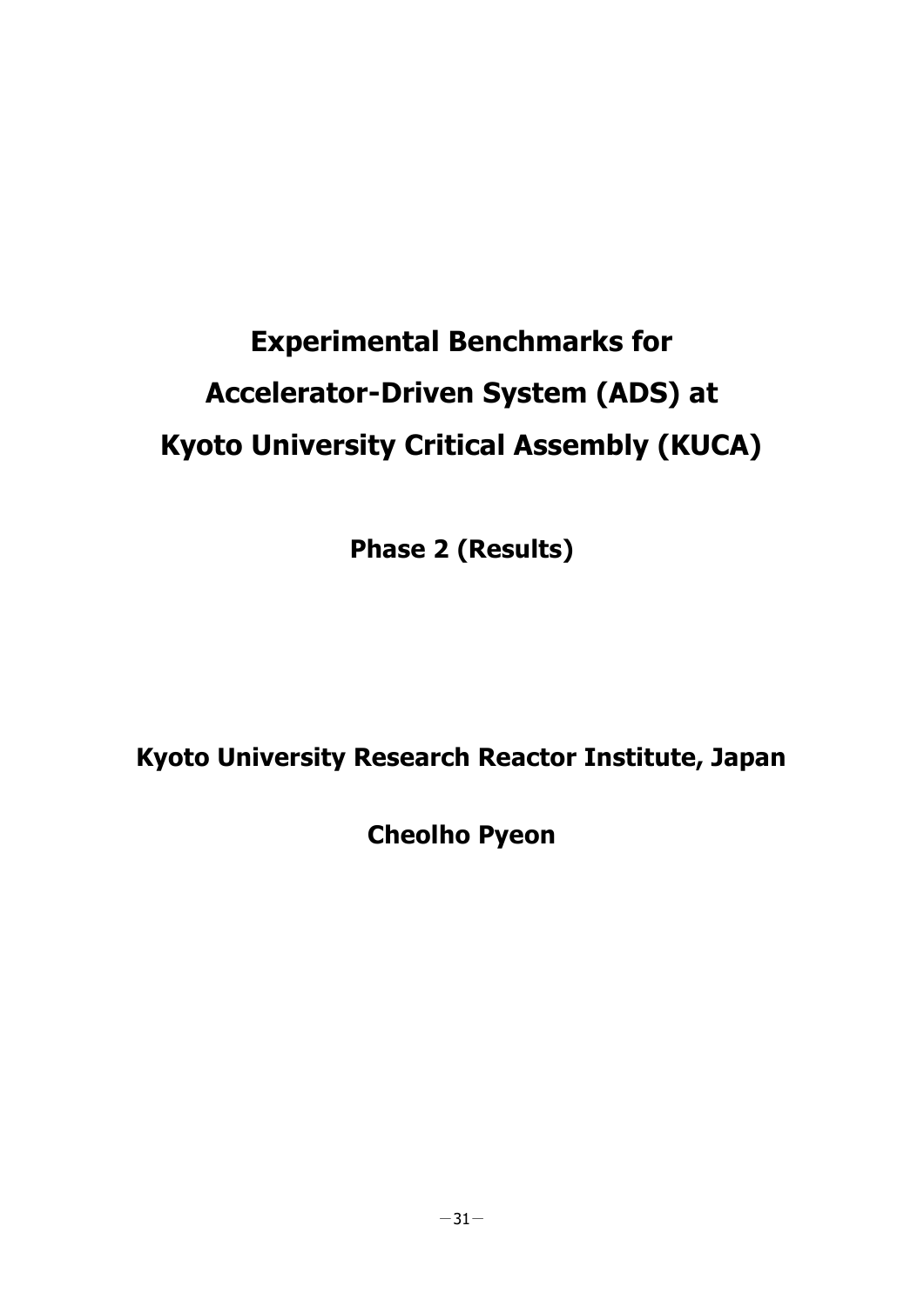#### **5. Neutron noise method (Feynmann-** $\alpha$  **and Rossi-** $\alpha$  **methods)**

| Case  | C1  | C <sub>2</sub> | C <sub>3</sub> | S <sub>4</sub> | S <sub>5</sub> | S <sub>6</sub> |
|-------|-----|----------------|----------------|----------------|----------------|----------------|
| $I-1$ | 0.0 | 0.0            | 1200.0         | 1200.0         | 1200.0         | 1200.0         |
| $I-2$ | 0.0 | 0.0            | 1200.0         | 0.0            | 1200.0         | 1200.0         |
| $I-3$ | 0.0 | 0.0            | 0.0            | 1200.0         | 0.0            | 0.0            |
| $I-4$ | 0.0 | 0.0            | 0.0            | 0.0            | 0.0            | 0.0            |

Table V-1 Control and safety rod positions on the subcriticality measurement

Table V-2 Measured subcriticality (% $\Delta$ k/k) using neutron noise method shown in Fig. 5-1 (pulsed period 20 (ms))

| Case   | Subcriticality<br>$(% \Delta k/k)$ | Reference*<br>$\alpha$ (1/sec) | Feynman**<br>$\alpha$ (1/sec) | Feynman***<br>$\alpha$ (1/sec) | Rossi<br>(1/sec) |
|--------|------------------------------------|--------------------------------|-------------------------------|--------------------------------|------------------|
| $I-1$  | $0.50 + 0.01$                      | $266 \pm 2$                    | $253 \pm 1$                   | $285 \pm 1$                    | $263 \pm 1$      |
| $I-2$  | $0.99 \pm 0.01$                    | $369 + 3$                      | $373 \pm 2$                   | $383 \pm 1$                    | $368 \pm 2$      |
| $I-3$  | $1.58 \pm 0.02$                    | $494 \pm 3$                    | $495 \pm 3$                   | $508 \pm 1$                    | $500 \pm 5$      |
| $II-4$ | $2.07 \pm 0.02$                    | 598 $\pm$ 4                    | $601 \pm 4$                   | $631 \pm 2$                    | 599 $\pm$ 7      |

\*: Reference  $\alpha$  was obtained using pulsed neutron method.

\*\*: Stochastic Feynman- $\alpha$ 

\*\*\*: Deterministic Feynman- $\alpha$ 

Note that the calculated values of  $\beta_{\mathsf{eff}}$  and *l* are 7.627 $\times 10^{-3}$  and 4.304 $\times 10^{-5}$  (sec), respectively, in this core.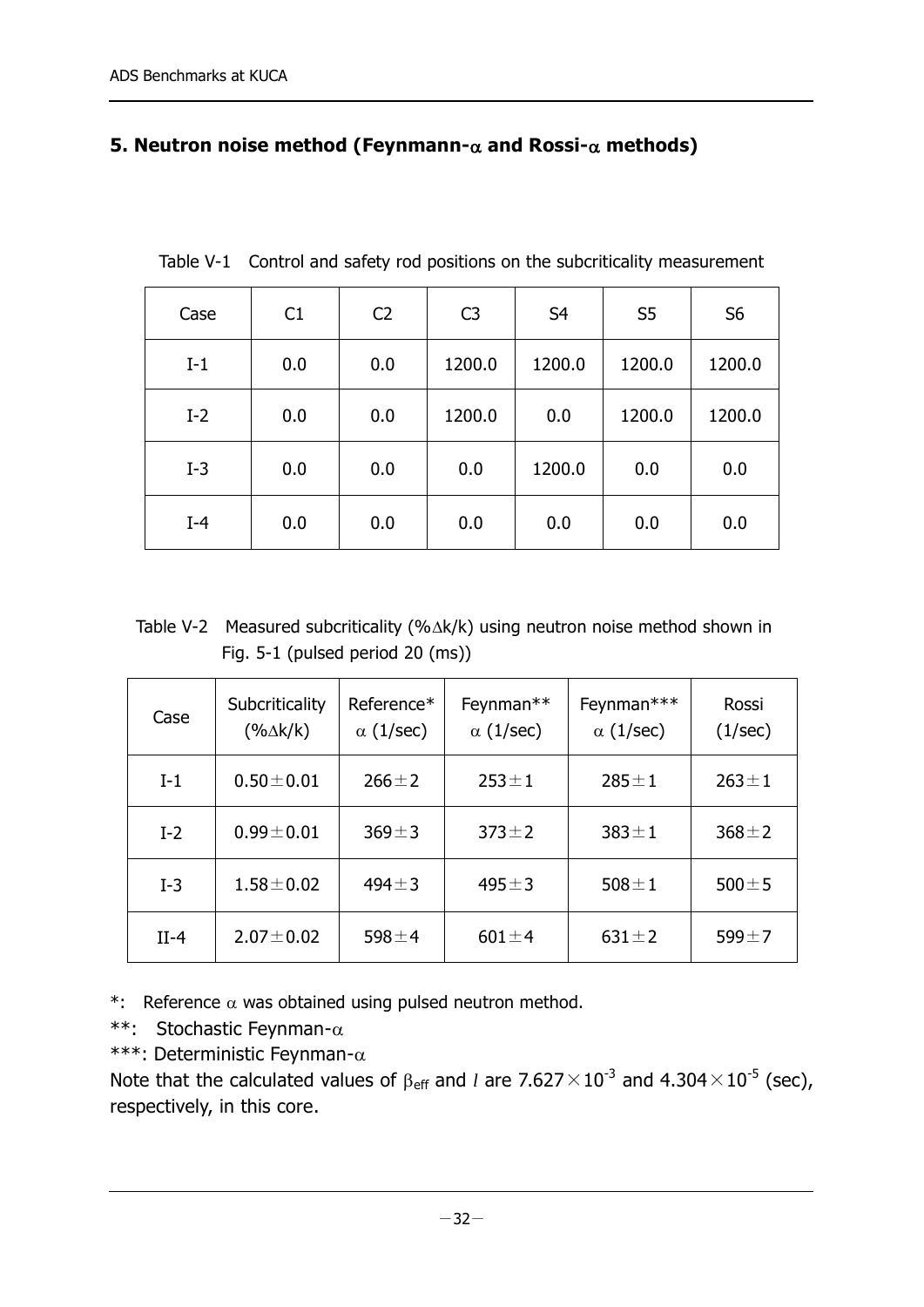| Table V-3 Measured subcriticality $(\% \Delta k/k)$ using neutron noise method shown in |
|-----------------------------------------------------------------------------------------|
| Fig. $5-1$ (pulsed period $10$ (ms))                                                    |

| Case  | Subcriticality<br>$(\% \Delta k/k)$ | Reference*<br>$\alpha$ (1/sec) | Feynman**<br>$\alpha$ (1/sec) | Feynman***<br>$\alpha$ (1/sec) | Rossi<br>(1/sec) |
|-------|-------------------------------------|--------------------------------|-------------------------------|--------------------------------|------------------|
| $I-1$ | $0.50 \pm 0.01$                     | $266 \pm 2$                    | $262 \pm 1$                   | $310 \pm 1$                    | $259 \pm 1$      |
| $I-2$ | $0.99 \pm 0.01$                     | $369 + 3$                      | $360 \pm 2$                   | $397 \pm 1$                    | $363 \pm 2$      |
| $I-3$ | $1.58 \pm 0.02$                     | $494 \pm 3$                    | $463 \pm 3$                   | $530 \pm 1$                    | $485 \pm 5$      |
| $I-4$ | $2.07 \pm 0.02$                     | 598 $\pm$ 4                    | $585 \pm 6$                   | $641 \pm 2$                    | $600 \pm 14$     |

Table V-4 Measured subcriticality (% $\Delta$ k/k) using neutron noise method shown in Fig. 5-1 (pulsed period 1 (ms))

| Case  | Subcriticality<br>$(% \Delta k/k)$ | Reference*<br>$\alpha$ (1/sec) | Feynman**<br>$\alpha$ (1/sec) | Feynman***<br>$\alpha$ (1/sec) | Rossi<br>(1/sec) |
|-------|------------------------------------|--------------------------------|-------------------------------|--------------------------------|------------------|
| $I-1$ | $0.50 \pm 0.01$                    | $266 \pm 2$                    | $258 \pm 1$                   | None                           | $260 \pm 1$      |
| $I-2$ | $0.99 \pm 0.01$                    | $369 \pm 3$                    | $367 \pm 1$                   | <b>None</b>                    | $370 + 2$        |
| $I-3$ | $1.58 \pm 0.02$                    | $494 \pm 3$                    | 507 $\pm$ 2                   | <b>None</b>                    | $502 \pm 3$      |
| $I-4$ | $2.07 \pm 0.02$                    | 598 $\pm$ 4                    | $604 \pm 3$                   | <b>None</b>                    | $601 \pm 6$      |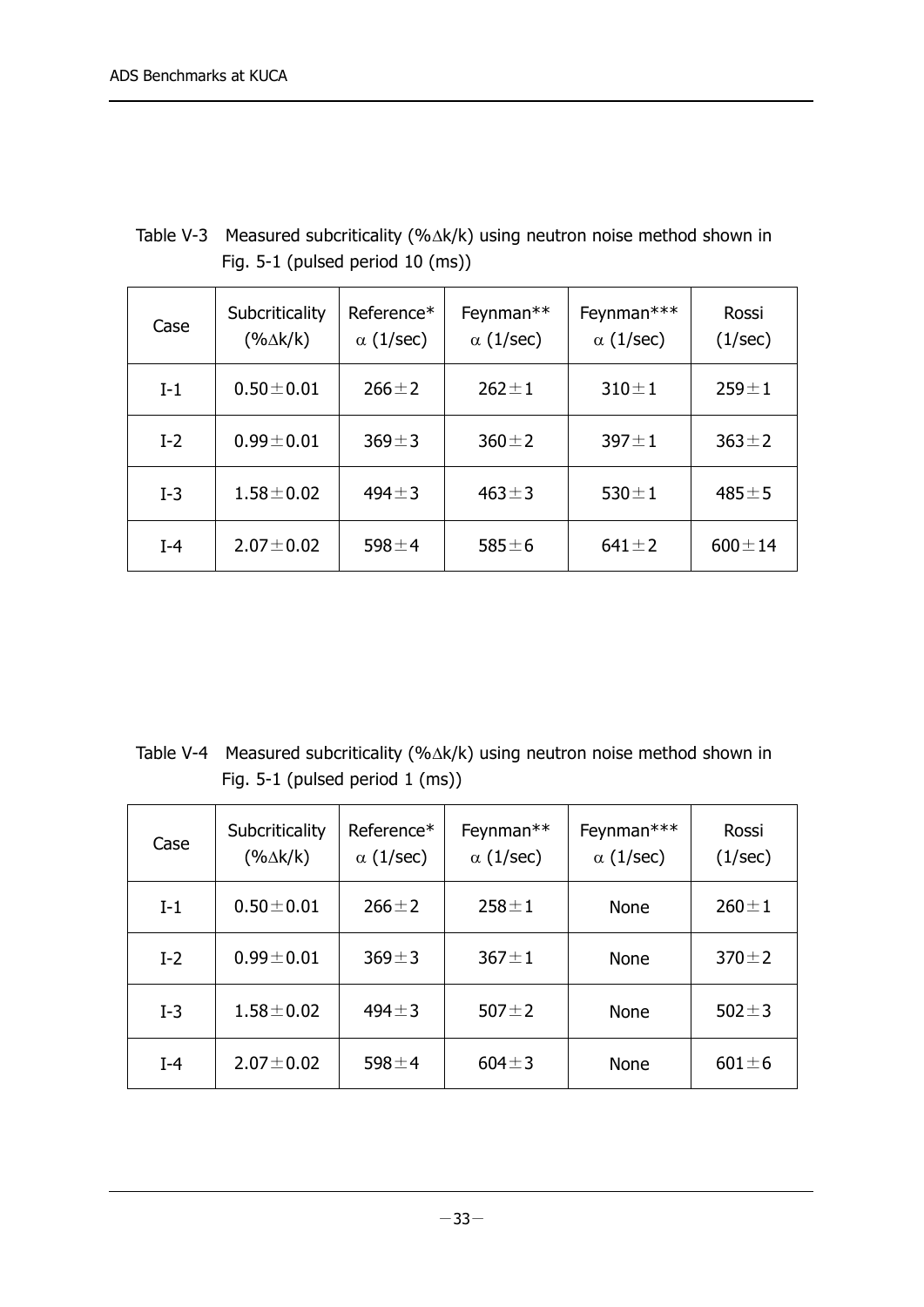

Fig. 5-1 Core configuration of subcriticality measurement using neutron noise method (Cases I-1 through I-4)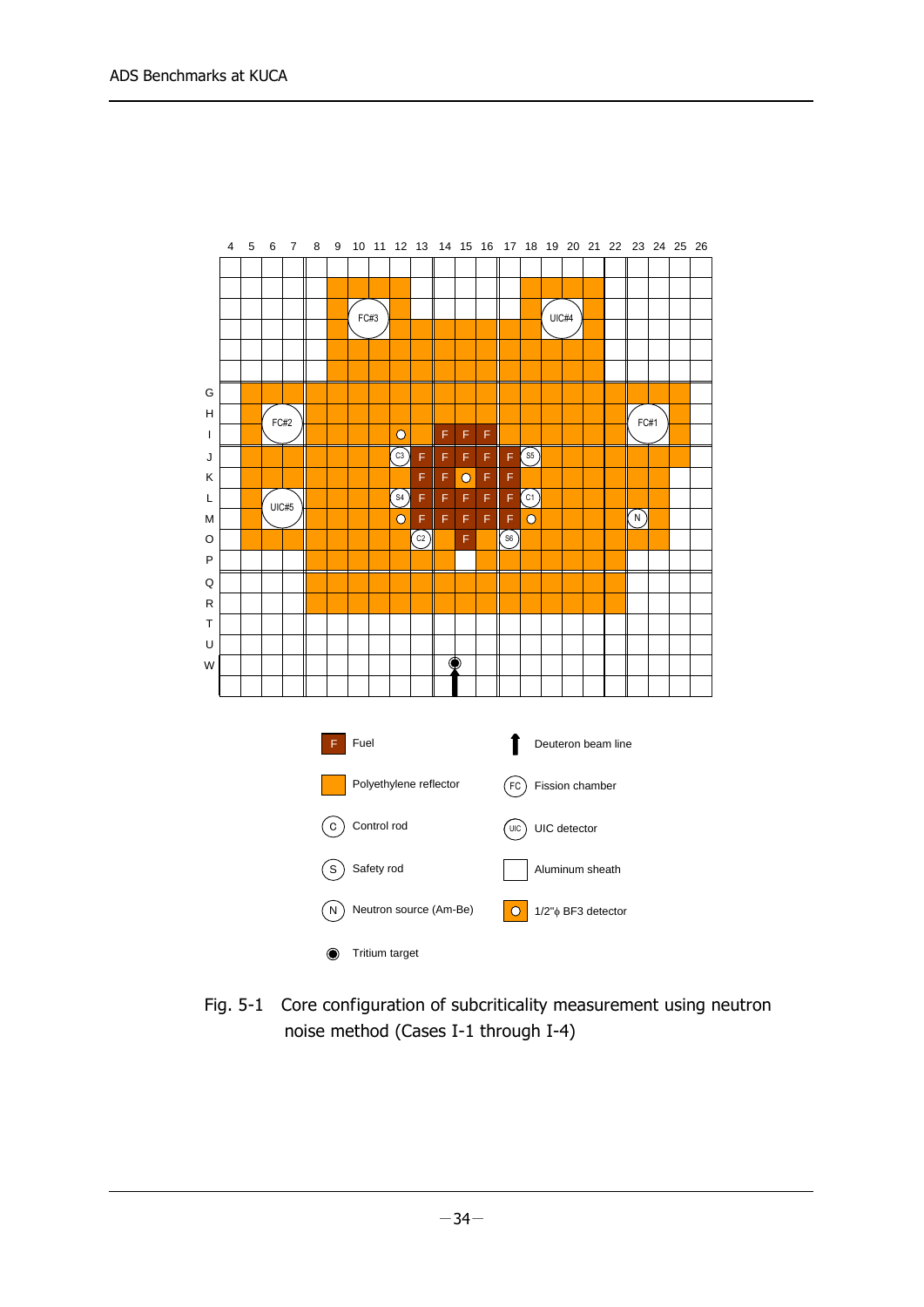## **6. Source multiplication method**

#### **6-1 Cases II-1 through II-4**

| Table VI-1 Control and safety rod positions in subcriticality system and |
|--------------------------------------------------------------------------|
| reference subcriticality by measurement                                  |

| Case   | Rod pattern                                                                                                                             | Subcriticality<br>$(% \Delta k/k)$ |
|--------|-----------------------------------------------------------------------------------------------------------------------------------------|------------------------------------|
| $II-1$ | C <sub>1</sub> , C <sub>2</sub> , C <sub>3</sub> , S <sub>4</sub> , S <sub>5</sub> , S <sub>6</sub><br>(All rod positions: 650 mm)      | $1.00 \pm 0.01$                    |
| $II-2$ | C <sub>1</sub> , C <sub>2</sub> , C <sub>3</sub> , S <sub>4</sub> , S <sub>5</sub> , S <sub>6</sub><br>(All rod positions: 580 mm)      | $1.50 \pm 0.02$                    |
| $II-3$ | C <sub>1</sub> , C <sub>2</sub> , C <sub>3</sub> , S <sub>4</sub> , S <sub>5</sub> , S <sub>6</sub><br>(All rod positions: 510 mm)      | $2.00 \pm 0.02$                    |
| $II-4$ | C <sub>1</sub> , C <sub>2</sub> , C <sub>3</sub> , S <sub>4</sub> , S <sub>5</sub> , S <sub>6</sub><br>(All rod positions: Lower limit) | $2.28 \pm 0.02$                    |

Table VI-2 Measured subcriticality (% $\Delta$ k/k) using source multiplication method at each detector position shown in Fig. 2-1

| Case   | (15, K)         | (20, I)         | (20, K)         | (20, L)         | (20, 0)         |
|--------|-----------------|-----------------|-----------------|-----------------|-----------------|
| $II-1$ | $0.89 + 0.01$   | $0.95 \pm 0.01$ | $0.99 \pm 0.01$ | $0.96 \pm 0.01$ | $0.94 \pm 0.01$ |
| $II-2$ | $1.54 \pm 0.02$ | $1.77 \pm 0.02$ | $1.99 \pm 0.02$ | $1.89 \pm 0.02$ | $1.79 \pm 0.02$ |
| $II-3$ | $2.06 \pm 0.02$ | $2.47 \pm 0.02$ | $2.84 \pm 0.03$ | $2.74 \pm 0.02$ | $2.56 \pm 0.02$ |
| $II-4$ | $2.38 \pm 0.02$ | $2.91 \pm 0.02$ | $3.39 \pm 0.03$ | $3.26 \pm 0.02$ | $3.03 \pm 0.03$ |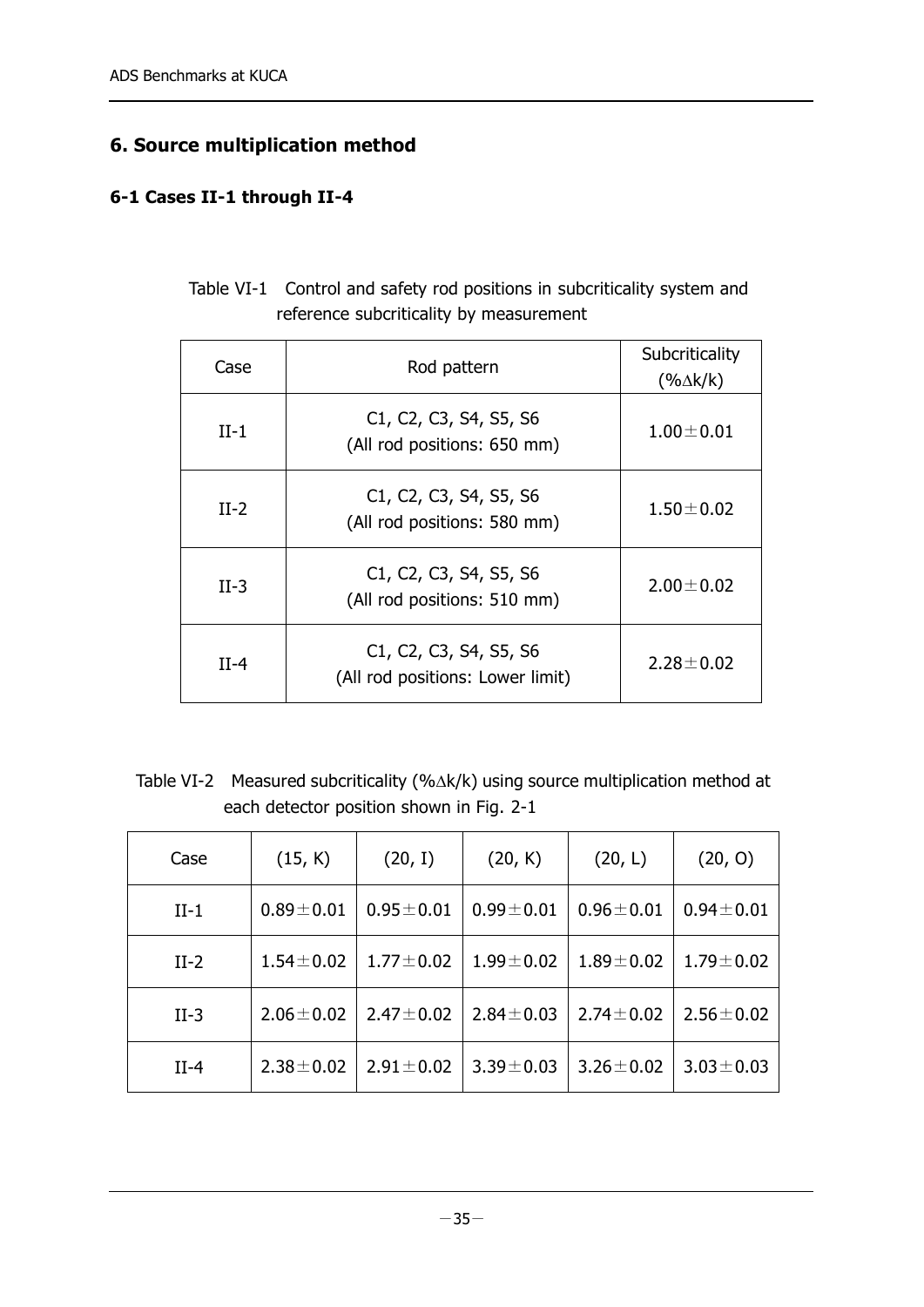

Fig. 6-1 Core configuration of subcriticality measurement using Source multiplication method (Cases II-1 through II-4)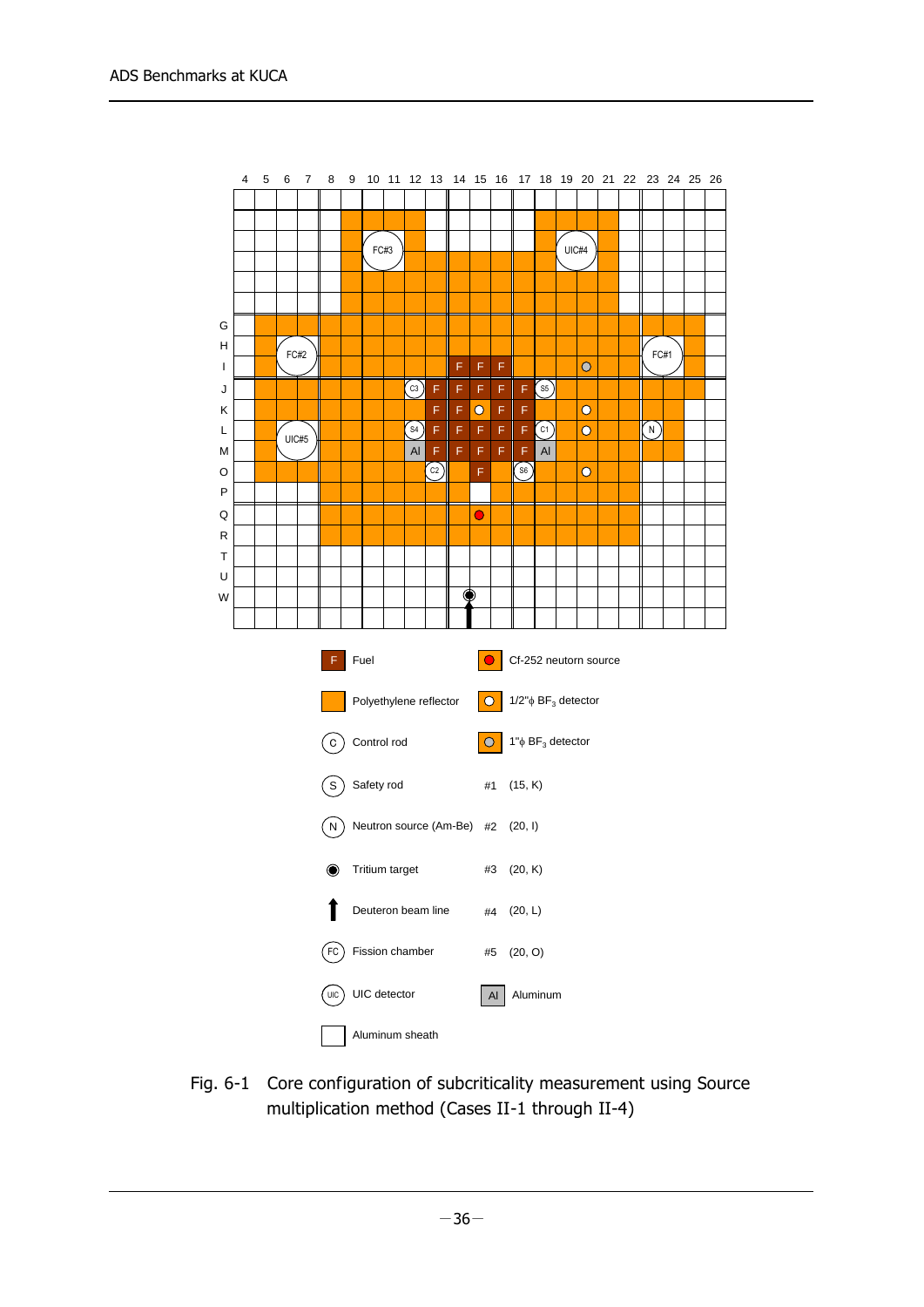#### **6-2 Cases II-5 through II-7**

Table VI-3 Control, safety rod and Cf-252 positions in subcriticality measurement

| Case   | C1  | C <sub>2</sub> | C <sub>3</sub> | S4, S5, S6 | Cf-252 source |
|--------|-----|----------------|----------------|------------|---------------|
| $II-5$ | 0.0 | 0.0            | 0.0            | 0.0        | (15, K)       |
| $II-6$ | 0.0 | 0.0            | 0.0            | 0.0        | (16, 1)       |
| $II-7$ | 0.0 | 0.0            | 0.0            | 0.0        | (16, L)       |

Table VI-4 Measured subcriticality using source multiplication method at each detector Position shown in Fig. 6-2

| Case   | Reference<br>$(%$ (% $\Delta$ k/k) | (10, L)        | (10, J)        | (10, H)        | (15, E)        | FC#1           | FC#2           | FC#3           |
|--------|------------------------------------|----------------|----------------|----------------|----------------|----------------|----------------|----------------|
| $II-5$ |                                    | 1.75<br>(0.02) | 1.50<br>(0.02) | 1.59<br>(0.02) | 1.30<br>(0.01) | 1.76<br>(0.02) | 1.67<br>(0.02) | 1.58<br>(0.02) |
| $II-6$ | 1.64<br>(0.02)                     | 1.96<br>(0.02) | 1.83<br>(0.02) | 1.59<br>(0.02) | 1.49<br>(0.01) | 1.71<br>(0.02) | 1.68<br>(0.02) | 1.57<br>(0.02) |
| $II-7$ |                                    | 1.93<br>(0.02) | 1.85<br>(0.02) | 1.61<br>(0.02) | 1.54<br>(0.01) | 1.76<br>(0.02) | 1.70<br>(0.02) | 1.59<br>(0.02) |

( ): Error of subcriticality  $(\% \triangle k/k)$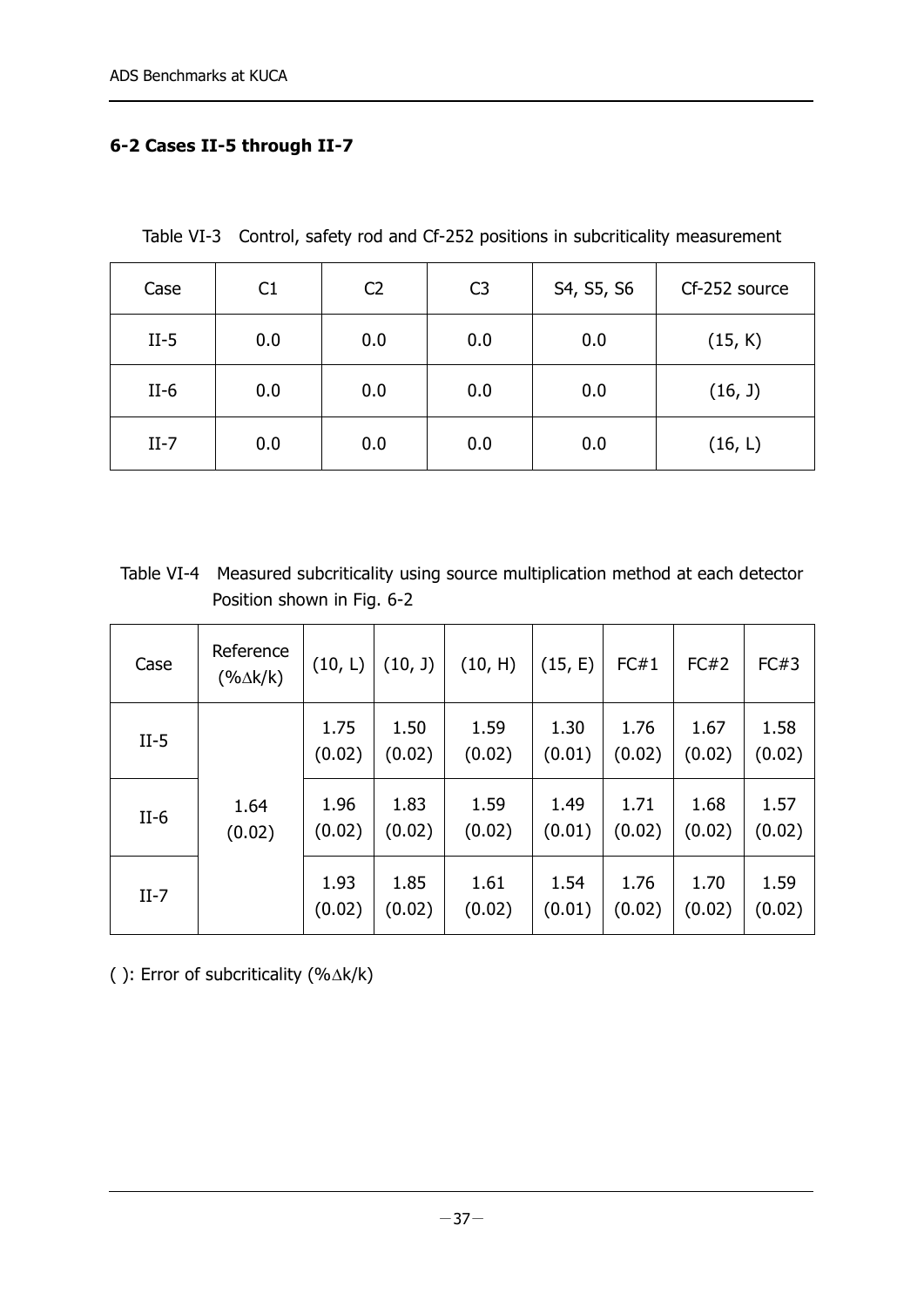



Fig. 6-2 Core configuration of subcriticality measurement using Source multiplication method (Cases II-5 through II-7)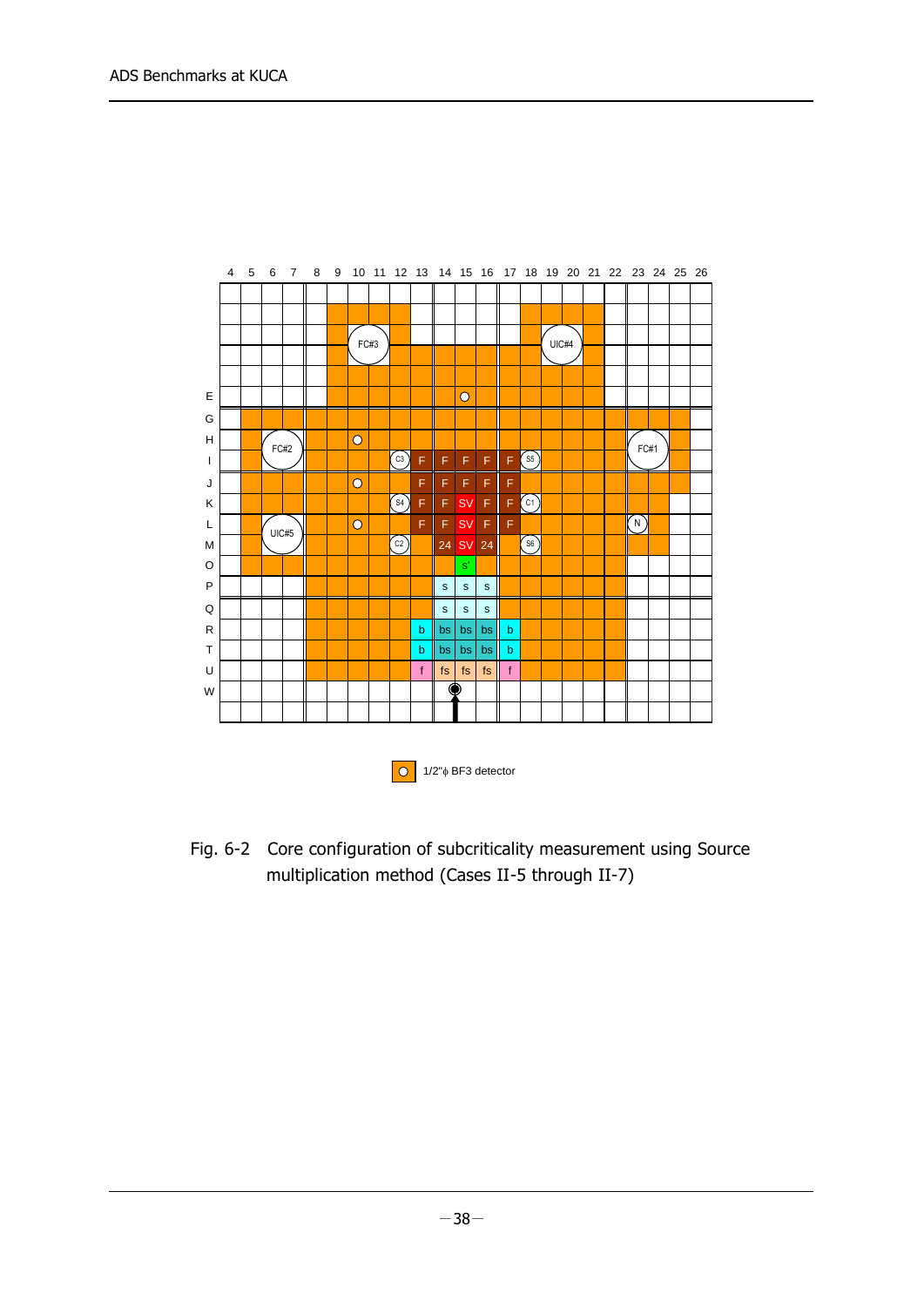#### **6-3 Cases II-8 through II-10**

Table VI-5 Control, safety rod and Cf-252 positions in subcriticality measurement

| Case    | C1  | C <sub>2</sub> | C <sub>3</sub> | S4, S5, S6 | Cf-252 source |
|---------|-----|----------------|----------------|------------|---------------|
| $II-8$  | 0.0 | 0.0            | 0.0            | 1200.0     | (15, K)       |
| $II-9$  | 0.0 | 0.0            | 0.0            | 0.0        | (16, 1)       |
| $II-10$ | 0.0 | 0.0            | 0.0            | 0.0        | (16, L)       |

Table VI-6 Measured subcriticality using source multiplication method at each detector Position shown in Fig. 6-3

| Case    | Reference<br>$(% \Delta k / k)$ | (10, L)        | (10, 1)        | (10, H)        | (15, E)        | FC#1 | FC#2 | FC#3 |
|---------|---------------------------------|----------------|----------------|----------------|----------------|------|------|------|
| $II-8$  | 7.64<br>(0.08)                  | 10.2<br>(0.10) | 11.3<br>(0.11) | 13.5<br>(0.14) | 2.98<br>(0.03) |      |      |      |
| $II-9$  | 8.57                            | 23.3<br>(0.23) | 22.0<br>(0.22) | 20.8<br>(0.21) | 3.12<br>(0.03) |      |      |      |
| $II-10$ | (0.09)                          | 12.9<br>(0.13) | 8.67<br>(0.09) | 15.5<br>(0.16) | 3.10<br>(0.03) |      |      |      |

( ): Error of subcriticality  $(\% \triangle k/k)$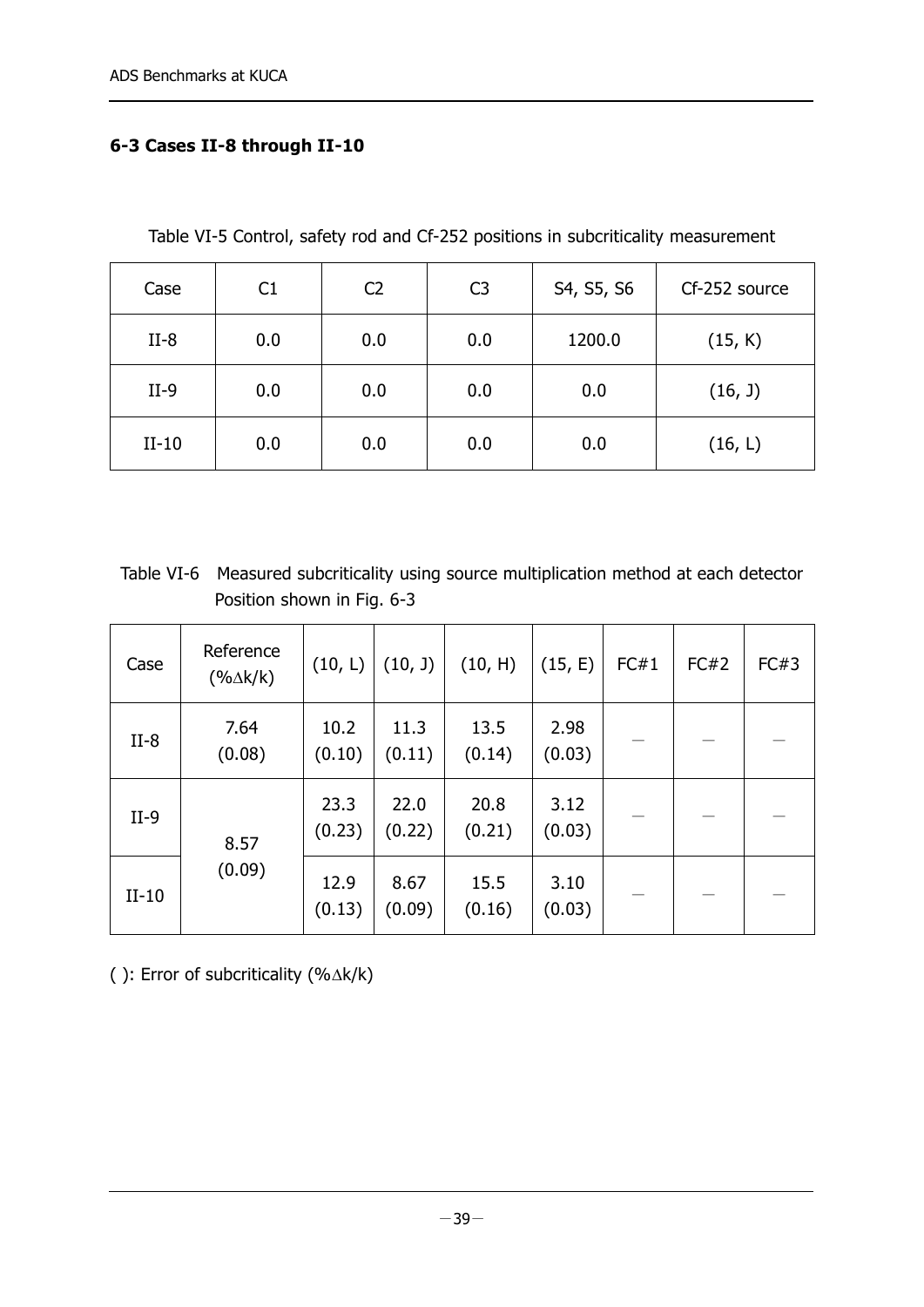

Fig. 6-3 Core configuration of subcriticality measurement using Source multiplication method (Cases II-8 through II-10)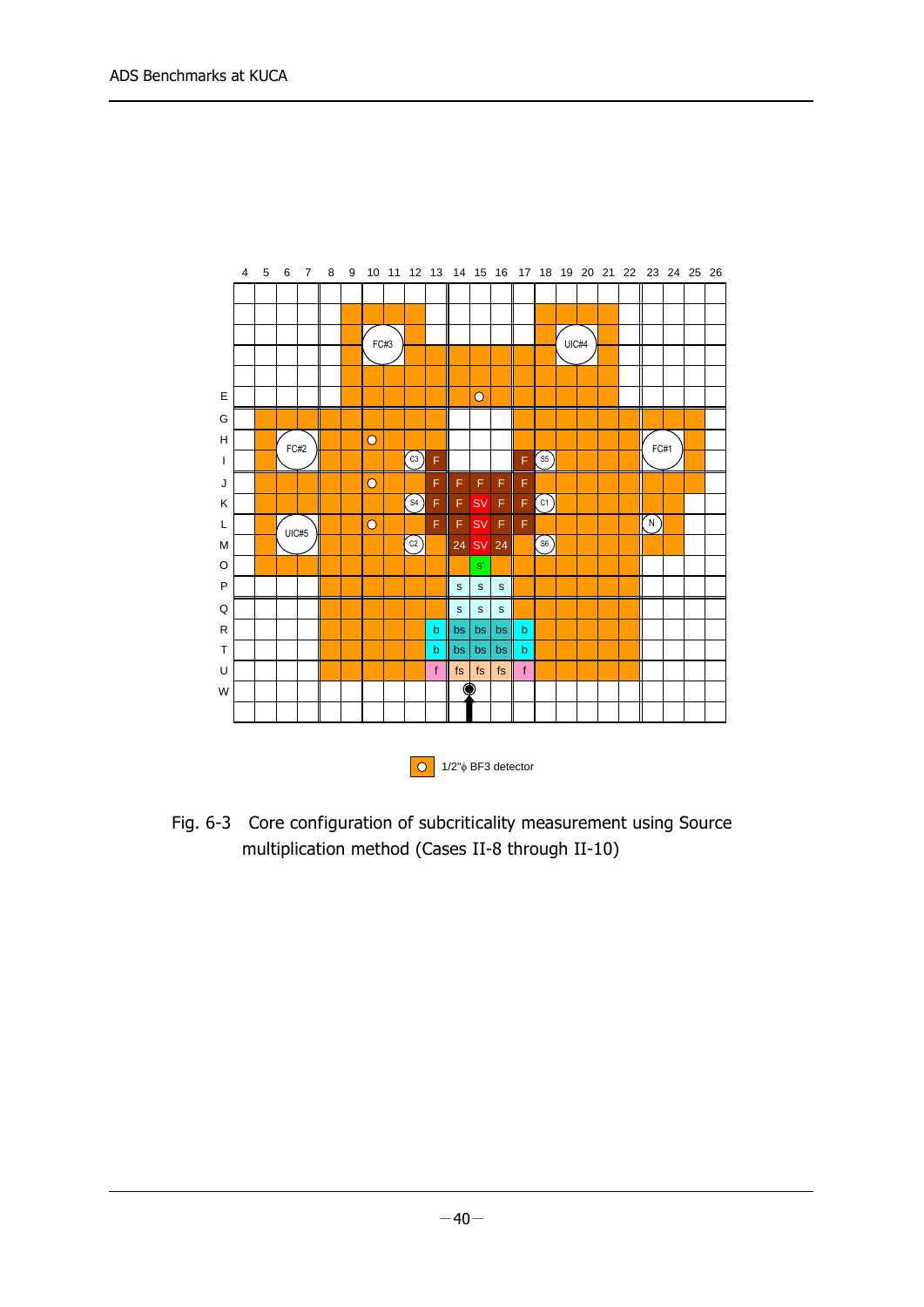#### **7. Pulsed neutron method**

| Case name | C1     | C <sub>2</sub> | C <sub>3</sub> | S <sub>4</sub> | S <sub>5</sub> | S <sub>6</sub> | Pulsed<br>width | Pulsed<br>period |
|-----------|--------|----------------|----------------|----------------|----------------|----------------|-----------------|------------------|
|           |        |                |                |                |                |                | $(\mu s)$       | (ms)             |
| $III-1$   | 0.0    | 0.0            | 0.0            | 1200.0         | 1200.0         | 1200.0         | 60              | 12               |
| $III-2$   | 0.0    | 0.0            | 0.0            | 0.0            | 0.0            | 0.0            | 80              | 32               |
| $III-3$   | 1200.0 | 1200.0         | 1200.0         | 1200.0         | 1200.0         | 1200.0         | 55              | 32               |
| $III-4$   | 0.0    | 0.0            | 0.0            | 1200.0         | 1200.0         | 1200.0         | 20              | 16               |
| $III-5$   | 0.0    | 0.0            | 0.0            | 0.0            | 0.0            | 0.0            | 30              | 12               |
| $III-6$   | 1200.0 | 1200.0         | 1200.0         | 1200.0         | 1200.0         | 1200.0         | 30              | 12               |
| $III-7$   | 0.0    | 0.0            | 0.0            | 1200.0         | 1200.0         | 1200.0         | 30              | 12               |
| $III-8$   | 0.0    | 0.0            | 0.0            | 0.0            | 0.0            | 0.0            | 30              | 12               |
| $III-9$   | 1200.0 | 1200.0         | 1200.0         | 1200.0         | 1200.0         | 1200.0         | 50              | 10               |

Table VII-1 Control and safety rod positions in subcriticality system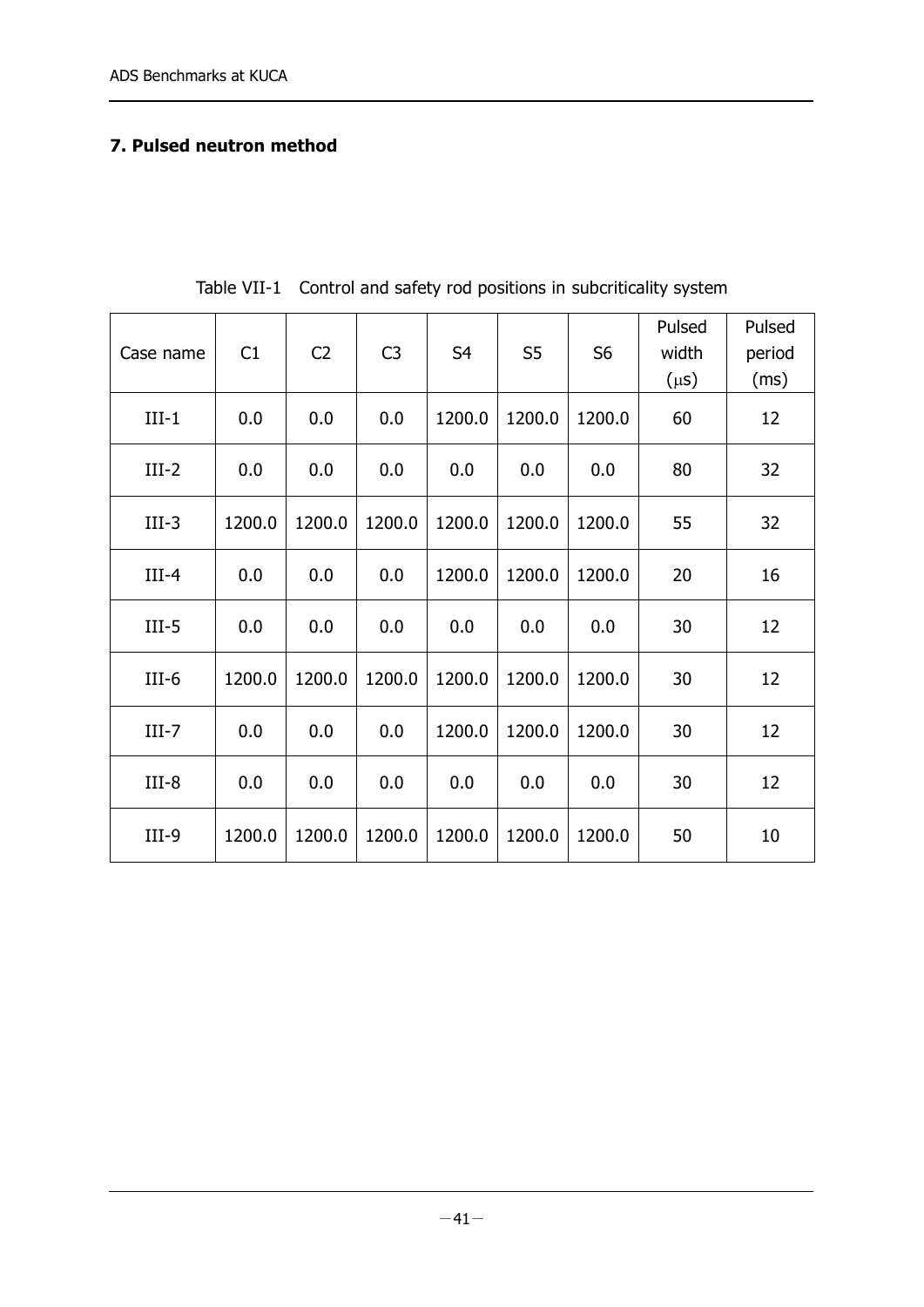| Case name | Fiber $#1$<br>$(% \Delta k / k)$ | Fiber $#2$<br>$(% \Delta k/k)$ | Fiber $#3$<br>$(%$ (% $\Delta$ k/k) |  |  |  |  |  |
|-----------|----------------------------------|--------------------------------|-------------------------------------|--|--|--|--|--|
| $III-1$   | $0.99 \pm 0.01$                  | $0.96 \pm 0.01$                | $0.99 + 0.01$                       |  |  |  |  |  |
| $III-2$   | $1.88 \pm 0.02$                  | $2.15 \pm 0.02$                | $1.78 \pm 0.02$                     |  |  |  |  |  |
| $III-3$   | $2.55 \pm 0.03$                  | $3.12 \pm 0.03$                | $2.42 \pm 0.02$                     |  |  |  |  |  |
| $III-4$   | $3.40 \pm 0.03$                  | $3.25 \pm 0.03$                | $3.63 \pm 0.04$                     |  |  |  |  |  |
| $III-5$   | $4.49 \pm 0.04$                  | $4.00 \pm 0.04$                | $4.60 \pm 0.05$                     |  |  |  |  |  |
| $III-6$   | $5.89 \pm 0.06$                  | $6.54 \pm 0.07$                | $6.87 \pm 0.07$                     |  |  |  |  |  |
| $III-7$   | $6.59 \pm 0.07$                  | $10.01 \pm 0.10$               | $7.56 \pm 0.08$                     |  |  |  |  |  |
| $III-8$   | $7.55 \pm 0.08$                  | $8.18 \pm 0.08$                | $8.64 \pm 0.09$                     |  |  |  |  |  |
| $III-9$   | $10.24 \pm 0.10$                 | $12.28 \pm 0.12$               | $11.93 \pm 0.12$                    |  |  |  |  |  |

Table VII-2 Measured subcriticality using pulsed neutron method at each optical fiber detector position shown in Fig. 3-1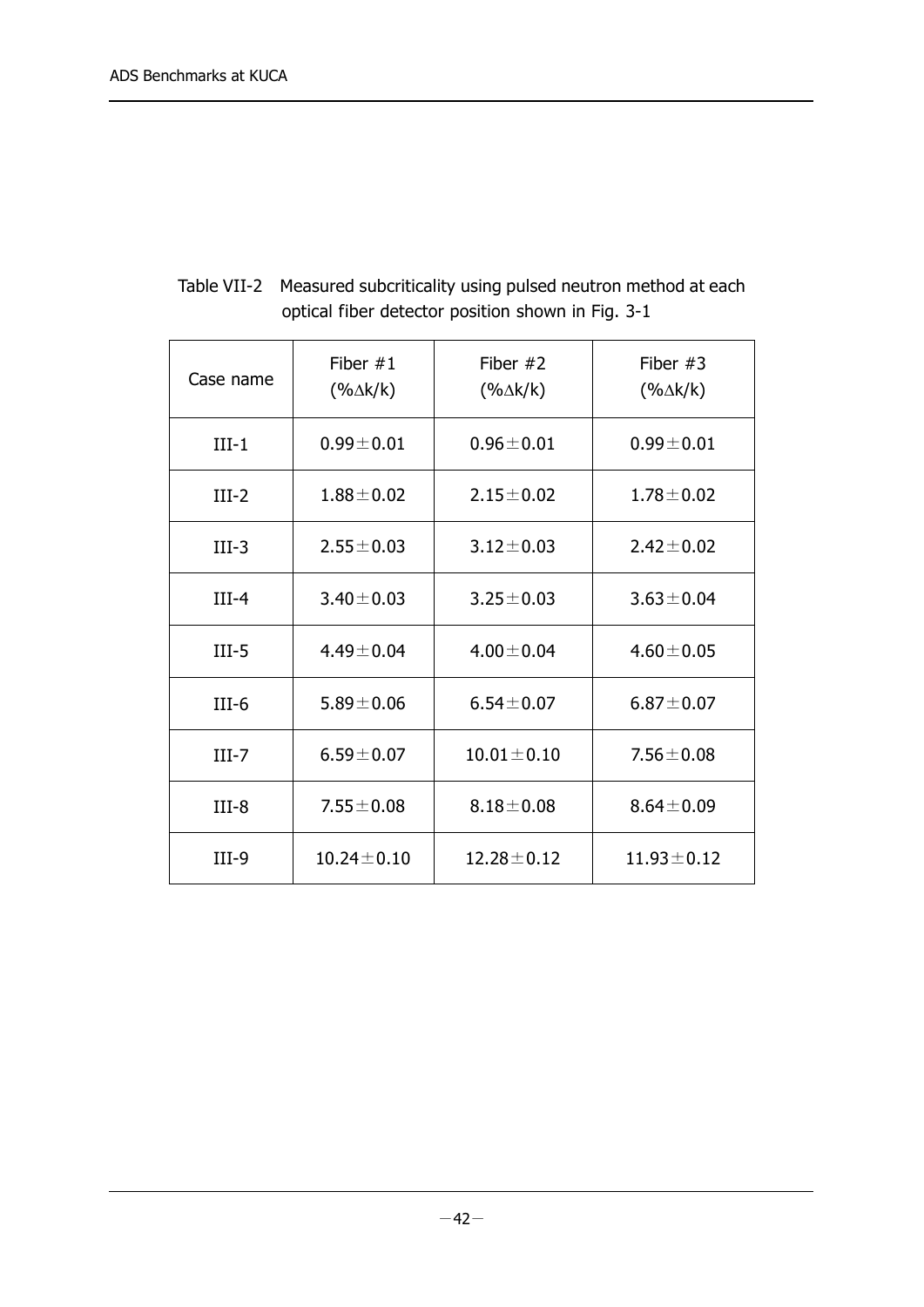Table VII-3 Measured neutron decay constant using pulsed neutron method at each optical fiber detector position shown in Fig. 7-1

| Case name | Fiber $#1$<br>(1/sec) | Fiber $#2$<br>(1/sec) | Fiber $#3$<br>(1/sec) |  |  |  |  |  |
|-----------|-----------------------|-----------------------|-----------------------|--|--|--|--|--|
| $III-1$   | $369 + 4$             | $372 \pm 6$           | $360 + 5$             |  |  |  |  |  |
| $III-2$   | $570 \pm 6$           | $586 \pm 10$          | $607 + 7$             |  |  |  |  |  |
| $III-3$   | $640 + 5$             | $640 + 9$             | $604 + 7$             |  |  |  |  |  |
| $III-4$   | $817 + 14$            | $820 \pm 24$          | $788 + 17$            |  |  |  |  |  |
| $III-5$   | $994 \pm 19$          | $1034 \pm 34$         | $922 \pm 23$          |  |  |  |  |  |
| $III-6$   | $1204 \pm 21$         | $1202 \pm 37$         | $1130 \pm 23$         |  |  |  |  |  |
| $III-7$   | $1419 + 30$           | $1364 + 51$           | $1510 \pm 41$         |  |  |  |  |  |
| $III-8$   | $1418 + 33$           | $1560 \pm 64$         | $1468 \pm 44$         |  |  |  |  |  |
| $III-9$   | $1640 + 21$           | $1797 + 40$           | $1701 \pm 24$         |  |  |  |  |  |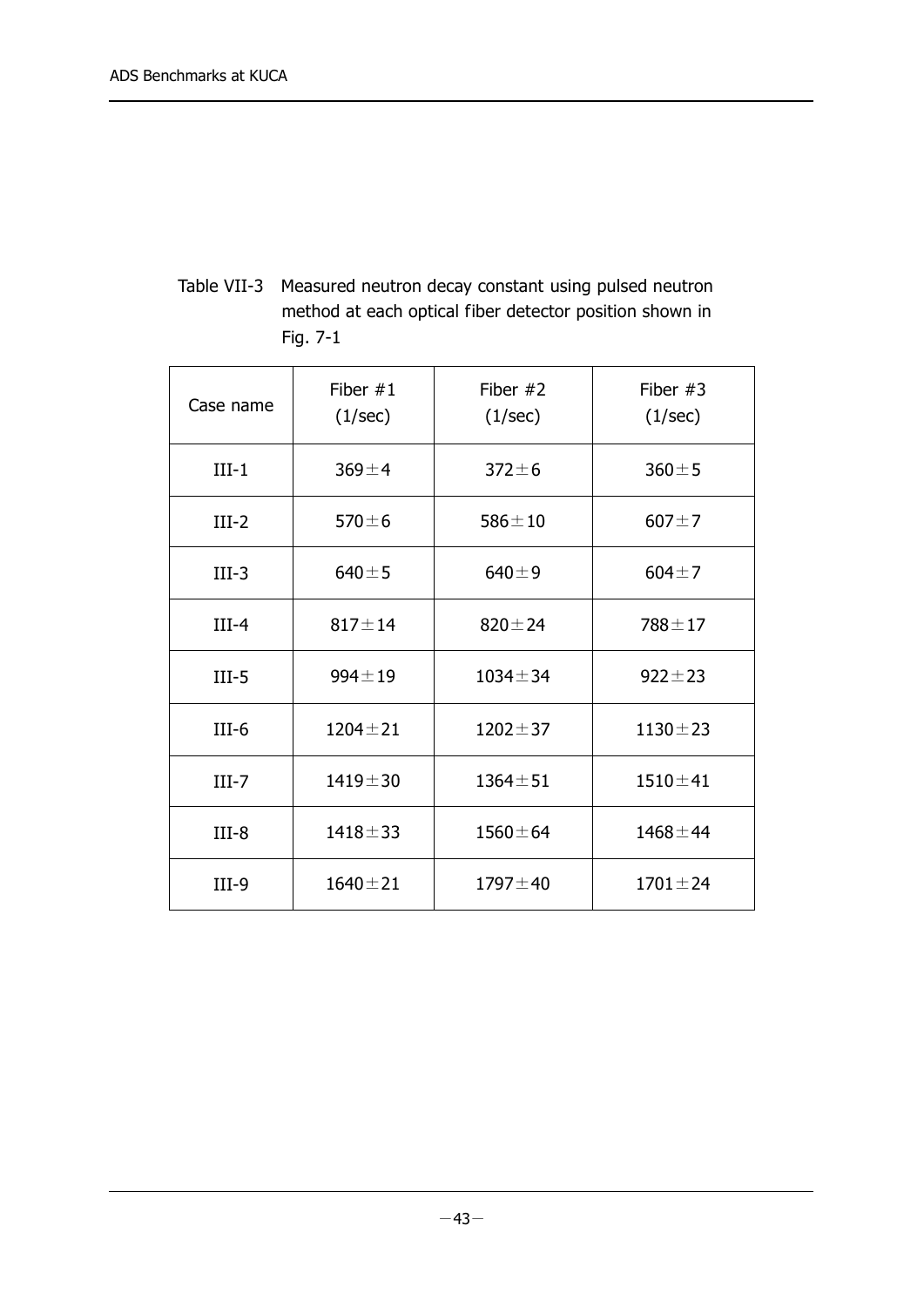|              | 4 | 5 | 6      | $\overline{7}$ | 8 | 9 |        | 10 11 12 13           |   | 14 15 16     |                    |                 |             |                                     |       |  | 17 18 19 20 21 22 23 24 25 26 |      |  |  |
|--------------|---|---|--------|----------------|---|---|--------|-----------------------|---|--------------|--------------------|-----------------|-------------|-------------------------------------|-------|--|-------------------------------|------|--|--|
|              |   |   |        |                |   |   |        |                       |   |              |                    |                 |             |                                     |       |  |                               |      |  |  |
|              |   |   |        |                |   |   |        |                       |   |              |                    |                 |             |                                     |       |  |                               |      |  |  |
|              |   |   |        |                |   |   |        |                       |   |              |                    |                 |             |                                     |       |  |                               |      |  |  |
|              |   |   |        |                |   |   | $FC#3$ |                       |   |              |                    |                 |             |                                     | UIC#4 |  |                               |      |  |  |
|              |   |   |        |                |   |   |        |                       |   |              |                    |                 |             |                                     |       |  |                               |      |  |  |
|              |   |   |        |                |   |   |        |                       |   |              |                    |                 |             |                                     |       |  |                               |      |  |  |
|              |   |   |        |                |   |   |        |                       |   |              |                    |                 |             |                                     |       |  |                               |      |  |  |
| G            |   |   |        |                |   |   |        |                       |   |              |                    |                 |             |                                     |       |  |                               |      |  |  |
| H            |   |   | $FC#2$ |                |   |   |        |                       |   |              |                    |                 |             |                                     |       |  |                               | FC#1 |  |  |
| $\mathbf{I}$ |   |   |        |                |   |   |        | $\left( c_{3}\right)$ | F | F            | F                  | F               | F           | $(\mathsf{s}\mathsf{s})$            |       |  |                               |      |  |  |
| J            |   |   |        |                |   |   |        |                       | F | F            | $\mathsf F$        | F               | F           |                                     |       |  |                               |      |  |  |
| Κ            |   |   |        |                |   |   |        | (s <sub>4</sub> )     | F | F            | <b>SV</b>          | F               | F           | $\begin{pmatrix} c_1 \end{pmatrix}$ |       |  |                               |      |  |  |
| L            |   |   |        |                |   |   |        |                       | F | F            | <b>SV</b>          | F               | F           |                                     |       |  |                               | (N)  |  |  |
| M            |   |   | UIC#5  |                |   |   |        | $\binom{C2}{C}$       |   |              | 10 SV              | 10 <sub>1</sub> |             | $\left( \text{S6}\right)$           |       |  |                               |      |  |  |
|              |   |   |        |                |   |   |        |                       |   |              |                    |                 |             |                                     |       |  |                               |      |  |  |
| O            |   |   |        |                |   |   |        |                       |   |              | s'                 |                 |             |                                     |       |  |                               |      |  |  |
| $\mathsf{P}$ |   |   |        |                |   |   |        |                       |   | $\mathbf{s}$ | $\mathbf{s}$       | $\mathbf{s}$    |             |                                     |       |  |                               |      |  |  |
| Q            |   |   |        |                |   |   |        |                       |   | $\mathbf S$  | $\mathbf S$        | $\mathbf S$     |             |                                     |       |  |                               |      |  |  |
| ${\sf R}$    |   |   |        |                |   |   |        |                       | b | bs           | bs                 | bs              | b           |                                     |       |  |                               |      |  |  |
| T            |   |   |        |                |   |   |        |                       | b | bs           | bs                 | bs              | $\mathbf b$ |                                     |       |  |                               |      |  |  |
| U            |   |   |        |                |   |   |        |                       | f |              | $fs\frac{1}{s}$ is | fs              | f           |                                     |       |  |                               |      |  |  |
| W            |   |   |        |                |   |   |        |                       |   |              |                    |                 |             |                                     |       |  |                               |      |  |  |
|              |   |   |        |                |   |   |        |                       |   |              |                    |                 |             |                                     |       |  |                               |      |  |  |
|              |   |   |        |                |   |   |        |                       |   |              |                    |                 |             |                                     |       |  |                               |      |  |  |

 $O$  LiF optical fiber

 $ThO<sub>2</sub>$  optical fiber

Fiber #1: (14-15, J-K)

- Fiber #2: (14-15, L-M)
- Fiber #3: (14-15, O-P)
- Fig. 7-1 Core configuration of subcriticality measurement using pulsed neutron method (Cases III-1 through III-2)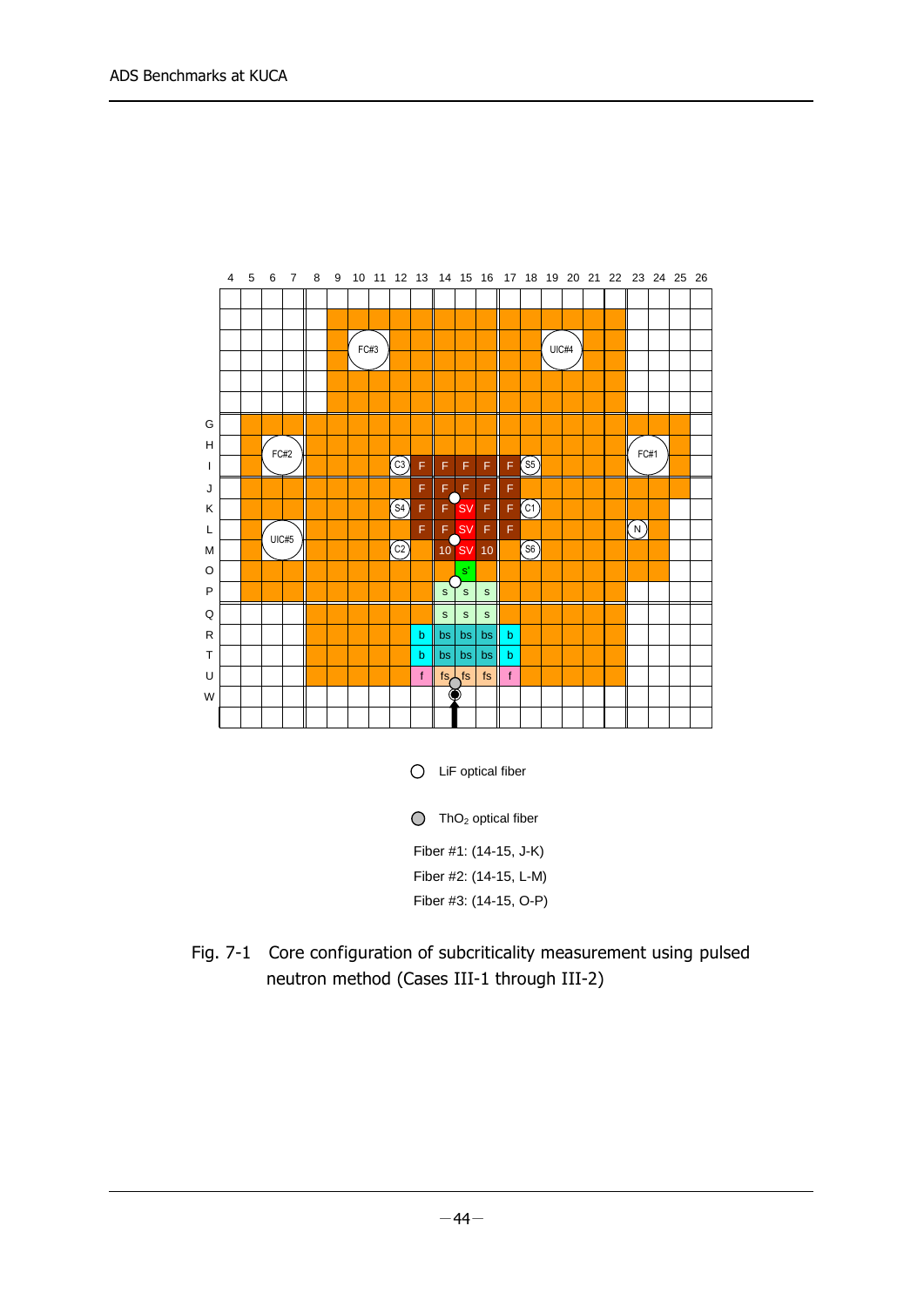



(a) Cases III-1 and III-2 (b) Cases III-3 through III-5



(c) Cases III-6 through III-8 (d) Case III-9